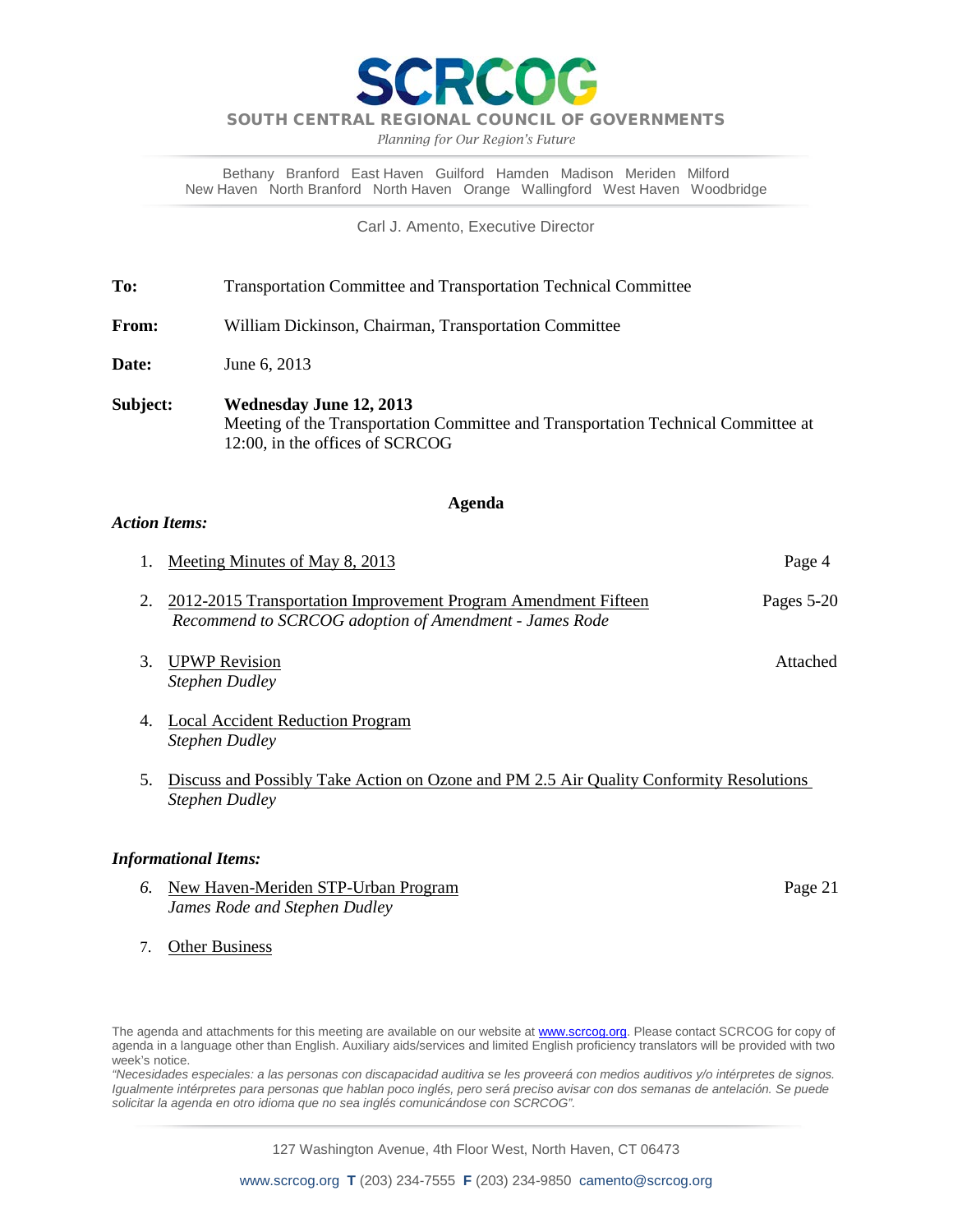DT

*Planning for Our Region's Future*

Bethany Branford East Haven Guilford Hamden Madison Meriden Milford New Haven North Branford North Haven Orange Wallingford West Haven Woodbridge

Carl J. Amento, Executive Director

Transportation and Transportation Technical Committee Distribution List *All Receiving Agenda Notice via Email or Fax Agenda at SCRCOG's Web Site: www.scrcog.org*  **June 12, 2013**  *Municipalities*  Bethany: S. Huxley, A. Marek, A. Green<sup>1</sup> Branford: A. DaRos, S. Rasmussen, C. Andres, J. Plaziak<sup>1</sup> East Haven: J. Maturo, K. White<sup>1</sup> Guilford: J. Mazza, G. Kral, M. Damiani, J. Portley<sup>1</sup> Hamden: S. Jackson, L. Creane, R. Roscow, E. Fuller, T. Wydra, B. Brinton<sup>1</sup> Madison: F. McPherson, M. Ott<sup>1</sup> Meriden: M. Rohde, D. Caruso, L. Kendzior, D. Brunet, P. Brennan, B. Bass<sup>1</sup> Milford: B. Blake, D. Sulkis, B. Kolwicz, R. Gregory, G. Wassmer<sup>1</sup> New Haven: J. DeStefano, K.Murphy, R. Miller<sup>1</sup>, K. Gilvarg, B. Notghi, M Piscitelli, J Travers North Branford: K. Weiss<sup>1</sup>, C. Zebb, R. Branigan North Haven: M. Freda, A. Fredricksen, B. Cummings, J Bodwell<sup>1</sup> Orange: P. Dinice, S. Savarese Wallingford: W. Dickinson, J. Thompson<sup>1</sup> West Haven: M. Allen, A. Quadir<sup>1</sup>, B. Sabo, Woodbridge: J. Hellauer, P. Rubens-Dahl, W. Connors<sup>1</sup> 1 *voting Technical Transportation Committee member appointed by chief elected official*

#### *Others*

The Advisor Amity Observer Center for Disability Rights: M. Gallucci ConnDOT: M. Rolfe, G. Wright, D. Larosa, J Redeker Connecticut Commuter Services: J. Brantley Connecticut League of Women Voters (New Haven Chapter): N. Ciarleglio Connecticut Post Connecticut Public Broadcasting Connecticut Transit: P. Fry, S. Willis Fay, Spofford & Thorndike: G. Lindsay FHWA: Eloise Powell, Amy Jackson-Grove Fox Connecticut Greater New Haven Chamber of Commerce: T. Rescigno, L. DiCocco-Beauton Greater New Haven Convention and Visitors Bureau: G. Kozlowski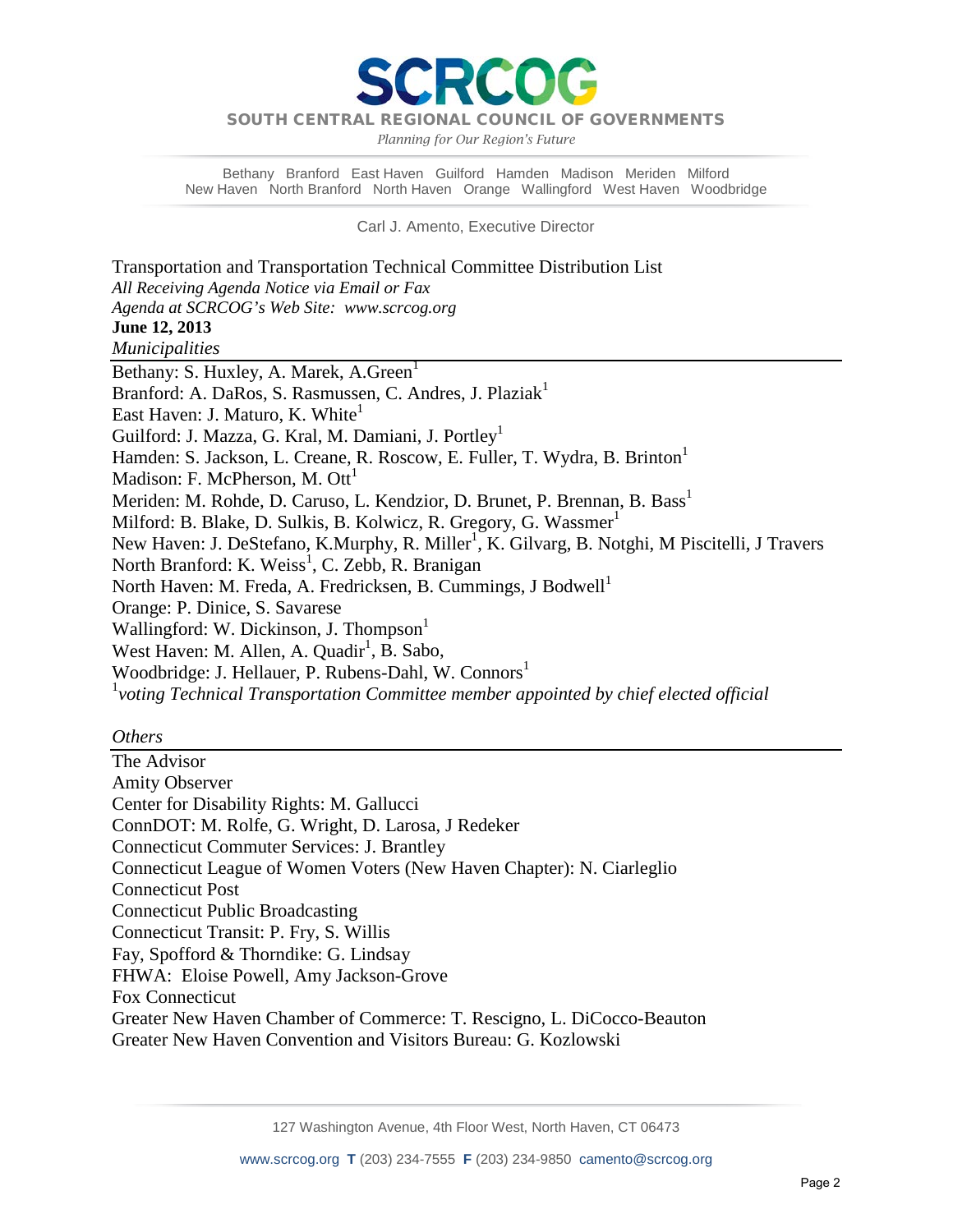

*Planning for Our Region's Future*

Bethany Branford East Haven Guilford Hamden Madison Meriden Milford New Haven North Branford North Haven Orange Wallingford West Haven Woodbridge

Carl J. Amento, Executive Director

*Distribution List (Continued)* **June 12, 2013**  Greater New Haven Transit District: D. Carter, L. Richards, A. Naudus Hamden Community News Hamden Journal Hartford Courant Inner City News Integrated Management Controls: S. Gale LaVoz Luchs Associates: R. Dagan Meriden Transit District: J. Zajac Milford Mirror Milford- Orange Bulletin Milford Transit District: H. Jadach My Record Journal New Haven Advocate New Haven Independent New Haven Parking Authority: J. Staniewicz, W. Kilpatrick, M. Fortunata New Haven Register: M. Zaretsky Northeast Transportation Company: J. Spina Office of Congresswoman Rosa DeLauro: L. Mangini Orange Patch PBAmericas (Glastonbury): A. Moretti, Post Chronicle Shoreline Times Shore Publishing Technical Planning Associates: B. Sacco Totokett Times United Illuminating Company: S. Saczynski, Wallingford Public Access West Haven Chamber of Commerce: N. DeMatties West Haven Voice WVIT Channel 30 News WTNH Channel 8 News WTIC 1080 news WRYM 840 AM La Gigante WFSB Channel 3 News WQUN 1220 AM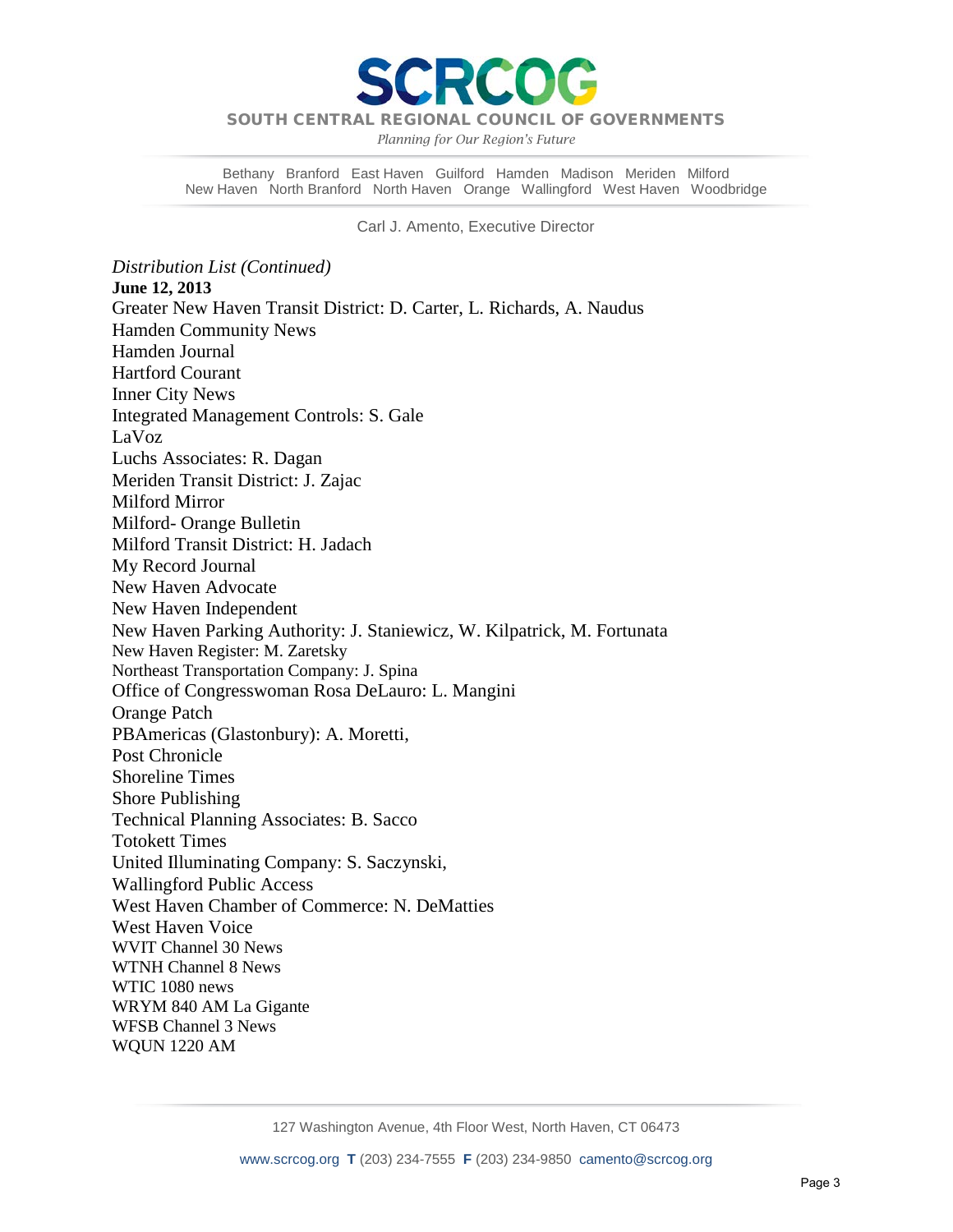*Planning for Our Region's Future*

Bethany Branford East Haven Guilford Hamden Madison Meriden Milford New Haven North Branford North Haven Orange Wallingford West Haven Woodbridge

#### Carl J. Amento, Executive Director Minutes Transportation Committee May 8, 2013

| <b>Transportation Committee Members</b>            | <b>Transportation Technical Committee</b> |
|----------------------------------------------------|-------------------------------------------|
| Wallingford, Mayor William Dickinson, Chair,       | Guilford, Jim Portley                     |
| Madison, FS Fillmore McPherson                     | Hamden, Robert Brinton                    |
| Branford, Janice Plaziak proxy for First Selectman | Meriden, Bob Bass                         |
| Unk DaRos                                          | Milford, Gary Wassmer                     |
| New Haven, James Travers, Proxy for Mayor John     | New Haven, Dick Miller                    |
| DeStefano                                          | North Branford, Kurt Weiss                |
| <b>SCRCOG</b>                                      | North Haven, Jonathan Bodwell             |
| Carl Amento, James Rode, Stephen Dudley, Chris     | Wallingford, John Thompson                |
| Rappa                                              | West Haven, Abdul Quadir                  |
| <b>Guests Edgar Wynkoop, CDOT</b>                  |                                           |

In the absence of the Chairman, First Selectman Fillmore McPherson called the meeting to order at 12:14. Mayor William Dickinson assumed the Chair soon after.

#### **Discussion**

Anthony Garro, from BETA Inc. gave a presentation on the Regional Sign Inventory program taking place in Wallingford.

#### **Action Item #1**

Minutes of the April 10, 2013 meeting were adopted on a motion by J. Portley seconded by B. Brinton.

#### **Action Item #2**

J Rode began the presentation of Amendment 14 with a supplement to add Project *# 0061-TMP1 Hamden Signals.* S Dudley presented 5 projects which had been discussed in March and April with no action taken. These projects involved the use of STP-Urban funds and S Dudley reminded those present that action must be taken on these by June or risk losing the funds. After much discussion it was suggested that there be 3 motions made.

FS McPherson made a motion to approve the 7 projects on page 5 of the agenda with the addition of project #*0061-TMP1 Hamden Signals.* B Brinton seconded and motion passed with a majority, Mayor Dickinson voted no.

J Portley made a motion to approve only the ROW funding for FY2013 for projects *177, Sybil Creek Bridge, 43-128 Replace Bridge 01665, 59-157 Replace Bridge 02677, and 98-101Replace Bridge #01127.* J Bodwell seconded and motion passed unanimously.

A Quadir made a motion to recommend approval of *Project 167-0100 Route 63: Route 67 Intersection Improvements.* J Portley seconded and motion passed unanimously.

#### **Informational Item #1**

S Dudley updated those present on the proposed Local Capital Improvement Program.

#### **Informational Item #2**

J Plaziak made a motion to adjourn. G. Wassmer seconded, meeting was adjourned at 1:46 PM.

127 Washington Avenue, 4th Floor West, North Haven, CT 06473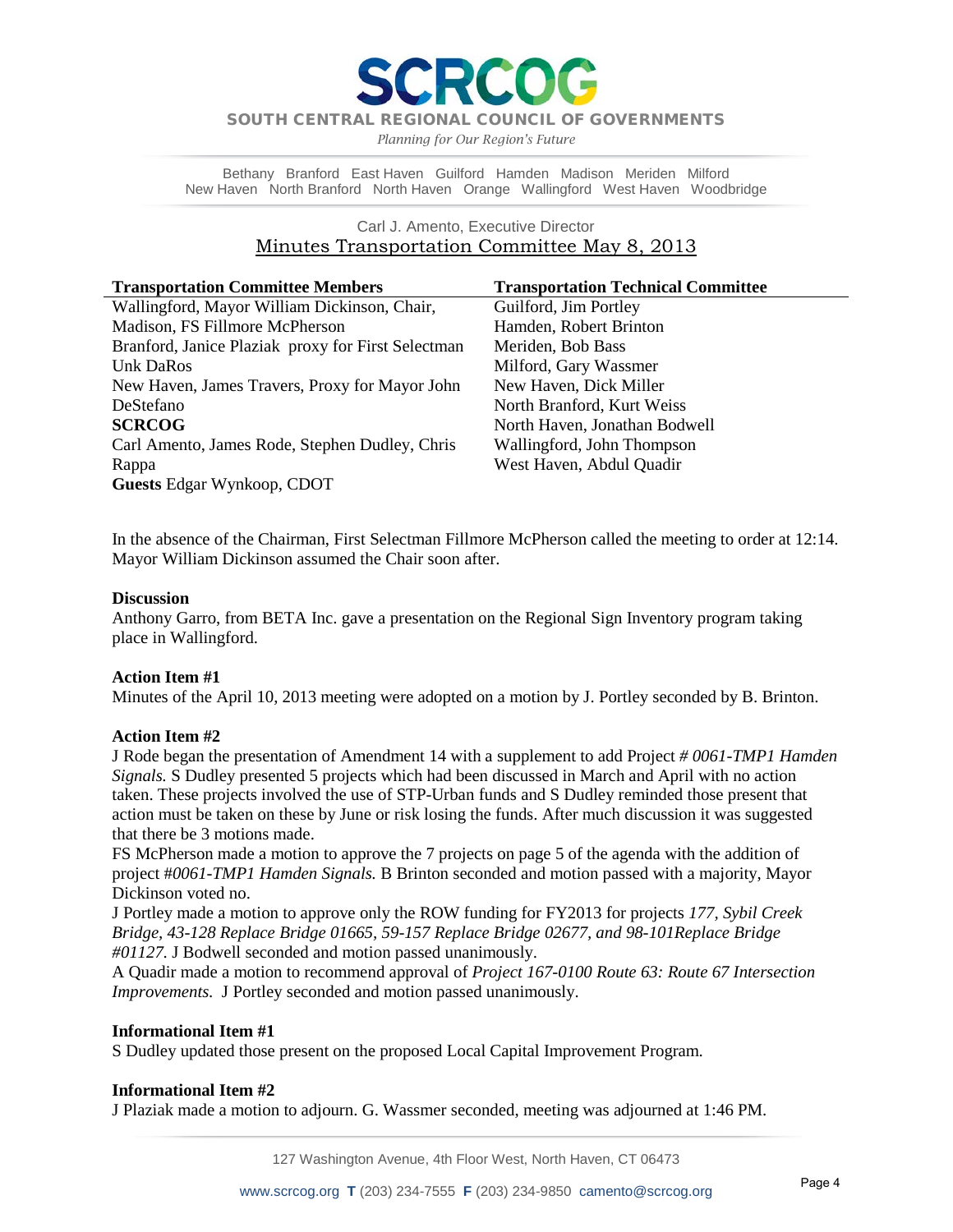# **South Central Regional Council of Governments**

2012-2015 TRANSPORTATION IMPROVEMENT PROGRAM

Amendment Number 15

| <b>Project</b> | 0170-3177 | 2012-A6-2                                                  | Bridge Inspection by State Forces- on/off system                                                                                                                                           | Page 8  |  |  |  |  |  |  |
|----------------|-----------|------------------------------------------------------------|--------------------------------------------------------------------------------------------------------------------------------------------------------------------------------------------|---------|--|--|--|--|--|--|
| <b>Changes</b> |           | Amendment 15 deletes this project                          |                                                                                                                                                                                            |         |  |  |  |  |  |  |
| Reason         |           |                                                            | Project to be replaced with projects 170-3222 and 170-3223                                                                                                                                 |         |  |  |  |  |  |  |
| <b>Project</b> | 0170-3222 | 2013-A15-1                                                 | <b>Bridge Inspections by state forces- NHS Bridges</b>                                                                                                                                     | Page 9  |  |  |  |  |  |  |
| <b>Changes</b> |           | Amendment 15 adds new project                              |                                                                                                                                                                                            |         |  |  |  |  |  |  |
| Reason         |           |                                                            | Project is necessary to comply with the requirements for the inspection of bridges located on the<br>NHS. Program will run from 9/1/2013-12/31/2016 and will be funded with NHPP-BRX funds |         |  |  |  |  |  |  |
| <b>Project</b> | 0170-3223 | 2013-A15-2                                                 | <b>Bridge Inspection by State forces- Non NHS</b>                                                                                                                                          | Page 9  |  |  |  |  |  |  |
| <b>Changes</b> |           | Amendment 15 adds new project                              |                                                                                                                                                                                            |         |  |  |  |  |  |  |
| Reason         | funds     |                                                            | Project is necessary to comply with the requirements for the inspection bridges located on non<br>NHS roadways. Program will run from 9/1/2013-12/31/2016 and will be funded with STPA-BRX |         |  |  |  |  |  |  |
| <b>Project</b> | 0170-INSP | 2011-A0-39                                                 | <b>Inspection of Bridges On/Off System Ac Conv</b>                                                                                                                                         | Page 10 |  |  |  |  |  |  |
| <b>Changes</b> |           | Amendment 15 deletes this project                          |                                                                                                                                                                                            |         |  |  |  |  |  |  |
| Reason         |           |                                                            | Project to be replaced with projects 170-3224 and 170-3225                                                                                                                                 |         |  |  |  |  |  |  |
| Project        | 0170-3224 | 2013-A15-3                                                 | <b>Bridge Inspection by Consultant NHS Bridges</b>                                                                                                                                         | Page 11 |  |  |  |  |  |  |
| <b>Changes</b> |           | Amendment 15 adds new project                              |                                                                                                                                                                                            |         |  |  |  |  |  |  |
| Reason         |           |                                                            | Project is necessary to comply with the requirements for the inspection of bridges located on the<br>NHS. Program will run from 7/1/2013-12/31/2016 and will be funded with NHPP-BRX funds |         |  |  |  |  |  |  |
| Project        | 0170-3225 | 2013-A15-4                                                 | <b>Bridge Inspection by Consultant Non-NHS Bridges</b> Page 11                                                                                                                             |         |  |  |  |  |  |  |
| <b>Changes</b> |           | Amendment 15 adds new project                              |                                                                                                                                                                                            |         |  |  |  |  |  |  |
| Reason         | funds     |                                                            | Project is necessary to comply with the requirements for the inspection bridges located on non<br>NHS roadways. Program will run from 7/1/2013-12/31/2016 and will be funded with STPA-BRX |         |  |  |  |  |  |  |
| Project        | 0170-SIGN | 2011-A0-40                                                 | <b>Sign Support Ins By Consult - AC Conversion</b>                                                                                                                                         | Page 12 |  |  |  |  |  |  |
| <b>Changes</b> |           | Amendment 15 deletes this project                          |                                                                                                                                                                                            |         |  |  |  |  |  |  |
| Reason         |           | Project to be replaced with projects 170-3226 and 170-3227 |                                                                                                                                                                                            |         |  |  |  |  |  |  |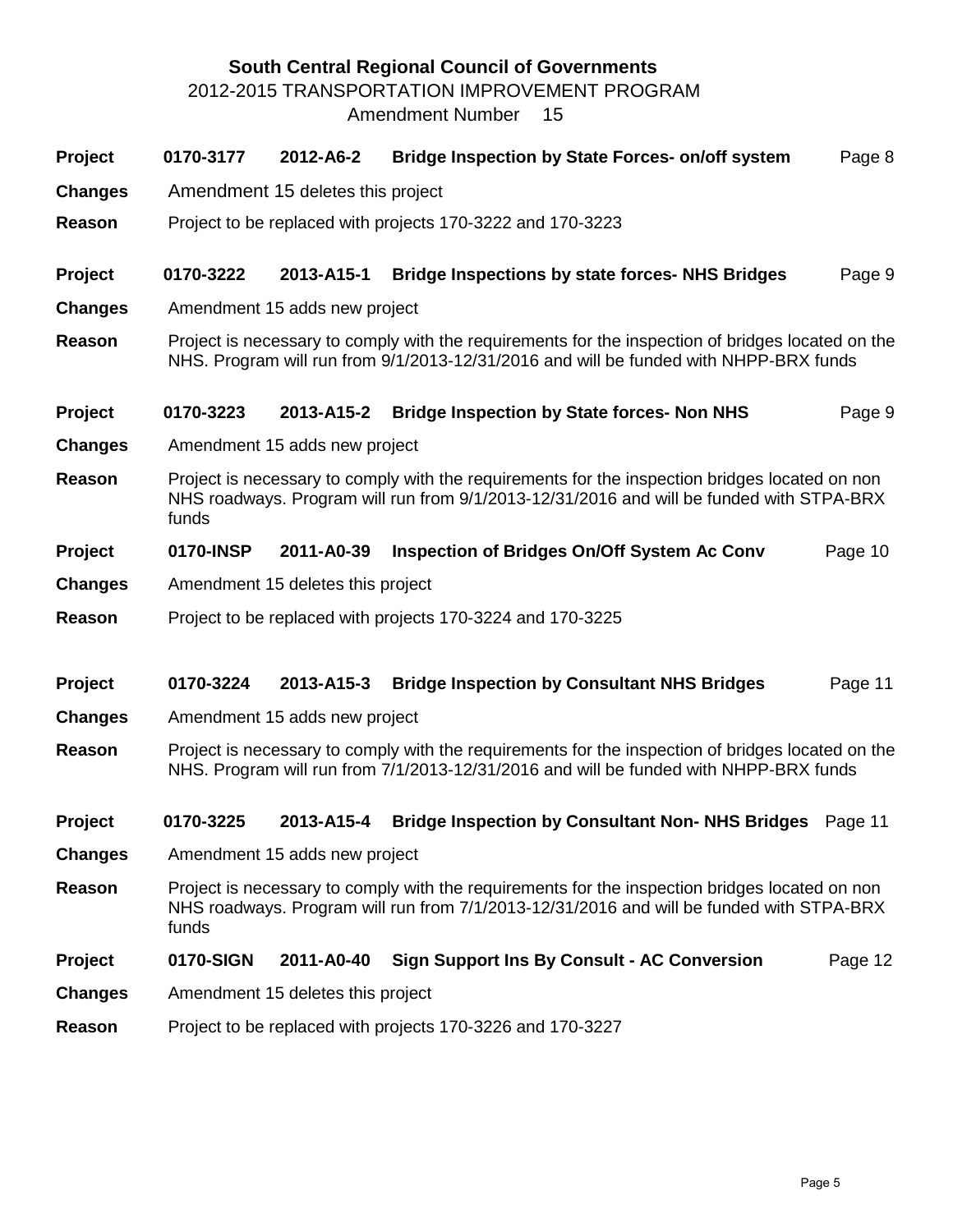# **South Central Regional Council of Governments** 2012-2015 TRANSPORTATION IMPROVEMENT PROGRAM

Amendment Number 15

| Project        | 0170-3226         | 2013-A15-5                         | <b>Sign Support Consultant inspection- NHS roads</b>                                                                                                                                           | Page 13 |
|----------------|-------------------|------------------------------------|------------------------------------------------------------------------------------------------------------------------------------------------------------------------------------------------|---------|
| <b>Changes</b> |                   | FY12 TIP Amend 15 adds new project |                                                                                                                                                                                                |         |
| <b>Reason</b>  | <b>NHPP</b> funds |                                    | Project is necessary to comply with the requirements for the inspection of qualifying structures<br>located on NHS roadways. Program will run from 7/1/2013-12/31/2016 and will be funded with |         |
| Project        | 0170-3227         | 2013-A15-6                         | <b>Sign Support Consultant inspection- non NHS</b>                                                                                                                                             | Page 13 |
| <b>Changes</b> |                   | FY12 TIP Amend 15 adds new project |                                                                                                                                                                                                |         |
| <b>Reason</b>  | with STPA funds   |                                    | Project is necessary to comply with the requirements for the inspection of qualifying structures<br>located on non NHS roadways. Program will run from 7/1/2013-12/31/2016 and will be funded  |         |
| Project        | 0170-3178         | 2012-A6-1                          | <b>STPT Eligible Engineering Activities for CLE</b>                                                                                                                                            | Page 14 |
| <b>Changes</b> |                   |                                    | Amendment 15 moves funds from FY14 to FY13                                                                                                                                                     |         |
| Reason         |                   |                                    | In order for funds to be obligated they must be shown in the appropriate Fiscal Year                                                                                                           |         |
| Project        | 0170-3228         | 2015-A15-7                         | <b>Mast Arm Sign Support inspection by Consultant</b>                                                                                                                                          | Page 14 |
| <b>Changes</b> |                   | FY12 TIP Amend 15 adds new project |                                                                                                                                                                                                |         |
| Reason         | with STPA funds   |                                    | Project is necessary to comply with the requirements for the inspection of qualifying structures<br>located on non NHS roadways. Program will run from 7/1/2013-12/31/2016 and will be funded  |         |
| Project        | 0170-3231         |                                    | 2013-A15-10 Design Traffic Control Signals                                                                                                                                                     | Page 15 |
| <b>Changes</b> |                   | Amendment 15 adds new project      |                                                                                                                                                                                                |         |
| Reason         |                   | 173-437, 174-375, and 174-376      | Project for Preliminary Engineering, including survey for the design of traffic signals statewide.<br>Construction projects being designed are 171-376, 171-377, 172-422, 172-423, 173-436,    |         |
| Project        | 0173-0434         | 2013-A15-9                         | Bridge Beam & Bearing repairs 5 bridges O/AMTRAK Page 15                                                                                                                                       |         |
| <b>Changes</b> |                   | Amendment 15 adds new project      |                                                                                                                                                                                                |         |
| Reason         |                   | and #03411(CT40), #03094 I-91).    | Project will address deterioration of steel superstructure for 5 bridges over AMTRAK RR.<br>Bridges are Wallingford bridge #01867 (Rte 68), North Haven bridges #02649 (US 5), #03410          |         |
| <b>Project</b> | 0301-XXXX         | 2013-A15-8                         | <b>State Street Station Platform-TIGER Application</b>                                                                                                                                         | Page 16 |
| <b>Changes</b> |                   | FY12 TIP Amend 15 adds new project |                                                                                                                                                                                                |         |
| <b>Reason</b>  |                   |                                    | The Department is applying for a FY 2013 TIGER Discretionary Grant for the New Haven Line<br>State Street Platform Expansion & Fiber Optic Installation. TIGER funds requested are             |         |

\$17,000,000 (Total); \$13,600,000 (Federal); \$3,400,000 (State)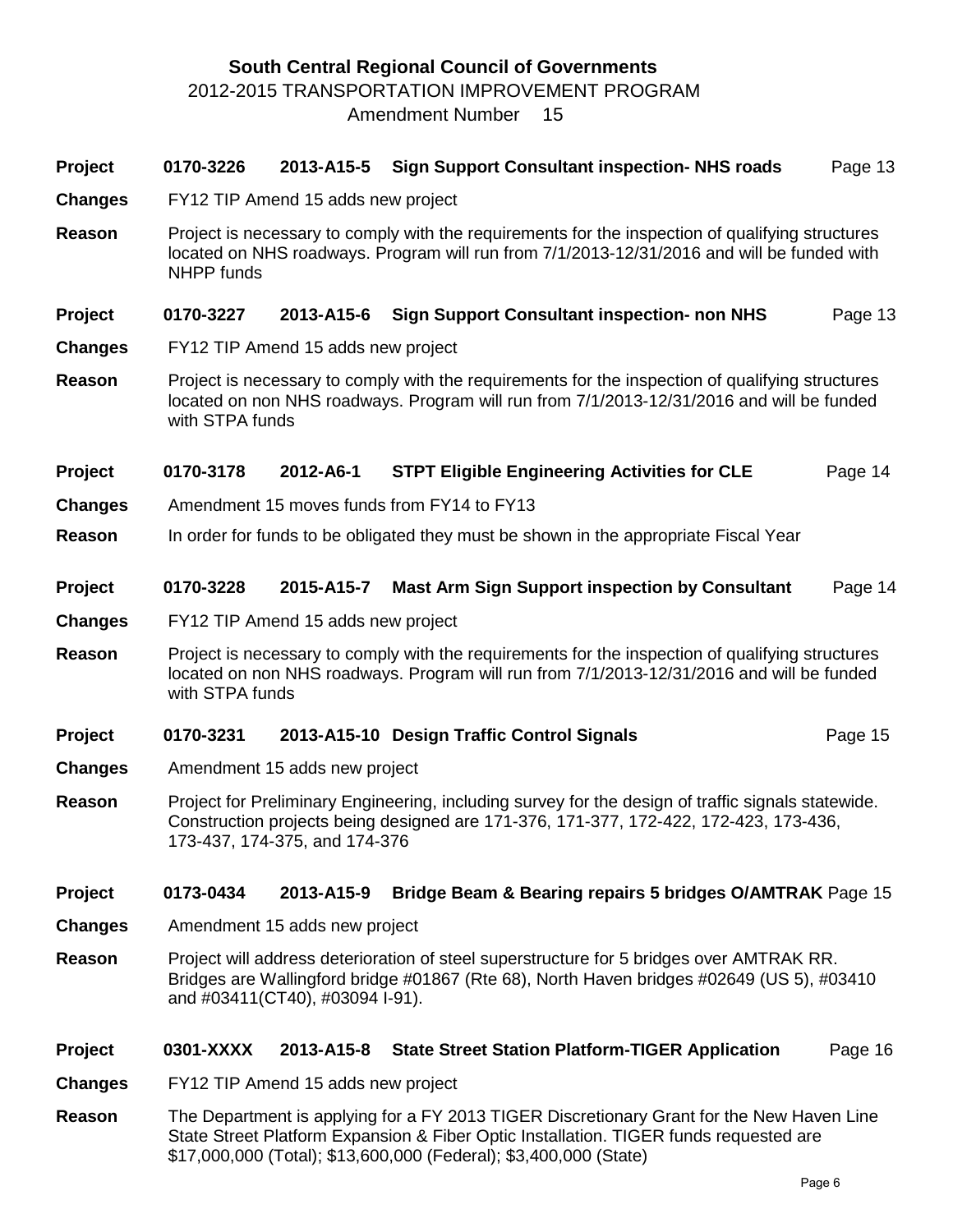# **South Central Regional Council of Governments** 2012-2015 TRANSPORTATION IMPROVEMENT PROGRAM Amendment Number 15

| Project        | 0400-AXXX               | 2010-013   | <b>CTRANSIT Systemwide Admin Capt/Scv</b>                                                                                              | Page 17 |
|----------------|-------------------------|------------|----------------------------------------------------------------------------------------------------------------------------------------|---------|
| <b>Changes</b> |                         |            | Amendment 15 moves funds from FY12 to FY13                                                                                             |         |
| Reason         | appropriate Fiscal Year |            | Funds were not used in FY12. In order for funds to be obligated they must be shown in the                                              |         |
| Project        | 0400-XXX6               | 2012-A28-3 | <b>CTTRANSIT &amp; SEAT Replace Fareboxes</b>                                                                                          | Page 18 |
| <b>Changes</b> |                         |            | Amendment 15 moves funds from FY12 to FY13 and Decreases amount                                                                        |         |
|                |                         |            | $\mathcal{L}$ , and the set of $\mathcal{L}$ and $\mathcal{L}$ and $\mathcal{L}$ and $\mathcal{L}$ and $\mathcal{L}$ and $\mathcal{L}$ |         |

**Reason** Action is necessary to reflect the actual State of Good Repair (SGR) grant award and move project to current fiscal year.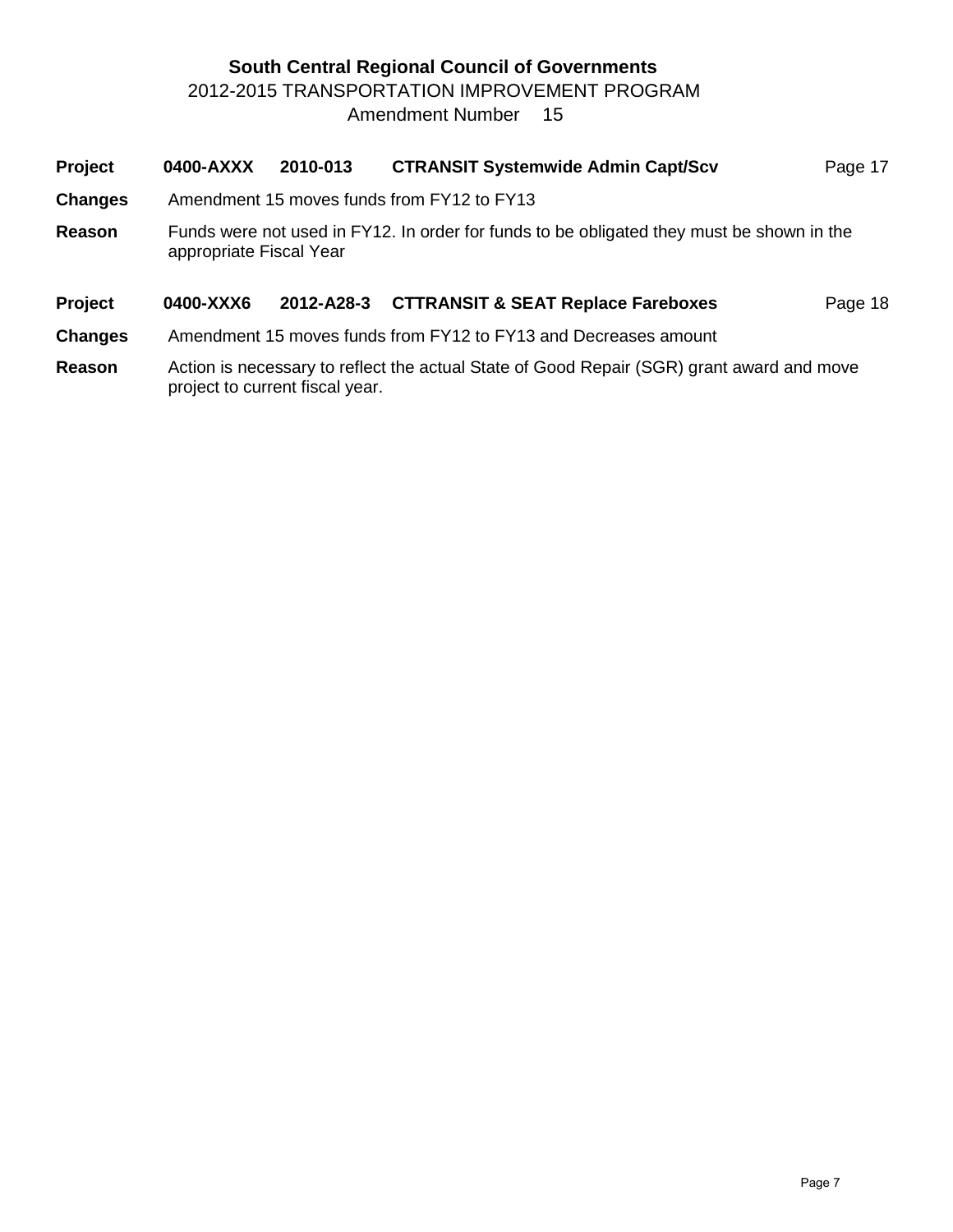# **State Project 0170-3177 SCRCOG # 2012-A6-2**

**Municipality** Statewide

Proposed

**Project Name**Bridge Inspection by State Forces- on/off system

**Description** project provides funds for Bridge inspection by state forces for both on and off system bridges

| <b>Current TIP Funding (In Thousands)</b>  |              |              |              |          |          |          |       |            |
|--------------------------------------------|--------------|--------------|--------------|----------|----------|----------|-------|------------|
| <b>Funding</b>                             | <b>Phase</b> |              | <b>Prior</b> | 2012     | 2013     | 2014     | 2015  | <b>FYI</b> |
| <b>BRXZ</b>                                |              | OTH AC-Entry |              |          | 0        |          |       |            |
|                                            |              | Federal      |              |          | 2,400    | 5,600    | 5,600 | 2,400      |
|                                            |              | <b>State</b> |              |          | 600      | 1,400    | 1,400 | 600        |
| <b>Total Cost</b>                          | \$20,000     |              | $\Omega$     | 0        | 3,000    | 7,000    | 7,000 | 3,000      |
| <b>Proposed TIP Funding (In Thousands)</b> |              |              |              |          |          |          |       |            |
| <b>Funding</b>                             | <b>Phase</b> |              | <b>Prior</b> | 2012     | 2013     | 2014     | 2015  | <b>FYI</b> |
| <b>BRXZ</b>                                | <b>OTH</b>   | Federal      |              |          | 0        | 0        | 0     | 0          |
|                                            |              | <b>State</b> |              |          | 0        | 0        | 0     | 0          |
| <b>TIP Funds</b>                           | \$0          |              | 0            | $\Omega$ | $\Omega$ | $\Omega$ | 0     | 0          |

**Amendment Notes**

FY12 Amend 7 introduces new project, FY12 TIP deletes this project which is replaced with projects 170-3222 and 170-3223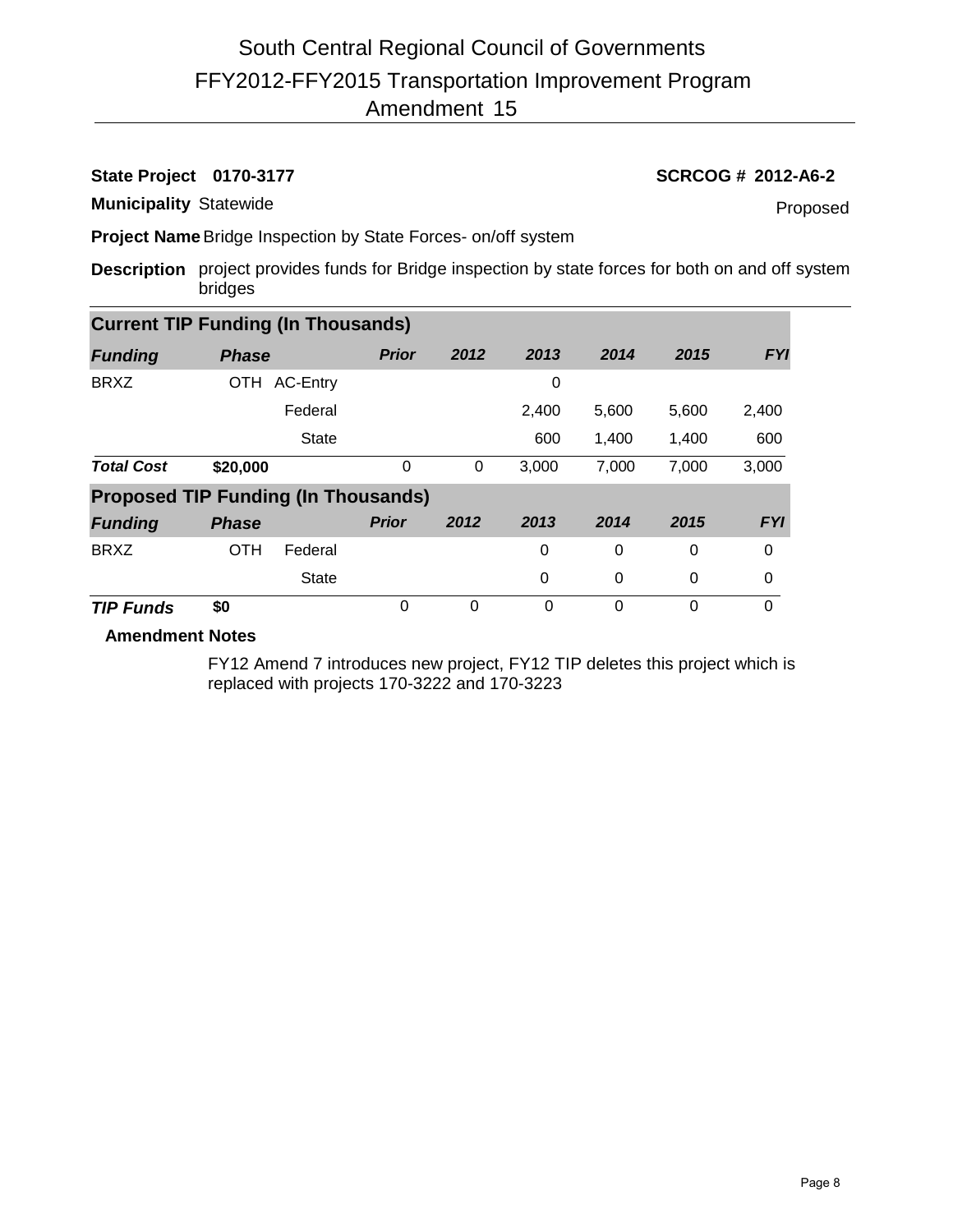# **State Project 0170-3222 SCRCOG # 2013-A15-1**

**Municipality** Statewide

**Project Name**Bridge Inspections by state forces- NHS Bridges

**Description** Inspection of bridges located on National Highway System (as expanded under MAP-21) by State forces.

# **Current TIP Funding (In Thousands)**

| <b>Proposed TIP Funding (In Thousands)</b> |              |              |      |       |       |       |            |  |
|--------------------------------------------|--------------|--------------|------|-------|-------|-------|------------|--|
| <b>Funding</b>                             | <b>Phase</b> | <b>Prior</b> | 2012 | 2013  | 2014  | 2015  | <b>FYI</b> |  |
| NHPP-BRX                                   | OTH AC-Entry |              |      | 0     |       |       |            |  |
|                                            | Federal      |              |      | 3.800 | 3.780 | 3,780 |            |  |
|                                            | <b>State</b> |              |      | 950   | 945   | 945   |            |  |
| <b>TIP Funds</b>                           | \$14,200     | 0            | 0    | 4.750 | 4.725 | 4,725 | 0          |  |

### **Amendment Notes**

FY12 Amend 15 adds new project

**State Project 0170-3223 SCRCOG # 2013-A15-2**

**Municipality** Statewide

**Project Name**Bridge Inspection by State forces- Non NHS Bridges

**Description** Inspection of bridges not located on National Highway System (as expanded under MAP-21) by State forces.

# **Current TIP Funding (In Thousands)**

| <b>Proposed TIP Funding (In Thousands)</b> |              |              |      |      |      |      |            |  |  |
|--------------------------------------------|--------------|--------------|------|------|------|------|------------|--|--|
| <b>Funding</b>                             | <b>Phase</b> | <b>Prior</b> | 2012 | 2013 | 2014 | 2015 | <b>FYI</b> |  |  |
| STPA-BRX                                   | OTH AC-Entry |              |      | 0    |      |      |            |  |  |
|                                            | Federal      |              |      | 320  | 320  | 320  |            |  |  |
|                                            | <b>State</b> |              |      | 80   | 80   | 80   |            |  |  |
| <b>TIP Funds</b>                           | \$1,200      | 0            | 0    | 400  | 400  | 400  | 0          |  |  |

# **Amendment Notes**

FY12 TIP Amend 15 adds new project

Proposed

Proposed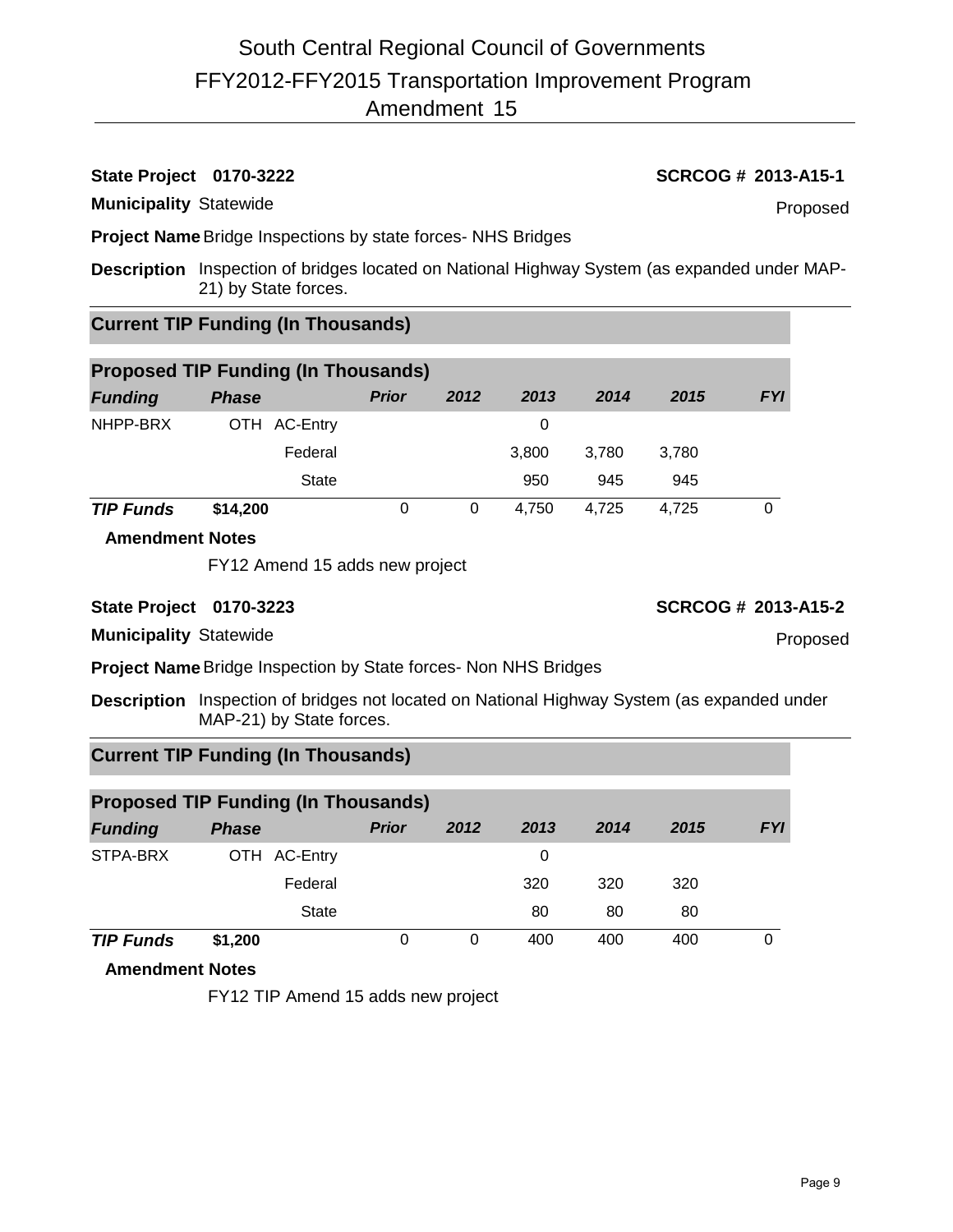# **State Project 0170-INSP SCRCOG # 2011-A0-39**

**Municipality** Statewide

Proposed

**Project Name** Inspection of Bridges On/Off System Ac Conv

**Description** Inspection of bridges located by Consultants.

|                                            | <b>Current TIP Funding (In Thousands)</b> |              |              |          |          |        |          |            |  |  |  |
|--------------------------------------------|-------------------------------------------|--------------|--------------|----------|----------|--------|----------|------------|--|--|--|
| <b>Funding</b>                             | <b>Phase</b>                              |              | <b>Prior</b> | 2012     | 2013     | 2014   | 2015     | <b>FYI</b> |  |  |  |
| <b>BRXZ</b>                                | <b>CON</b>                                | AC-Entry     |              |          | 0        |        |          |            |  |  |  |
|                                            |                                           | Federal      |              |          | 8,000    | 15,000 | 15,000   |            |  |  |  |
|                                            |                                           | <b>State</b> |              |          | 2,000    | 3,750  | 3,750    |            |  |  |  |
| <b>Total Cost</b>                          | \$47,500                                  |              | 0            | 0        | 10,000   | 18,750 | 18,750   | 0          |  |  |  |
| <b>Proposed TIP Funding (In Thousands)</b> |                                           |              |              |          |          |        |          |            |  |  |  |
| <b>Funding</b>                             | <b>Phase</b>                              |              | <b>Prior</b> | 2012     | 2013     | 2014   | 2015     | <b>FYI</b> |  |  |  |
| <b>BRXZ</b>                                | <b>OTH</b>                                | Federal      |              |          | 0        | 0      | 0        |            |  |  |  |
|                                            |                                           | <b>State</b> |              |          | 0        | 0      | 0        |            |  |  |  |
| <b>TIP Funds</b>                           | \$0                                       |              | 0            | $\Omega$ | $\Omega$ | 0      | $\Omega$ | 0          |  |  |  |

# **Amendment Notes**

FY12 TIP introduces ongoing program with new # FY12 TIP Amend deletes project to be replaced with projects 170-3224 and 170-3225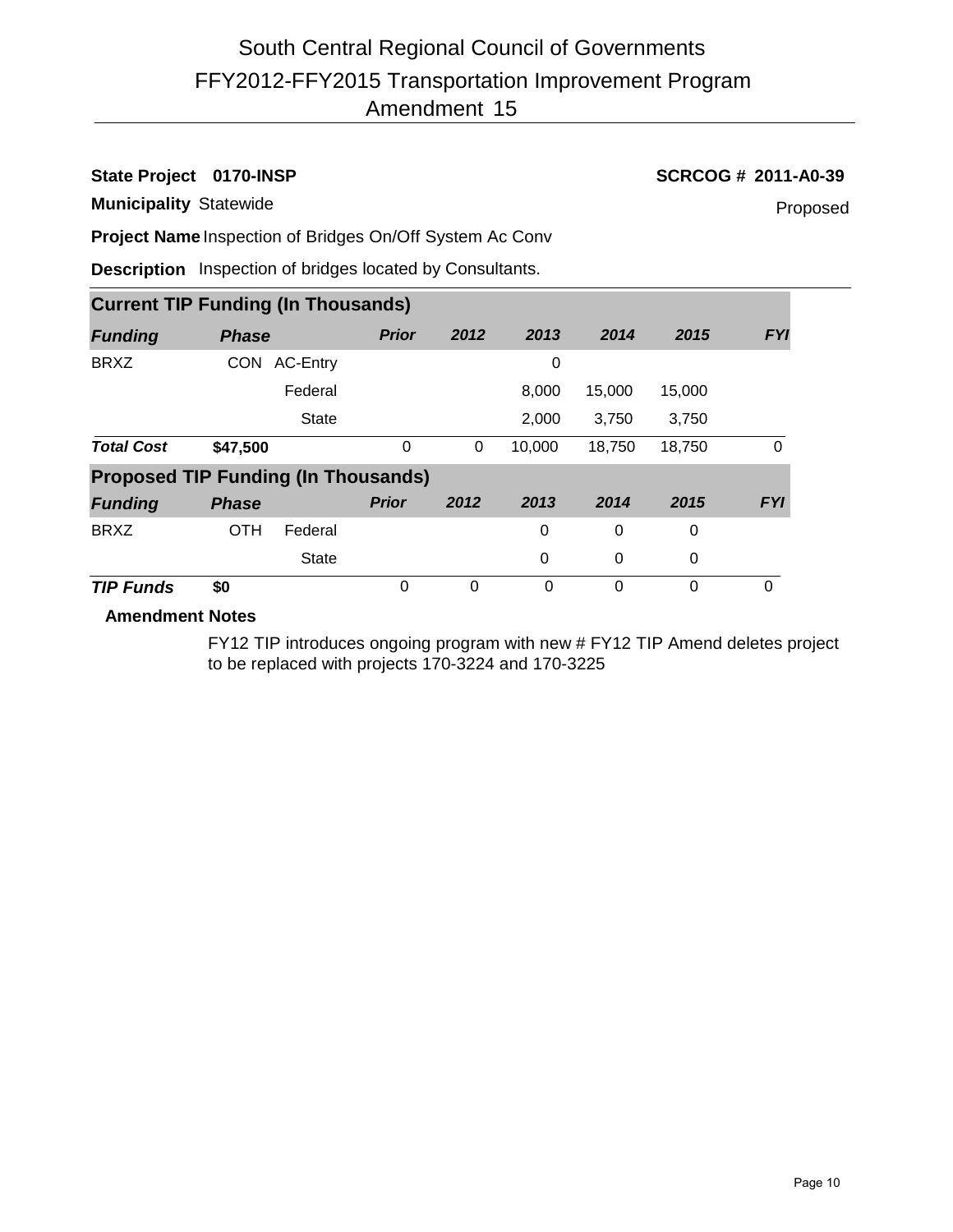# **State Project 0170-3224 SCRCOG # 2013-A15-3**

**Municipality** Statewide

**Project Name**Bridge Inspection by Consultant NHS Bridges

**Description** Inspection of bridges located on National Highway System (as expanded under MAP-21) by Consultants.

# **Current TIP Funding (In Thousands)**

| <b>Proposed TIP Funding (In Thousands)</b> |              |              |      |       |       |       |            |  |  |
|--------------------------------------------|--------------|--------------|------|-------|-------|-------|------------|--|--|
| <b>Funding</b>                             | <b>Phase</b> | <b>Prior</b> | 2012 | 2013  | 2014  | 2015  | <b>FYI</b> |  |  |
| NHPP-BRX                                   | OTH AC-Entry |              |      | 0     |       |       |            |  |  |
|                                            | Federal      |              |      | 6.800 | 6.720 | 6,720 |            |  |  |
|                                            | <b>State</b> |              |      | 1.700 | 1.680 | 1.680 |            |  |  |
| <b>TIP Funds</b>                           | \$25,300     | 0            | 0    | 8.500 | 8.400 | 8.400 | 0          |  |  |

### **Amendment Notes**

FY12 TIP Amend 15 adds new project

**Municipality** Statewide

**Project Name**Bridge Inspection by Consultant Non- NHS Bridges

**Description** Inspection of bridges not located on National Highway System (as expanded under MAP-21) by Consultants.

# **Current TIP Funding (In Thousands)**

| <b>Proposed TIP Funding (In Thousands)</b> |              |              |              |          |       |       |       |            |  |
|--------------------------------------------|--------------|--------------|--------------|----------|-------|-------|-------|------------|--|
| <b>Funding</b>                             | <b>Phase</b> |              | <b>Prior</b> | 2012     | 2013  | 2014  | 2015  | <b>FYI</b> |  |
| STPA-BRX                                   |              | CON AC-Entry |              |          | 0     |       |       |            |  |
|                                            | OTH          | Federal      |              |          | 1.600 | 1.600 | 1,600 |            |  |
|                                            |              | <b>State</b> |              |          | 400   | 400   | 400   |            |  |
| <b>TIP Funds</b>                           | \$6,000      |              | 0            | $\Omega$ | 2.000 | 2.000 | 2,000 | 0          |  |

# **Amendment Notes**

FY12 TIP Amend 15 adds new project

Proposed

Page 11

## **State Project 0170-3225 SCRCOG # 2013-A15-4**

Proposed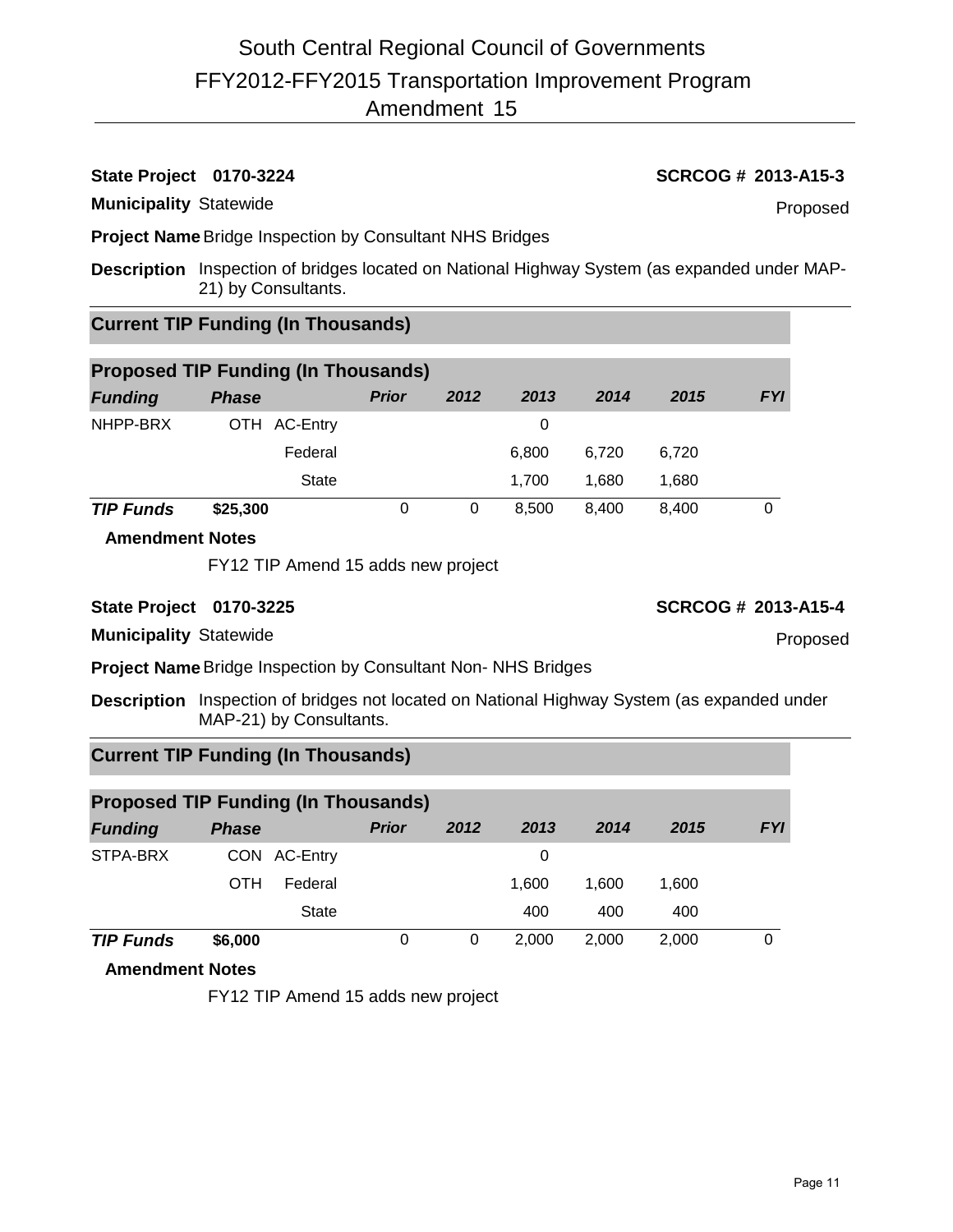# **State Project 0170-SIGN SCRCOG # 2011-A0-40**

**Municipality** Statewide

Proposed

**Project Name**Sign Support Ins By Consult - AC Conversion

**Description** Inspection of qualified structure by Consultant engineering firms.

|                                            | <b>Current TIP Funding (In Thousands)</b> |              |              |      |      |       |          |            |  |  |
|--------------------------------------------|-------------------------------------------|--------------|--------------|------|------|-------|----------|------------|--|--|
| <b>Funding</b>                             | <b>Phase</b>                              |              | <b>Prior</b> | 2012 | 2013 | 2014  | 2015     | <b>FYI</b> |  |  |
| <b>NHS</b>                                 | <b>CON</b>                                | AC-Entry     |              |      |      | 0     |          |            |  |  |
|                                            |                                           | Federal      |              |      |      | 1,500 | 1,500    |            |  |  |
|                                            |                                           | <b>State</b> |              |      |      | 375   | 375      |            |  |  |
| <b>Total Cost</b>                          | \$3,750                                   |              | 0            | 0    | 0    | 1,875 | 1,875    | 0          |  |  |
| <b>Proposed TIP Funding (In Thousands)</b> |                                           |              |              |      |      |       |          |            |  |  |
| <b>Funding</b>                             | <b>Phase</b>                              |              | <b>Prior</b> | 2012 | 2013 | 2014  | 2015     | <b>FYI</b> |  |  |
| <b>NHS</b>                                 | <b>CON</b>                                | Federal      |              |      |      | 0     | 0        |            |  |  |
|                                            |                                           | <b>State</b> |              |      |      | 0     | 0        |            |  |  |
| <b>TIP Funds</b>                           | \$0                                       |              | 0            | 0    | 0    | 0     | $\Omega$ | $\Omega$   |  |  |
| <b>Amendment Notes</b>                     |                                           |              |              |      |      |       |          |            |  |  |

FY12 TIP introduces new project, FY12 TIP Amend 15 deletes project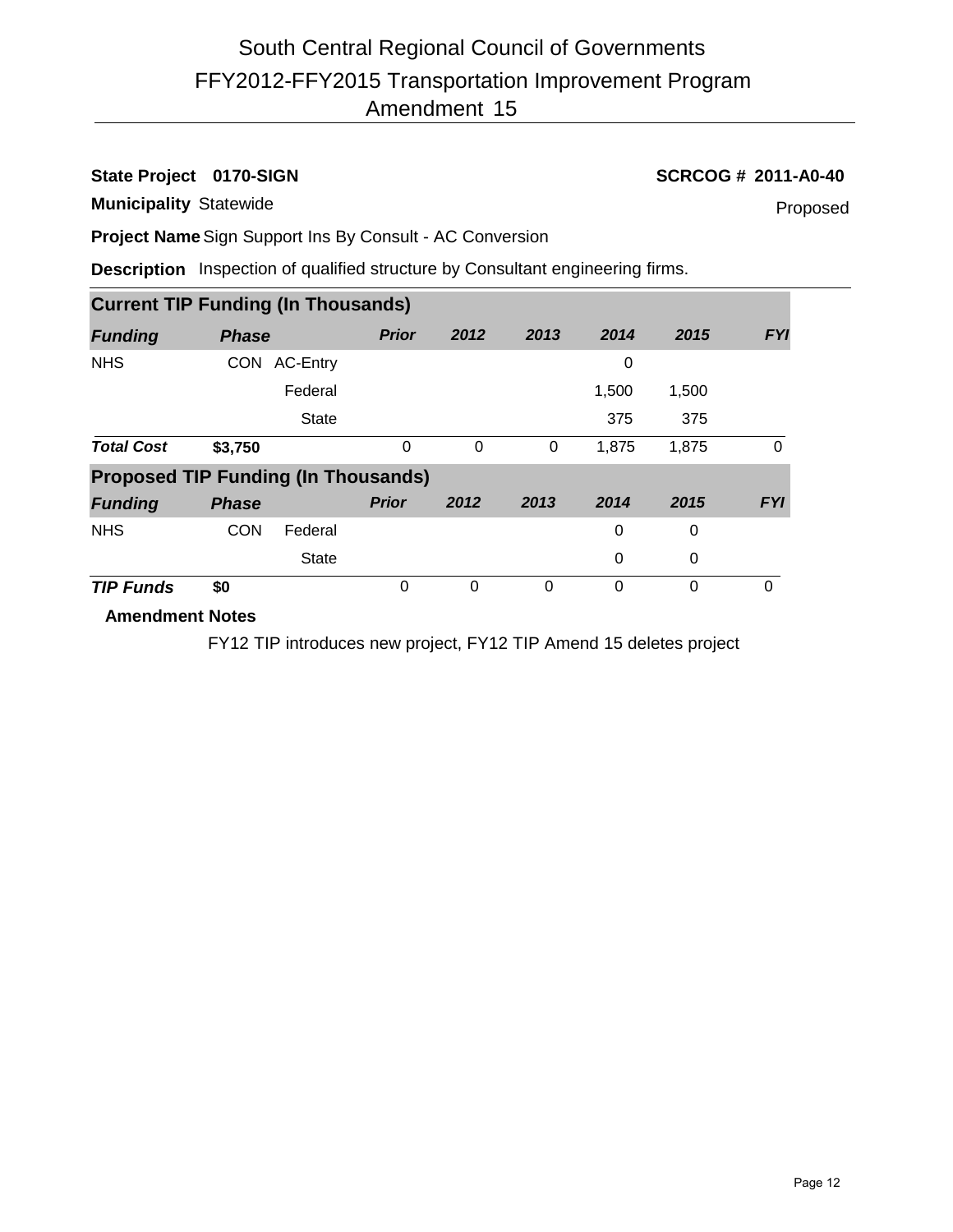# **State Project 0170-3226 SCRCOG # 2013-A15-5**

#### **Municipality** Statewide

Proposed

**Project Name**Sign Support Consultant inspection- NHS roads

**Description** Inspection of overhead sign supports located on National Highway System (as expanded under MAP-21) by Consultant engineering firms.

# **Current TIP Funding (In Thousands)**

| <b>Proposed TIP Funding (In Thousands)</b> |              |              |              |      |       |       |       |            |  |
|--------------------------------------------|--------------|--------------|--------------|------|-------|-------|-------|------------|--|
| <b>Funding</b>                             | <b>Phase</b> |              | <b>Prior</b> | 2012 | 2013  | 2014  | 2015  | <b>FYI</b> |  |
| <b>NHPP</b>                                |              | CON AC-Entry |              |      | 0     |       |       |            |  |
|                                            | OTH          | Federal      |              |      | 1.200 | 1.200 | 1,200 |            |  |
|                                            |              | <b>State</b> |              |      | 300   | 300   | 300   |            |  |
| <b>TIP Funds</b>                           | \$4,500      |              | 0            | 0    | 1.500 | 1.500 | 1.500 |            |  |

### **Amendment Notes**

FY12 TIP Amend 15 adds new project

## **State Project 0170-3227 SCRCOG # 2013-A15-6**

**Municipality** Statewide

**Project Name**Sign Support Consultant inspection- non NHS roads

**Description** Inspection of overhead sign supports not located on National Highway System (as expanded under MAP-21) by Consultant engineering firms.

# **Current TIP Funding (In Thousands)**

| <b>Proposed TIP Funding (In Thousands)</b> |              |              |              |      |      |      |      |            |  |  |
|--------------------------------------------|--------------|--------------|--------------|------|------|------|------|------------|--|--|
| <b>Funding</b>                             | <b>Phase</b> |              | <b>Prior</b> | 2012 | 2013 | 2014 | 2015 | <b>FYI</b> |  |  |
| <b>STPA</b>                                |              | CON AC-Entry |              |      | 0    |      |      |            |  |  |
|                                            | OTH          | Federal      |              |      | 100  | 98   | 98   |            |  |  |
|                                            |              | <b>State</b> |              |      | 25   | 25   | 25   |            |  |  |
| <b>TIP Funds</b>                           | \$371        |              | 0            |      | 125  | 123  | 123  |            |  |  |

# **Amendment Notes**

FY12 TIP Amend 15 adds new project

Proposed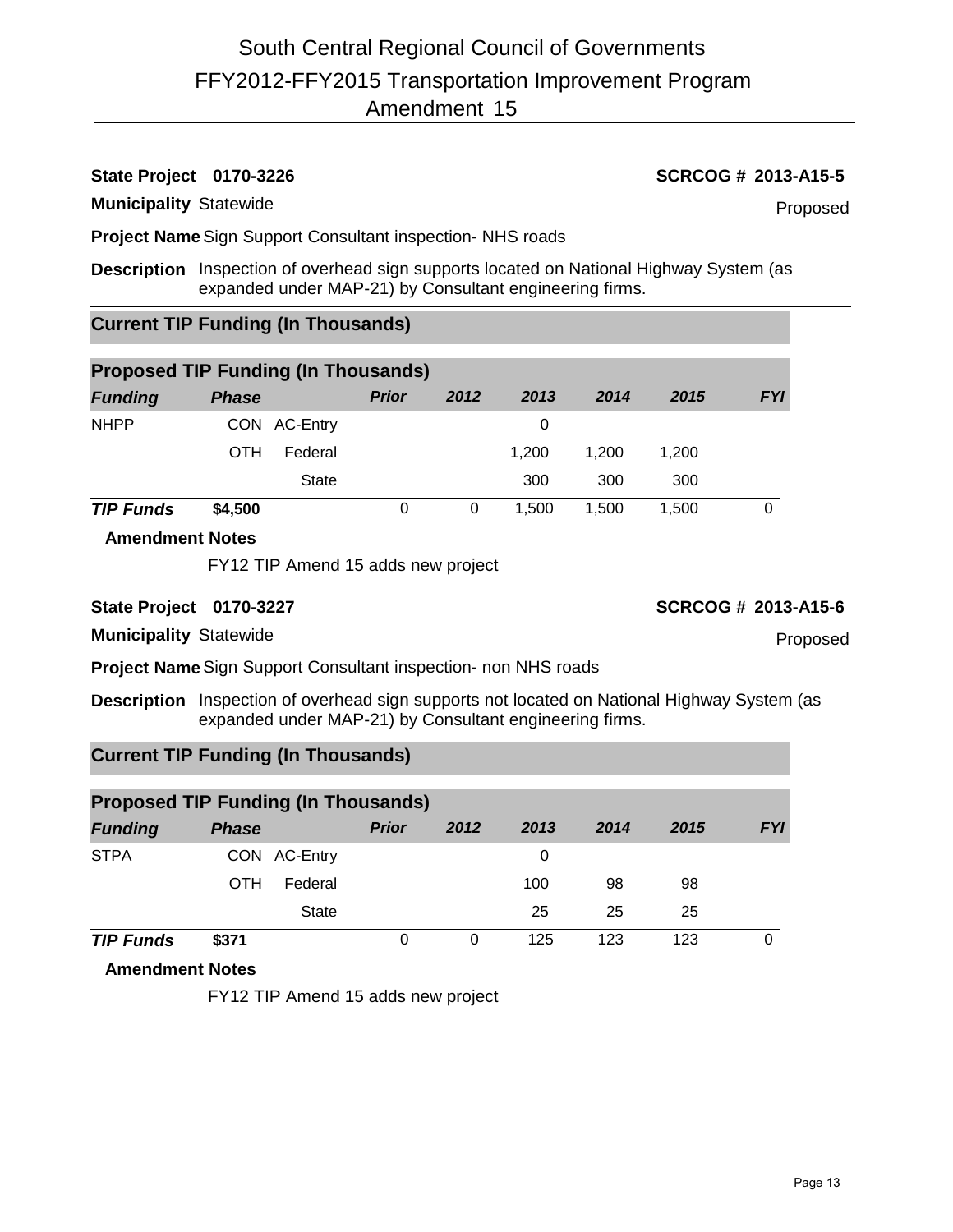# **State Project 0170-3178 SCRCOG # 2012-A6-1**

**Municipality** Statewide

Proposed

**Project Name**STPT Eligible Engineering Activities for CLE

**Description** Project funds federally eligible engineering activities of the Federal Transportation Enhancement Program including activities of CDOT's Consulting Liaison Engineer (CLE)

# **Current TIP Funding (In Thousands)**

| <b>Proposed TIP Funding (In Thousands)</b> |              |              |      |       |      |       |            |  |  |
|--------------------------------------------|--------------|--------------|------|-------|------|-------|------------|--|--|
| <b>Funding</b>                             | <b>Phase</b> | <b>Prior</b> | 2012 | 2013  | 2014 | 2015  | <b>FYI</b> |  |  |
| <b>STPT</b>                                | PD AC-Entry  |              |      | 0     |      |       |            |  |  |
|                                            | Federal      |              |      | 1,664 |      | 832   |            |  |  |
|                                            | <b>State</b> |              |      | 416   |      | 208   |            |  |  |
| <b>TIP Funds</b>                           | \$3,120      |              |      | 2.080 | 0    | 1.040 |            |  |  |

## **Amendment Notes**

FY12 Amend 7 introduces new project. FY12 TIP Amend 9 moves everything out 1 year. FY12 TIP Amend 15 moves funds from FY14 to FY13

## **State Project 0170-3228 SCRCOG # 2015-A15-7**

Proposed

**Municipality** Statewide

**Project Name** Mast Arm Sign Support inspection by Consultant

**Description** Inspection of Mast Arm sign supports by Consultant engineering firms.

# **Current TIP Funding (In Thousands)**

| <b>Proposed TIP Funding (In Thousands)</b> |              |              |              |      |          |      |      |            |  |  |
|--------------------------------------------|--------------|--------------|--------------|------|----------|------|------|------------|--|--|
| <b>Funding</b>                             | <b>Phase</b> |              | <b>Prior</b> | 2012 | 2013     | 2014 | 2015 | <b>FYI</b> |  |  |
| <b>STPA</b>                                |              | CON AC-Entry |              |      | 0        |      |      |            |  |  |
|                                            | OTH          | Federal      |              |      |          | 225  | 225  |            |  |  |
|                                            |              | <b>State</b> |              |      |          | 56   | 56   |            |  |  |
| <b>TIP Funds</b>                           | \$562        |              | 0            | 0    | $\Omega$ | 281  | 281  | 0          |  |  |

## **Amendment Notes**

FY12 TIP Amend 15 adds new project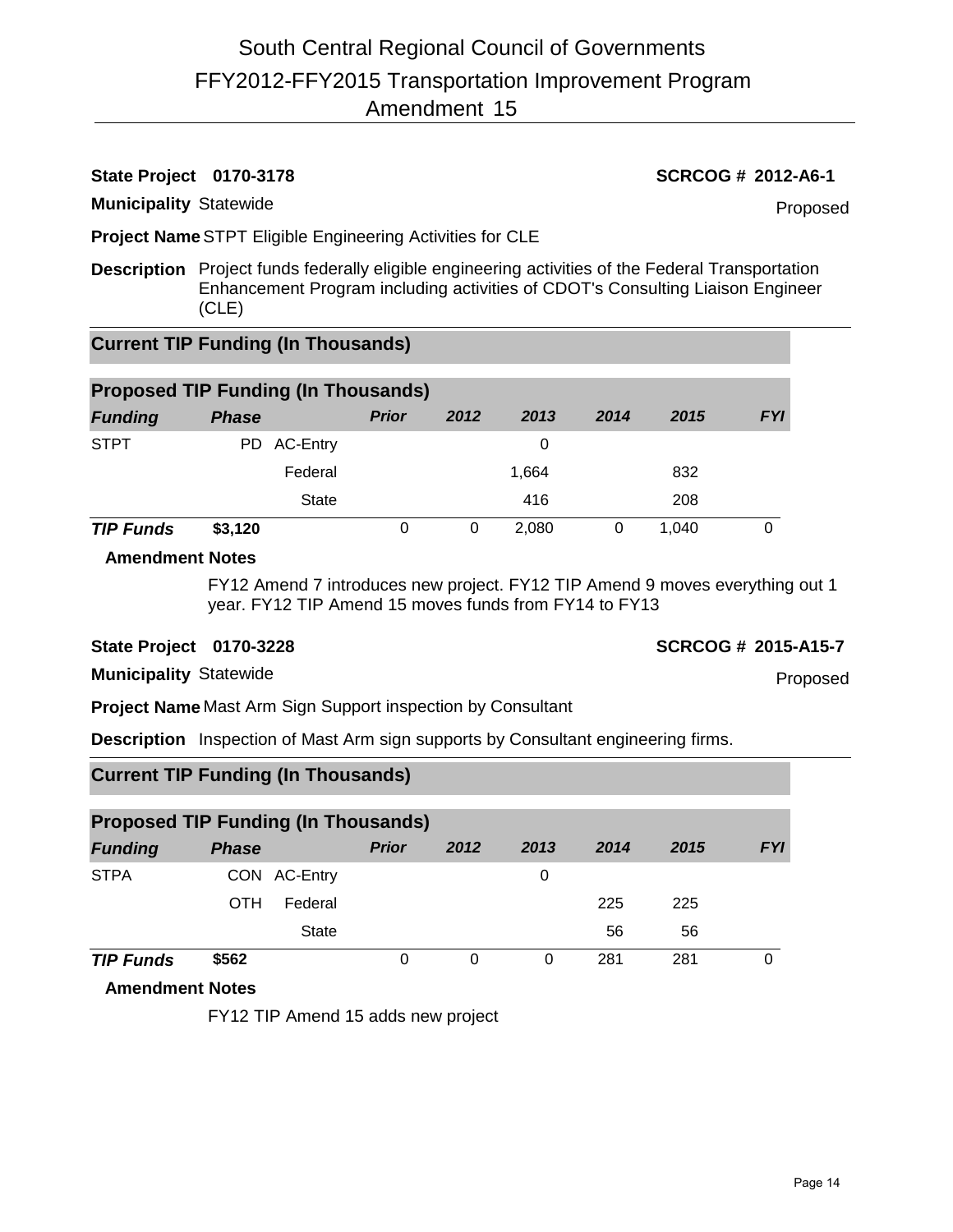# **State Project 0170-3231 SCRCOG # 2013-A15-1**

**Municipality** Statewide

Proposed

**Project Name** Design Traffic Control Signals

**Description** Design of 60 Traffic control signals approved by the Office of State Traffic Administration and District Signal Preservation at various locations for 8 construction projects

# **Current TIP Funding (In Thousands)**

| <b>Proposed TIP Funding (In Thousands)</b> |              |         |       |      |      |       |      |            |
|--------------------------------------------|--------------|---------|-------|------|------|-------|------|------------|
| <b>Funding</b>                             | <b>Phase</b> |         | Prior | 2012 | 2013 | 2014  | 2015 | <b>FYI</b> |
| <b>STPA</b>                                | PD.          | Federal |       |      |      | 3.000 |      |            |
| <b>TIP Funds</b>                           | \$3,000      |         |       |      |      | 3.000 |      |            |

### **Amendment Notes**

FY12 TIP Amend 15 adds new project

### **State Project 0173-0434 SCRCOG # 2013-A15-9**

**Municipality** District 3

**Project Name**Bridge Beam & Bearing repairs 5 bridges O/ AMTRAK

**Description** project to address deterioration of steel superstructure elements of 5 bridges over AMTRAK RR. Bridges #01867, 02649, 03410, 03411,and 03094

# **Current TIP Funding (In Thousands)**

| <b>Proposed TIP Funding (In Thousands)</b> |              |              |              |      |      |       |      |            |  |  |
|--------------------------------------------|--------------|--------------|--------------|------|------|-------|------|------------|--|--|
| <b>Funding</b>                             | <b>Phase</b> |              | <b>Prior</b> | 2012 | 2013 | 2014  | 2015 | <b>FYI</b> |  |  |
| NHPP-BRX                                   | <b>ENG</b>   | Federal      |              |      |      | 150   |      |            |  |  |
|                                            |              | <b>State</b> |              |      |      | 38    |      |            |  |  |
| STPA-BRX                                   |              | Federal      |              |      |      | 50    |      |            |  |  |
|                                            |              | <b>State</b> |              |      |      | 13    |      |            |  |  |
| NHPP-BRX                                   | <b>CON</b>   | Federal      |              |      |      | 1,500 |      |            |  |  |
|                                            |              | <b>State</b> |              |      |      | 375   |      |            |  |  |
| STPA-BRX                                   |              | Federal      |              |      |      | 500   |      |            |  |  |
|                                            |              | <b>State</b> |              |      |      | 125   |      |            |  |  |
| <b>TIP Funds</b>                           | \$2,751      |              | 0            | 0    | 0    | 2,751 | 0    | $\Omega$   |  |  |
|                                            |              |              |              |      |      |       |      |            |  |  |

## **Amendment Notes**

FY TIP Amend 15 adds new project

Proposed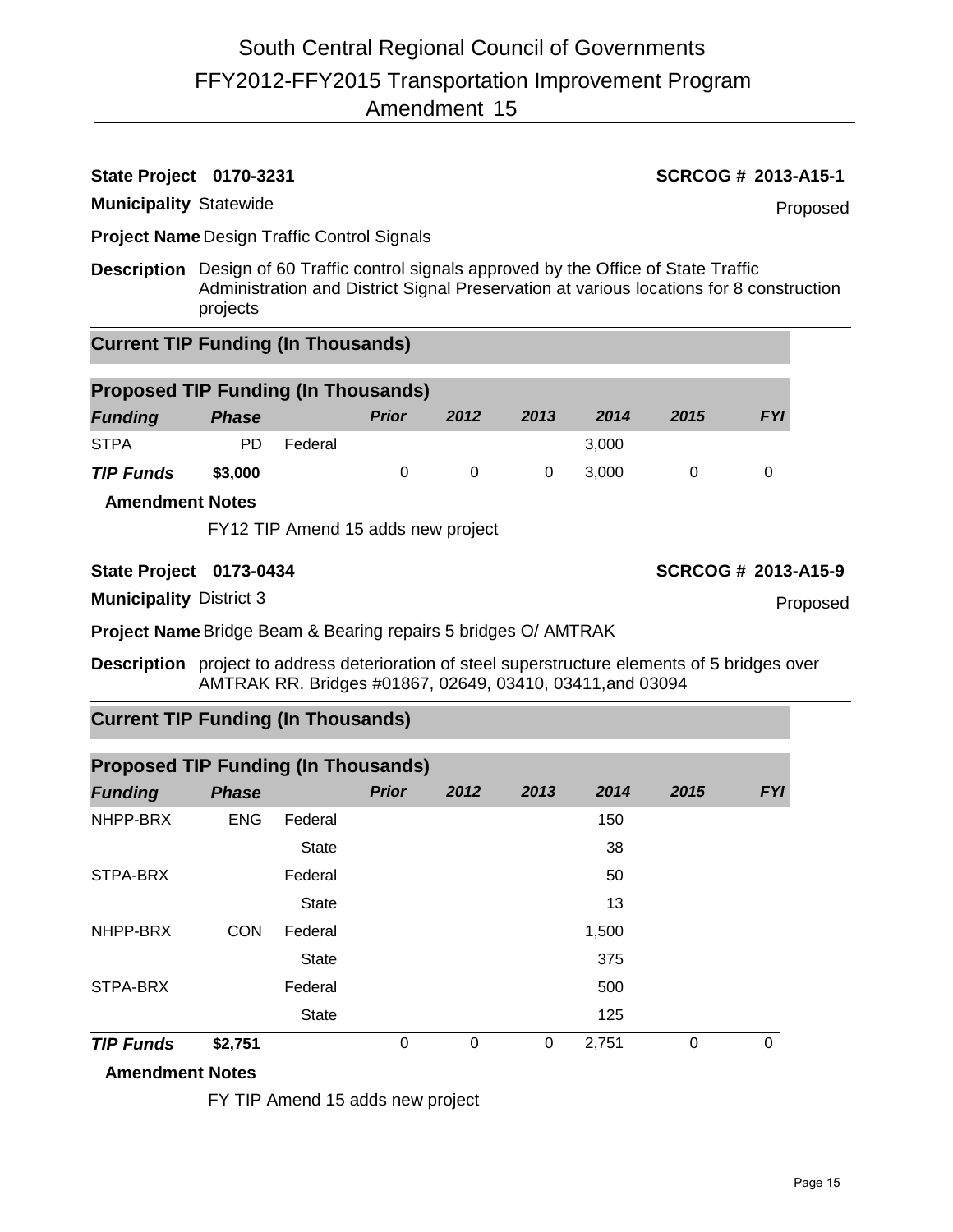# **State Project** 0301-XXXX **SCRCOG # 2013-A15-8**

**Municipality** New Haven

Proposed

**Project Name**State Street Station Platform-TIGER Application

**Description** The Department is applying for a FY 2013 TIGER Discretionary Grant for the New Haven Line State Street Platform Expansion & Fiber Optic Installation

# **Current TIP Funding (In Thousands)**

| <b>Proposed TIP Funding (In Thousands)</b> |              |         |              |      |      |        |      |            |  |  |
|--------------------------------------------|--------------|---------|--------------|------|------|--------|------|------------|--|--|
| <b>Funding</b>                             | <b>Phase</b> |         | <b>Prior</b> | 2012 | 2013 | 2014   | 2015 | <b>FYI</b> |  |  |
| <b>TIGER</b>                               | ALL          | Federal |              |      |      | 13,600 |      |            |  |  |
|                                            |              | State   |              |      |      | 3.400  |      |            |  |  |
| <b>TIP Funds</b>                           | \$17,000     |         |              |      |      | 17.000 |      |            |  |  |

**Amendment Notes**

FY12 TIP Amend 15 adds new project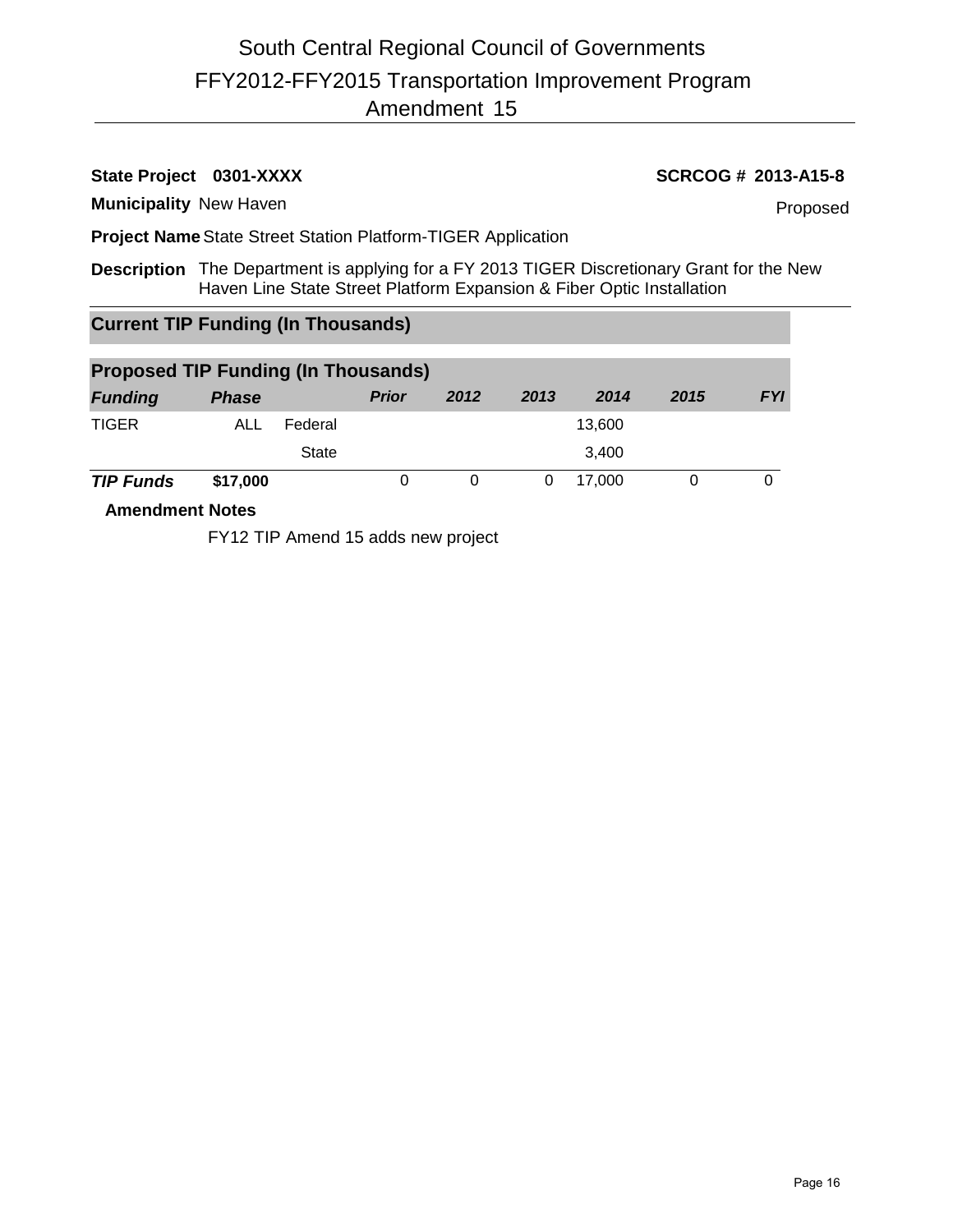# **State Project** 0400-AXXX **SCRCOG # 2010-013**

**Municipality** Statewide

Proposed

**Project Name** CTRANSIT Systemwide Admin Capt/Scv Replacement

**Description** CTTRANSIT Administrative Capital Funds for purchase of utility vehicles, vehicle parts, computer hardware, equipment, etc used to support Transit operations

| <b>Current TIP Funding (In Thousands)</b>  |              |              |              |       |      |          |      |            |  |  |
|--------------------------------------------|--------------|--------------|--------------|-------|------|----------|------|------------|--|--|
| <b>Funding</b>                             | <b>Phase</b> |              | <b>Prior</b> | 2012  | 2013 | 2014     | 2015 | <b>FYI</b> |  |  |
| 5307C                                      | <b>OTH</b>   | Federal      |              | 640   | 640  |          | 640  | 640        |  |  |
|                                            |              | <b>State</b> |              | 160   | 160  |          | 160  | 160        |  |  |
| 5307P                                      |              | Federal      |              | 1,774 |      |          |      |            |  |  |
|                                            |              | <b>State</b> |              | 443   |      |          |      |            |  |  |
| <b>Total Cost</b>                          | \$5,417      |              | 0            | 3,017 | 800  | $\Omega$ | 800  | 800        |  |  |
| <b>Proposed TIP Funding (In Thousands)</b> |              |              |              |       |      |          |      |            |  |  |
| <b>Funding</b>                             | <b>Phase</b> |              | <b>Prior</b> | 2012  | 2013 | 2014     | 2015 | <b>FYI</b> |  |  |
| 5307C                                      | OTH          | Federal      |              |       | 640  |          | 640  | 640        |  |  |
|                                            |              | <b>State</b> |              |       | 160  |          | 160  | 160        |  |  |
| 5307P                                      |              | Federal      |              | 1,774 | 640  |          |      |            |  |  |
|                                            |              | <b>State</b> |              | 443   | 160  |          |      |            |  |  |
|                                            |              |              |              |       |      |          |      |            |  |  |

## **Amendment Notes**

FY10 TIP introduces new project. FY10 TIP Amend 16 moves 5307P funds from 2010 to 2011 FY12 TIP includes ongoing project. FY12 TIP Amend 15 moves funds from FY12 to FY13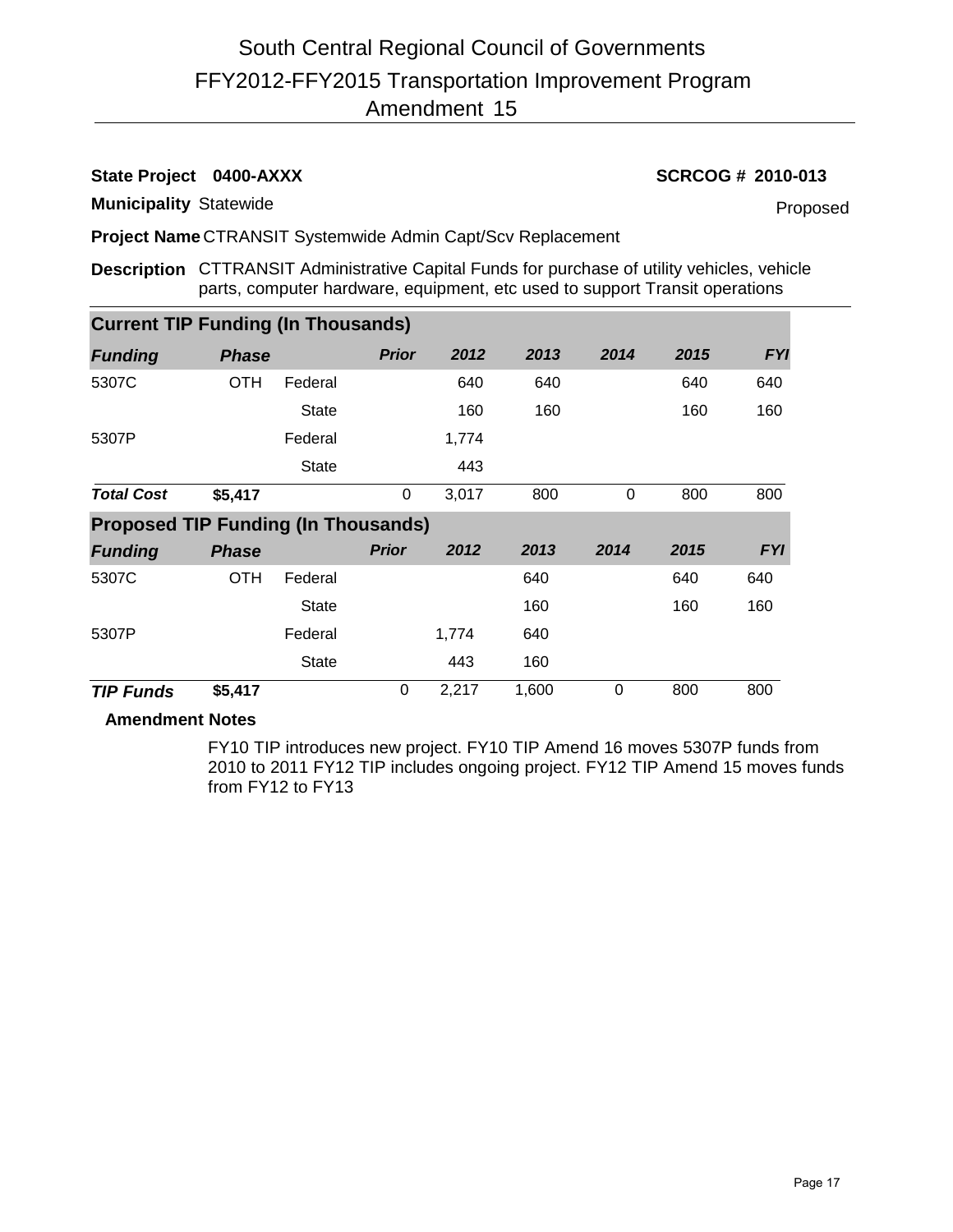# **State Project 0400-XXX6 SCRCOG # 2012-A28-3**

**Municipality** Statewide

Proposed

**Project Name** CTTRANSIT & SEAT Replace Fareboxes

**Description** The Department has applied for a State of Good Repair Discretionary Grant. This project will fund a replacement of fare collection system for CTTRANSIT and the Southeast Area Transit District Buses

| <b>Current TIP Funding (In Thousands)</b>  |              |              |              |        |          |          |      |            |
|--------------------------------------------|--------------|--------------|--------------|--------|----------|----------|------|------------|
| <b>Funding</b>                             | <b>Phase</b> |              | <b>Prior</b> | 2012   | 2013     | 2014     | 2015 | <b>FYI</b> |
| 5309                                       | <b>OTH</b>   | Federal      |              | 24,000 |          |          |      |            |
|                                            |              | <b>State</b> |              | 6,000  |          |          |      |            |
| <b>Total Cost</b>                          | \$30,000     |              | 0            | 30,000 | $\Omega$ | $\Omega$ | 0    | 0          |
| <b>Proposed TIP Funding (In Thousands)</b> |              |              |              |        |          |          |      |            |
| <b>Funding</b>                             | <b>Phase</b> |              | <b>Prior</b> | 2012   | 2013     | 2014     | 2015 | <b>FYI</b> |
| 5309F                                      | <b>OTH</b>   | Federal      |              |        | 10,000   |          |      |            |
|                                            |              | <b>State</b> |              |        | 2,500    |          |      |            |
| <b>TIP Funds</b>                           | \$12,500     |              | 0            | 0      | 12,500   | 0        | 0    | 0          |

#### **Amendment Notes**

FY12 Amendment 6 introduces a new project. FY12 TIP Amendment 15 moves funds to FY13 and Decreases amount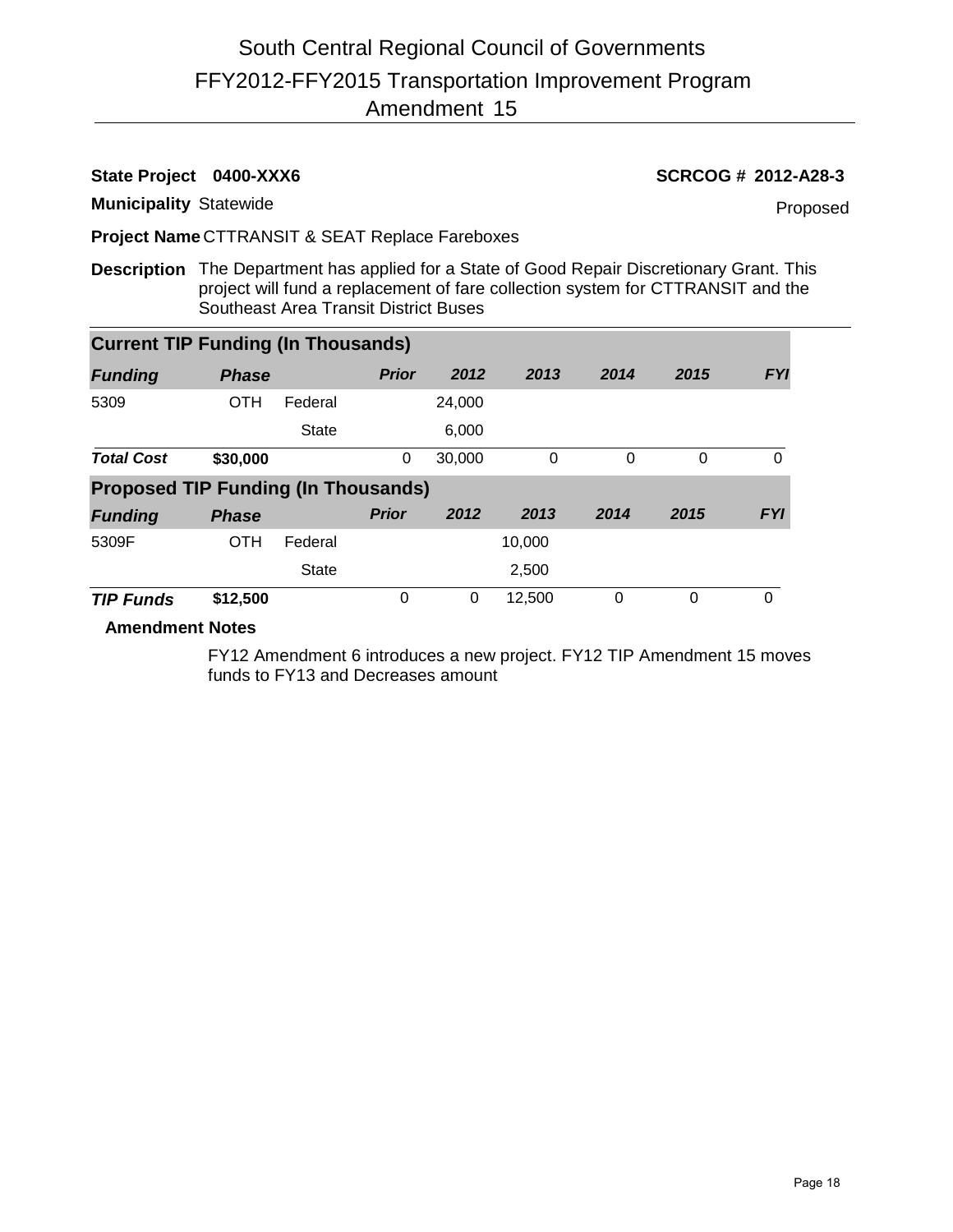

*Planning for Our Region's Future*

Bethany Branford East Haven Guilford Hamden Madison Meriden Milford New Haven North Branford North Haven Orange Wallingford West Haven Woodbridge

Carl J. Amento, Executive Director

# *Resolution Fiscal Year 2012-Fiscal Year 2015 Transportation Improvement Program Amendment Fifteen*

- *Whereas:* U.S. Department of Transportation "Metropolitan Planning Regulations" (23 *CFR* 450) prescribe that each metropolitan planning organization maintain a financially constrained multi-modal transportation improvement program consistent with a *State Implementation Plan for Air Quality* (*SIP*) conforming to both U.S. Environmental Protection Administration-established air quality guidelines and *SIP*-established mobile source emissions budgets; and
- *Whereas:* The Council, per 23 *CFR* 450.324 and in cooperation with the Connecticut Department of Transportation (ConnDOT) and public transit operators and relying upon financial constraints offered by ConnDOT, adopted a *Fiscal Year 2012-Fiscal Year 2015 Transportation Improvement Program* on January 25, 2012, after finding the *Program* conforming per U.S. Environmental Protection Administration (U.S. EPA) final conformity rule (40 *CFR* 51 and 93) and relevant Connecticut Department of Transportation air quality conformity determinations: *Air Quality Conformity Reports: Fiscal Year 2012-2015 Transportation Improvement Program* and the Region's *Long-Range Transportation Plans—2011 to 2040, (April, 2011)*; and
- *Whereas:* The Council, on January 25, 2012, indicated that periodic *Program* adjustment or amendment was possible; and
- *Whereas:* Projects referenced in the Program amendment (below) are consistent with the region's long-range transportation plan (*South Central Regional Long Range Transportation Plan—2011 to 2040, (April, 2011))*; and
- *Whereas:* Council *Public Participation Guidelines: Transportation Planning* have been observed during the development of the proposed *Program* amendment (below); and
- *Whereas*: By agreement between the Council and the Connecticut Department of Transportation, public involvement activities carried out by the South Central Regional Council of Governments in response to U.S. Department of Transportation metropolitan planning requirements are intended to satisfy the requirements associated with development of a *Statewide Transportation Improvement Program* and/or its amendment; and
- *Whereas:* Council of Governments' review of transportation goals, projects and opportunities may result in further adjustment or amendment of the *Program*.

127 Washington Avenue, 4th Floor West, North Haven, CT 06473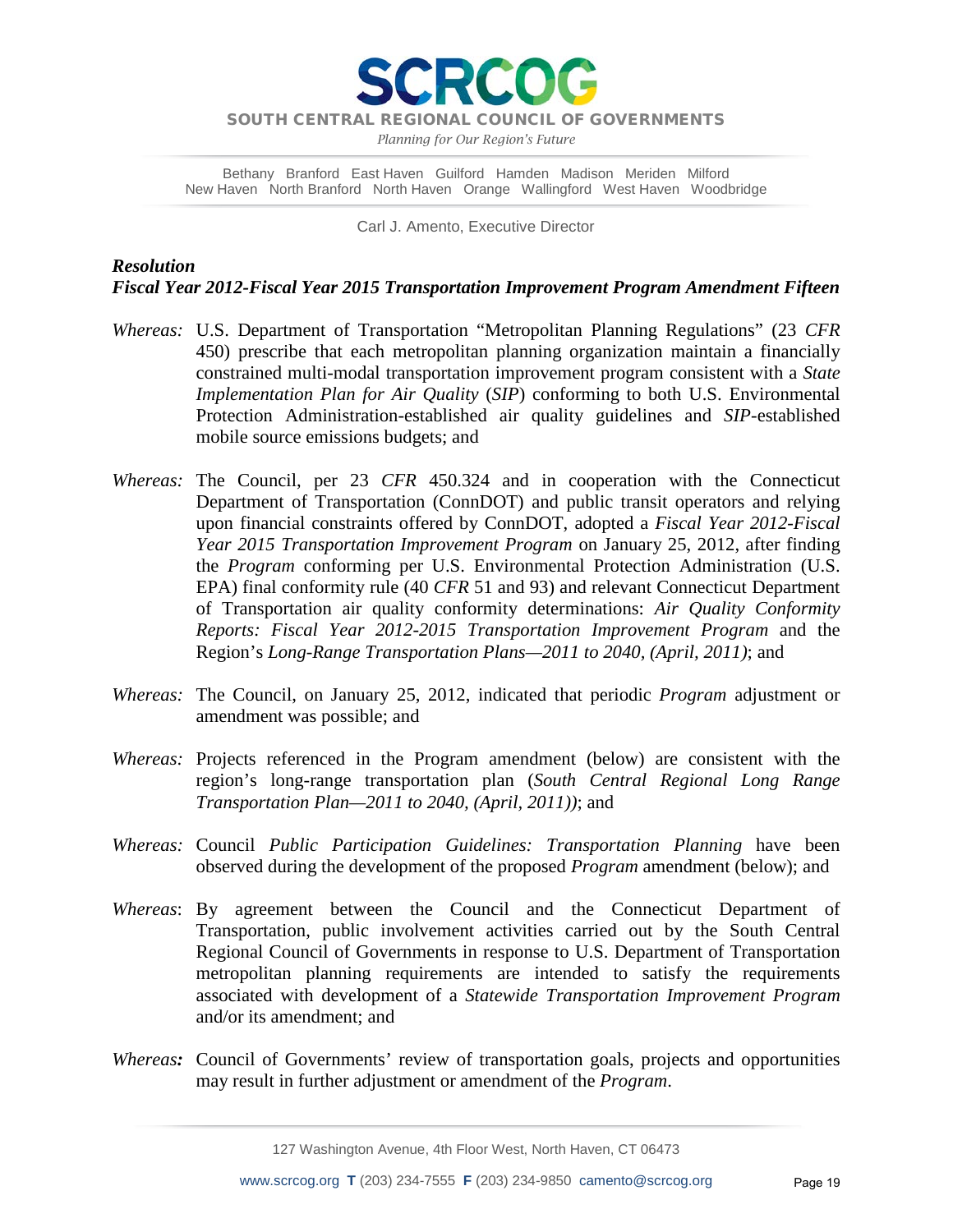

*Planning for Our Region's Future*

Bethany Branford East Haven Guilford Hamden Madison Meriden Milford New Haven North Branford North Haven Orange Wallingford West Haven Woodbridge

Carl J. Amento, Executive Director

*Resolution Fiscal Year 2012-Fiscal Year 2015 Transportation Improvement Program Amendment Fifteen (continued)*

*Now, Therefore, Be It Resolved By the Council of Governments:*

The *Program Amendment Fifteen* shall be transmitted to the Connecticut Department of Transportation, for inclusion in the *State Transportation Improvement Program*

The undersigned duly qualified and acting Secretary of the South Central Regional Council of Governments certifies that the foregoing is a true and correct copy of a resolution adopted at a legally convened meeting of the South Central Regional Council of Governments on **June 26, 2013**

Date: **June 26, 2013**. By:

 First Selectman Michael Freda, *Secretary* South Central Regional Council of Governments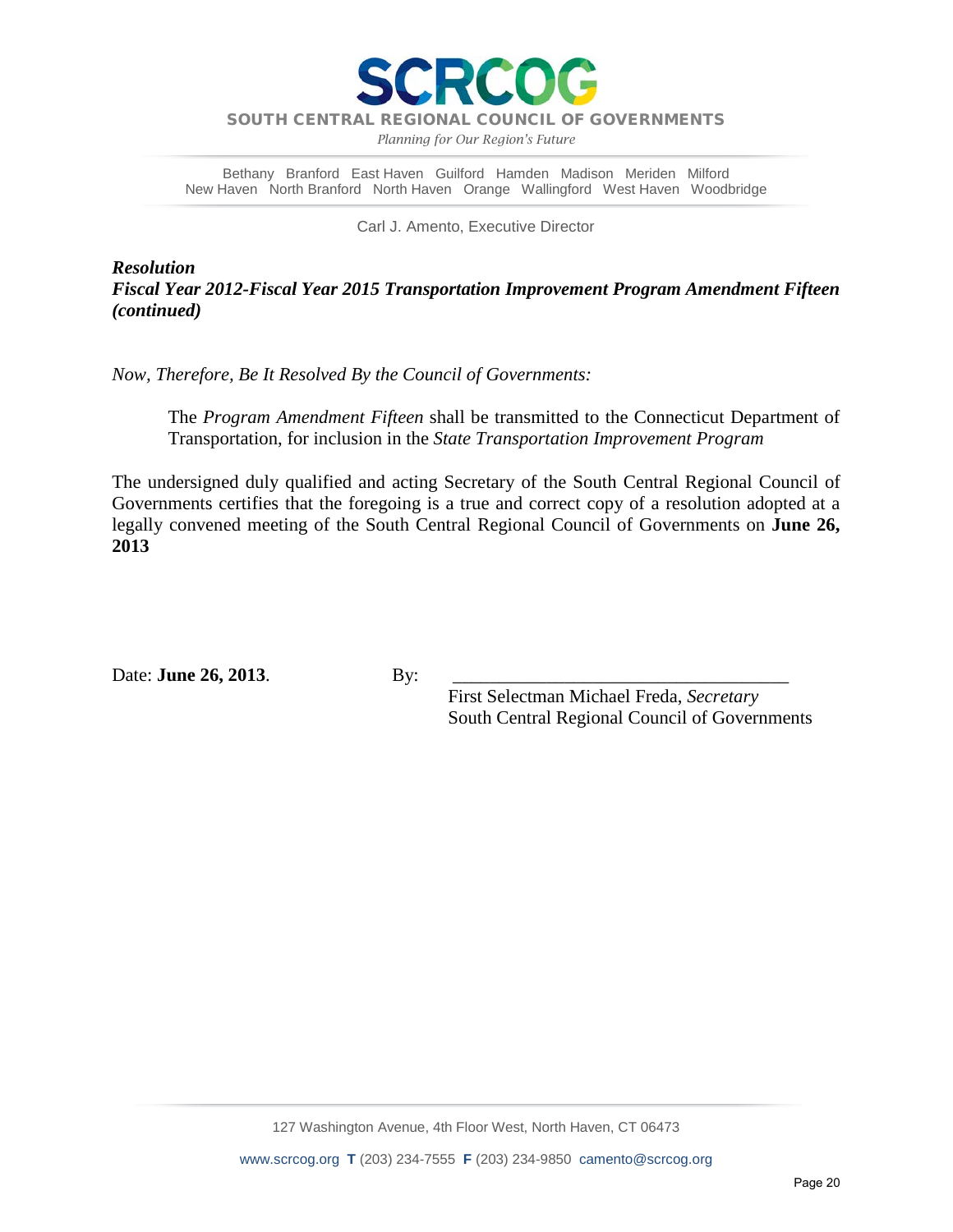# **South Central Regional Council of Governments**

Active STP-Urban Funded Projects

| <b>Project</b> | 0025-0138 | <b>Route 42 Realignment</b> |
|----------------|-----------|-----------------------------|
|                |           |                             |

- **Description** This project is for the reconstruction Route 42 intended to improve safety and drainage
- **Status** Project continues. Bid Opening was 2/13/13. Martin Laviero Contractor low Bid \$817,437

### **Project 0059-0161 2012-A27-1 Long Hill Rd Reconstruction**

**Description** 3600' of Long Hill Rd will be widened to 30', a new culvert installed @ Spinning Mill Brook and Right turn radius at Route 1 will be improved.

### **Project 0079-0210 1999-032 Gravel St: Reconstruction**

**Description** Reconstruct Gravel Street from East Main Street to Baldwin Ave Amendment 12 moves CON phase funds to FY13

### **Project 0079-0226 2007-048 Quinnipiac River Linear Trail Phase 2**

- **Description** Design and Construct 1.7 Miles of a 10ft wide Multi-purpose trail from Oregon Road to West Main St, Project will include 3 crossings over Sodom Brook. HPP earmark #3862
- **Project 0083-0262 Naugatuck Ave Drainage**
- **Description** Project is for improvements to the city owned and maintained Naugatuck Ave storm drainage system
- **Project 0092-0561 2003-011 State St: Mill River Bridge Replacement**
- **Description** Replace State Street Bridge over the Mill River

#### **Project 0100-0175 2010-A7-2 Sackett Point Bridge Replacement**

**Description** Reconstruction of Sackett Point road /bridge over Quinnipiac River Includes the widening and realignment of the approaches from Universal Drive to Republic Drive

### **Project 0156-0175 2007-072 Campbell Ave Streetscape Improvements**

**Description** This project will provide for roadway and streetscape improvements to Campbell Ave from Captain Thomas Blvd to Route 1.

#### **Project 0156-H017 2012-A27-2 Culvert Replacement Spring St and W Spring Street**

**Description** Project is for the culvert replacements: Spring St over Club Creek and West Spring St over Cove River. Amendment 13 moves PD Phase funds to FY13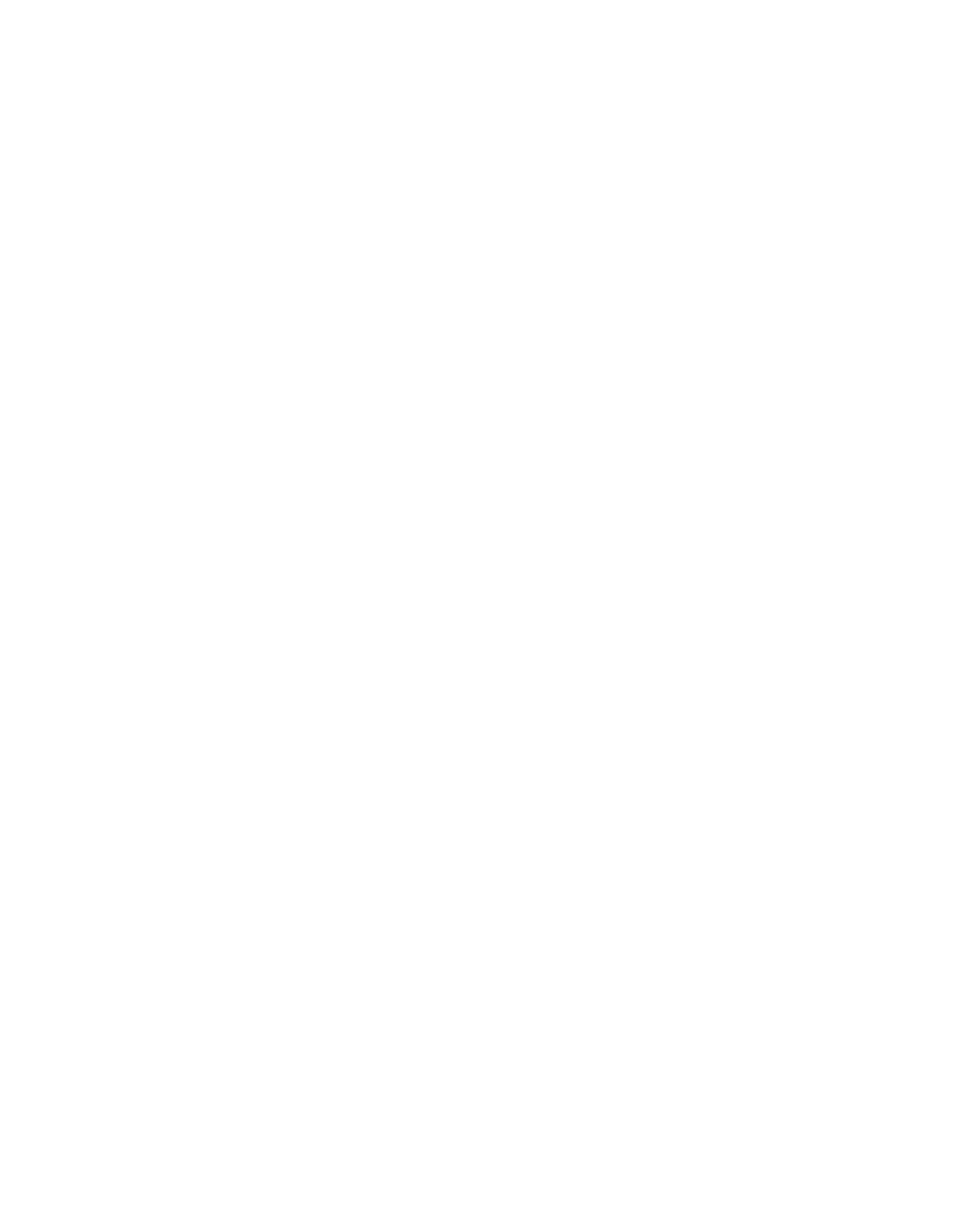# *Transportation Planning Work Program*

*Unified Planning Work Program*

*Fiscal Years 2013 and 2014*

*July 2012 - June 2013 July 2013 - June 2014* 

*Final adopted 5-23-12 Amendment to Trans. Comm 6-5-13* 



*South Central Regional Council of Governments 127 Washington Avenue, 4th Floor West North Haven, Connecticut 06473 Tel. (203) 234-7555 Fax (203) 234-9850 Website: [www.scrcog.org](http://www.scrcog.org/)*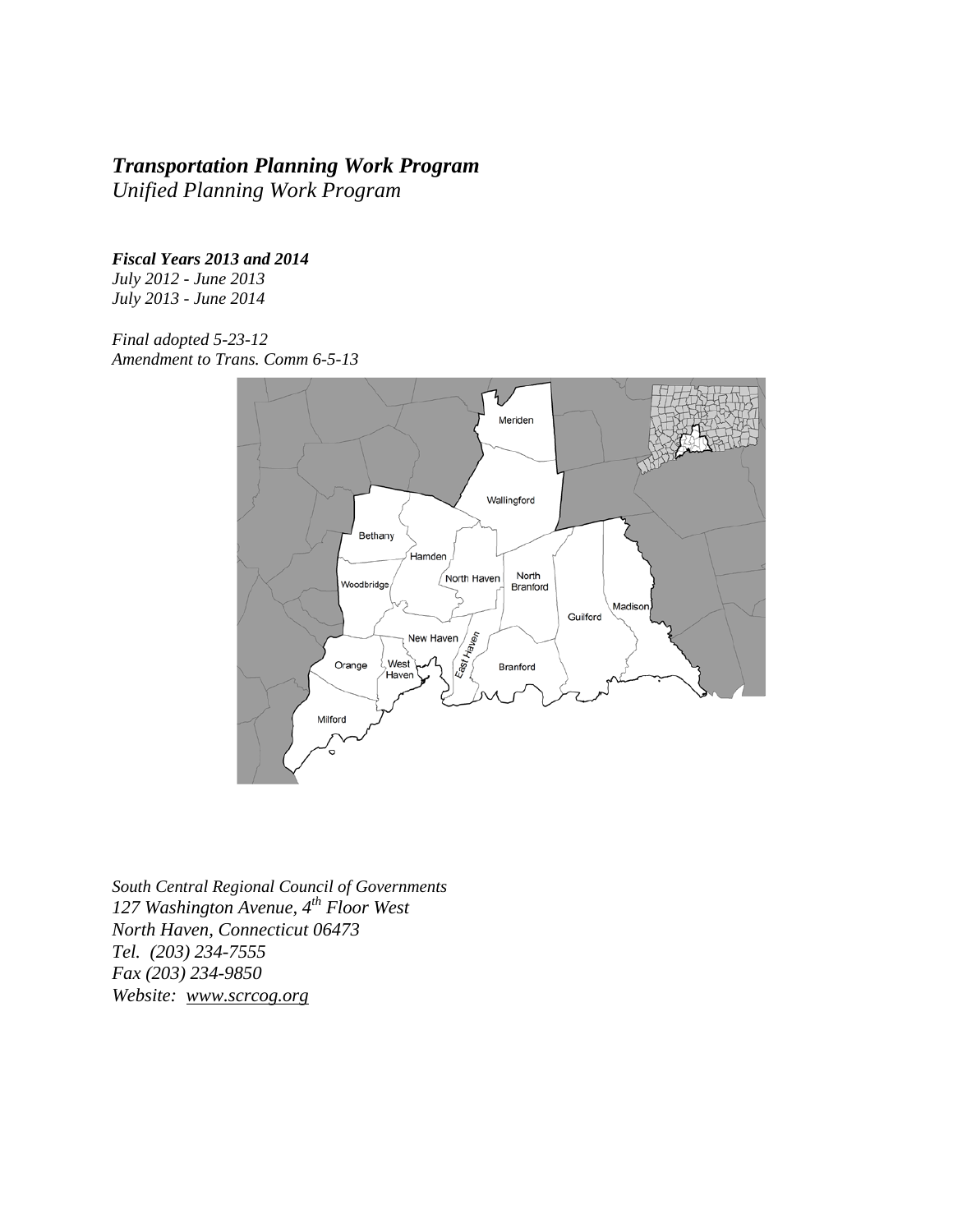# *Contents*

|                                                                                                       | Page |    |
|-------------------------------------------------------------------------------------------------------|------|----|
| Introduction                                                                                          |      | 1  |
| <b>Key Issues</b>                                                                                     |      |    |
| Task 1: Management of the Planning Process                                                            |      | 5  |
| Task 2: Data Collection/Analysis                                                                      |      | 6  |
| Task 3: Transportation Planning Activities                                                            |      | 8  |
| Task 4: Other Technical Assistance                                                                    |      | 14 |
| Task 5: Public Participation                                                                          |      | 15 |
| Appendix A: Budget Tables                                                                             |      | 18 |
| Tables $1 - 14$                                                                                       |      |    |
| Appendix B: Statement of Cooperative MPO/State/Transit<br>Operators Planning Roles & Responsibilities |      | 23 |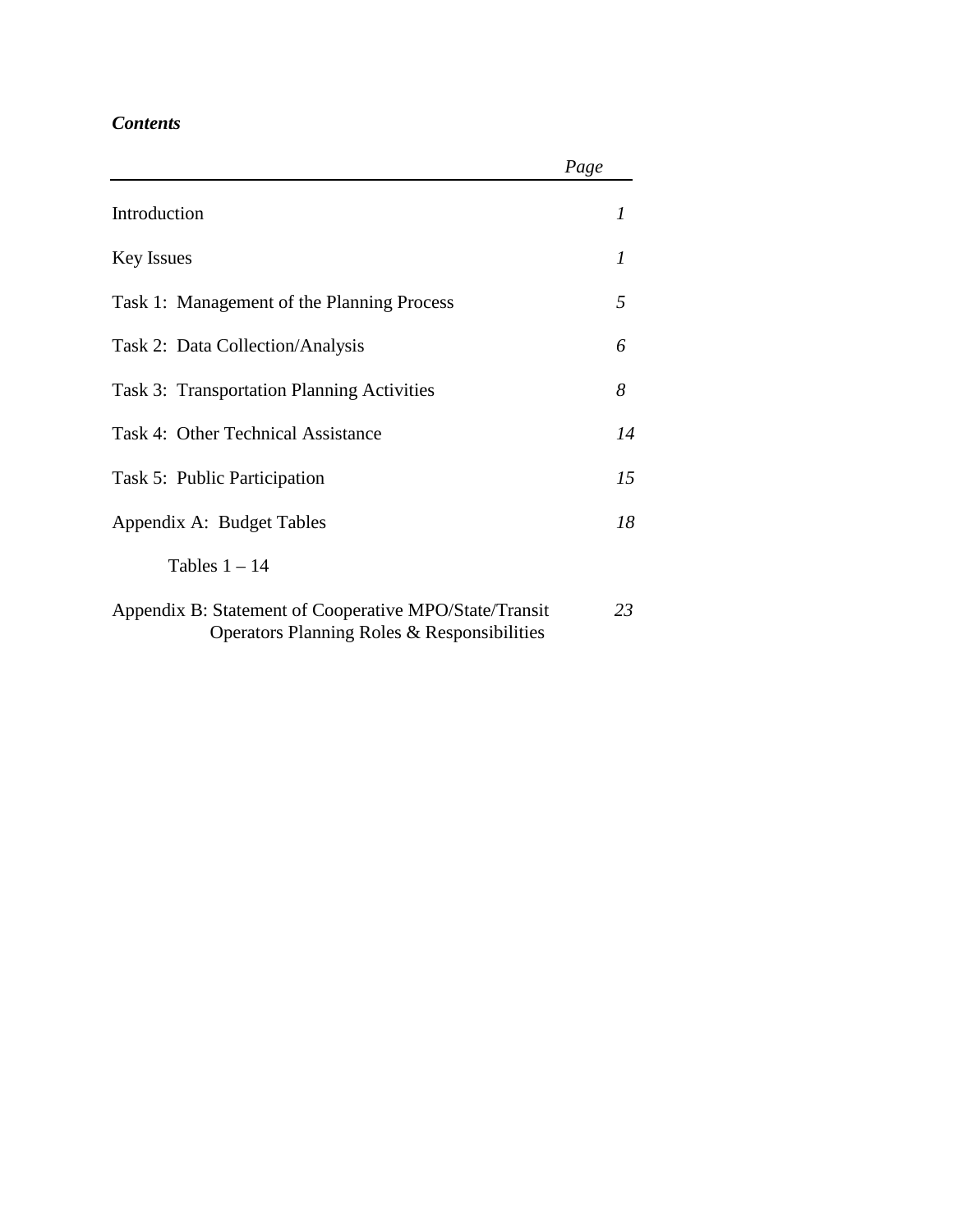# *Introduction*

The South Central Connecticut Region includes the entire corporate limits of the fifteen municipalities in the Greater New Haven area - Bethany, Branford, East Haven Guilford, Hamden, Madison, Meriden, Milford, New Haven, North Branford, North Haven, Orange, Wallingford, West Haven, and Woodbridge. The Region is a Council of Governments, as permitted by the Connecticut General Statutes, with each municipality represented by its chief elected official. The Council meets monthly to act on regional business and oversee the transportation activities of the Region. Recommendations concerning transportation actions are forwarded to the Council from the Transportation Committee, consisting of seven members of the Council, and the Transportation Technical Committee, which includes an appointed staff person from each municipality. These two committees meet jointly each month to recommend actions for consideration by the Council on transportation matters.

The Unified Planning Work Program is adopted in accord with federal code (23CFR Part 450.308) and governs the transportation planning activities of the Region. These planning activities include planning partners at the federal level of the Federal Highway Administration (FHWA) and the Federal Transit Administration (FTA) and, at the state level, the Connecticut Department of Transportation (CTDOT).

# *Key Issues for the 2013 and 2014 Program Years*

## **Responding to the Goals of SAFETEA-LU**

The Federal transportation acts, the Safe, Accountable, Efficient Transportation Equity Act – a Legacy for Users (SAFETEA-LU), and Moving Ahead for Progress in the  $21<sup>st</sup>$  Century (MAP-21) identify eight (8) planning factors that Metropolitan Planning Organizations (MPO's), such as the South Central Regional Council of Governments (SCRCOG), must consider in their Unified Planning Work Programs (UPWP). These general planning goals are:

- **1. Economic Vitality** Support the economic vitality of the metropolitan area, especially by enabling global competitiveness, productivity and efficiency;
- **2. Safety** Increase the safety of the transportation system for motorized and non-motorized users;
- **3. Security**  Increase the security of the transportation system for motorized and nonmotorized users;
- **4. Mobility** Increase the accessibility and mobility of people and freight;
- **5. Environment** Protect and enhance the environment, promote energy conservation, improve the quality of life, and promote consistency between transportation improvements and state and local planned growth and economic development patterns;
- **6. System Integration** Enhance the integration and connectivity of the transportation system, across and between modes, for people and freight;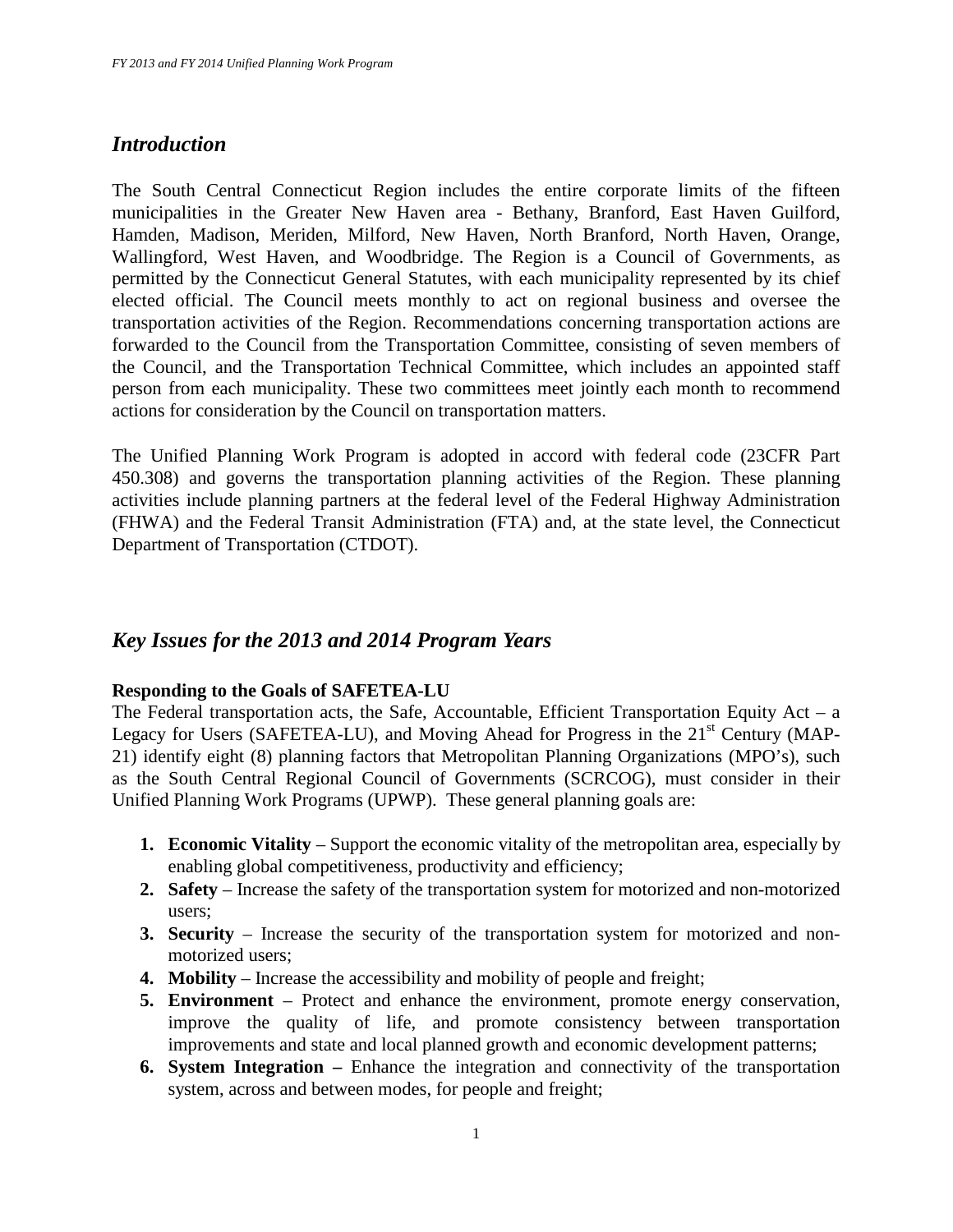- **7. System Management** Promote efficient system management and operation, and;
- **8. System Preservation** Emphasize preservation of the existing transportation system.

Responding to State and Federal guidelines, SCRCOG completed, in May 2011, an update of the Long Range Transportation Plan (LRTP). The LRTP incorporates all responses to outreach and establish regional goals. Similarly, the 2008 Regional Plan of Conservation and Development suggests strategies for future actions in the Region.

Safety of our transportation network is an important concern and a key consideration in the selection and prioritization of future projects. The publication of the Connecticut Strategic Highway Safety Plan provides a framework for increasing highway safety.

Mobility of the region's population is another key goal of any transportation solution. The proposed work program elements respond to the planning goals noted above.

SCRCOG's FY 2013 and FY 2014 Unified Planning Work Program (UPWP) addresses major regional transportation issues and opportunities through a combination of regional staff effort, consultant support and coordination with CTDOT and the related staff work at our member cities and towns.

This UPWP summarizes ongoing staff work, such as inter-agency coordination, analysis and utilization of the latest available census and demographic data, data monitoring, modeling and outreach, as well as special projects to be conducted during the coming fiscal year. The FY 2013 and FY 2014 UPWP utilizes and builds upon previous year activities.

For each of these tasks, the following sections of the UPWP identify objectives, and major activities for the FY 2013 and FY 2014 work program. Products, such as technical memoranda, final reports or other documentation are also noted, and the anticipated schedule for major work tasks is identified. Maintaining a balanced, multi-modal transportation program is a critical element in meeting State and Federal planning guidelines.

The FY 2013 and FY 2014 UPWP work program consists of five work tasks:

# **Task 1: Management of the Planning Process** - Program Administration

**Task 2: Data Collection/Analysis** - Monitoring and Projections

**Task 3: Planning Activities** 

**Task 4: Other Technical Assistance**

## **Task 5: Public Participation**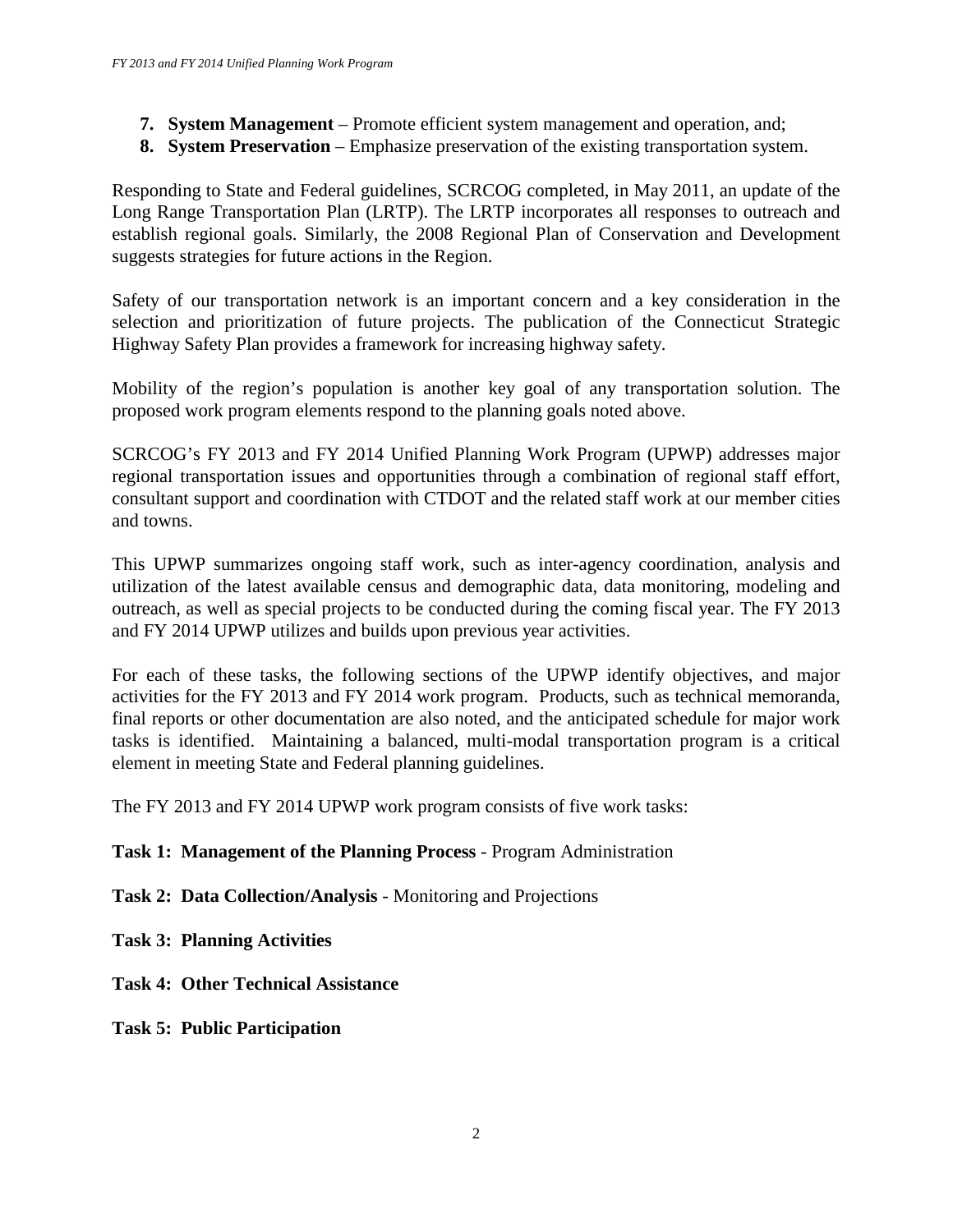# *Work Program Highlights – FY 2013*

| Program<br><b>Element/Study</b> | <b>Description</b>                                                                                                   | <b>Consultant</b><br><b>Support</b> |
|---------------------------------|----------------------------------------------------------------------------------------------------------------------|-------------------------------------|
| City of New Haven               | Phase 1 of a study to review impacts and issues to be                                                                | \$150,000                           |
| Downtown one way to             | addressed on the potential conversion of existing downtown                                                           |                                     |
| two way conversion              | streets from one way to two way                                                                                      |                                     |
| study                           |                                                                                                                      |                                     |
| Town of Wallingford             | Pilot program to provide town wide inventory of road and                                                             | \$45,000                            |
| Sign inventory pilot            | street signs, providing software for management and                                                                  |                                     |
| program                         | recommendations for upgrades and regulatory compliance                                                               |                                     |
| Town of Hamden Traffic          | Study to evaluate existing conditions and provide                                                                    | \$50,000                            |
| <b>Calming Study</b>            | recommendations for potential traffic calming measures for                                                           |                                     |
|                                 | Hamden Plains/Wintergreen and East Side neighborhoods                                                                |                                     |
| Town of East Haven              | Study to review existing conditions and provide                                                                      | \$40,000                            |
| North High Street Bike          | recommendations on North High Street for improved                                                                    |                                     |
| and Pedestrian Study            | pedestrian and bicycle access from residential neighborhoods<br>to both East Haven High School and East Haven Middle |                                     |
|                                 | School                                                                                                               |                                     |
| Town of Hamden Traffic          | Phase 1 of a multi-phase evaluation of town owned traffic                                                            | \$50,000                            |
| <b>Signal Study</b>             | signals. Review of town owned traffic signals, review                                                                |                                     |
|                                 | compliance with MUTCD and state standards, and                                                                       |                                     |
|                                 | recommendations for near term maintenance and a long term                                                            |                                     |
|                                 | replacement program, including prioritization and schedule                                                           |                                     |
|                                 | over multi-year budget cycles.                                                                                       |                                     |
| Multi-community Road            | For Madison, Guilford, and East Haven, review of existing                                                            | \$110,000                           |
| study                           | conditions of town roads and advise town on ratings to help                                                          |                                     |
|                                 | town implement a pavement management system.                                                                         |                                     |
| <b>Congestion Management</b>    | Data collection and implementation of CMP                                                                            | \$40,000                            |
| Process                         | recommendations from previous study.                                                                                 |                                     |
| <b>Human Services</b>           | Study to provide recommendations for regional LOCHSTP                                                                | \$30,000                            |
| <b>Transportation Mobility</b>  | Program to identify steps necessary to initiate mobility                                                             |                                     |
| <b>Management Study</b>         | management of human services transportation for the elderly                                                          |                                     |
|                                 | and persons with disabilities. Study will review current<br>programs and provide options for improved and more cost- |                                     |
|                                 | effective service for users in the region.                                                                           |                                     |
| <b>Tweed Airport Cargo</b>      | In cooperation with the Tweed Airport Authority, Town of                                                             | \$30,000                            |
| Study                           | East Haven and City of New Haven, review existing freight                                                            |                                     |
|                                 | facilities and provide options for increasing freight service for                                                    |                                     |
|                                 | niche markets, removing trucks from the I-95 and I-91                                                                |                                     |
|                                 | corridors, reducing congestion and providing timely delivery                                                         |                                     |
|                                 | of goods and food products for the region's consumers.                                                               |                                     |
| Total                           |                                                                                                                      | \$545,000                           |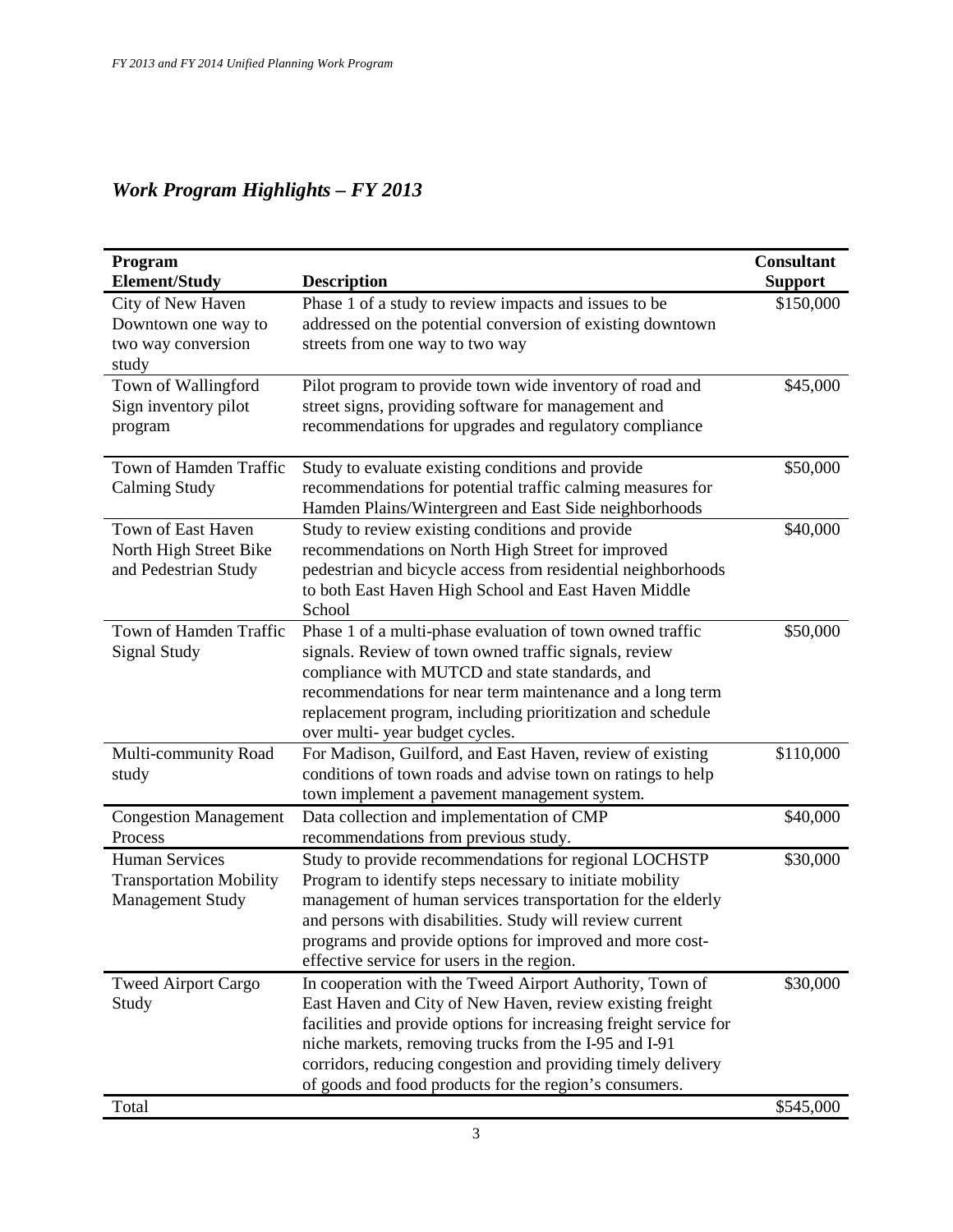| City of New Haven<br>Downtown one way to | Phase 2 of a study to review impacts and issues to be<br>addressed on the potential conversion of existing                                                                                                                                                                             | \$115,000 |
|------------------------------------------|----------------------------------------------------------------------------------------------------------------------------------------------------------------------------------------------------------------------------------------------------------------------------------------|-----------|
| two way conversion<br>study              | downtown streets from one way to two way                                                                                                                                                                                                                                               |           |
| Town of Hamden<br>Traffic Signal Study   | Phase 2 of a multi-phase evaluation of town owned traffic<br>signals. Review of town owned traffic signals, review<br>compliance with MUTCD and state standards, and<br>recommendations for near term maintenance and a long<br>term replacement program, including prioritization and | \$50,000  |
|                                          | schedule over multi-year budget cycles.                                                                                                                                                                                                                                                |           |
| Congestion<br><b>Management Process</b>  | Data collection and implementation of CMP<br>recommendations. Obtain origin and destination data for                                                                                                                                                                                   | \$40,000  |
|                                          | selected congested routes.                                                                                                                                                                                                                                                             |           |
| Multi-community Road<br>Study            | For up to 5 municipalities, review of existing conditions of<br>town roads and advise town on ratings to help town                                                                                                                                                                     | \$150,000 |
|                                          | implement a pavement management system.                                                                                                                                                                                                                                                |           |
| Regional Traffic Signal<br>Study         | Continue previous work on inventory and review of<br>municipally owned traffic signals in region with<br>recommendations on signal operational improvements to                                                                                                                         | \$47,000  |
|                                          | facilitate traffic flow, pedestrian safety and minimize                                                                                                                                                                                                                                |           |
|                                          | congestion. Study will also make general                                                                                                                                                                                                                                               |           |
|                                          | recommendations on upgrades for energy efficiency.                                                                                                                                                                                                                                     |           |
| Total                                    |                                                                                                                                                                                                                                                                                        | \$402,000 |

# *Work Program Highlights – FY 2014*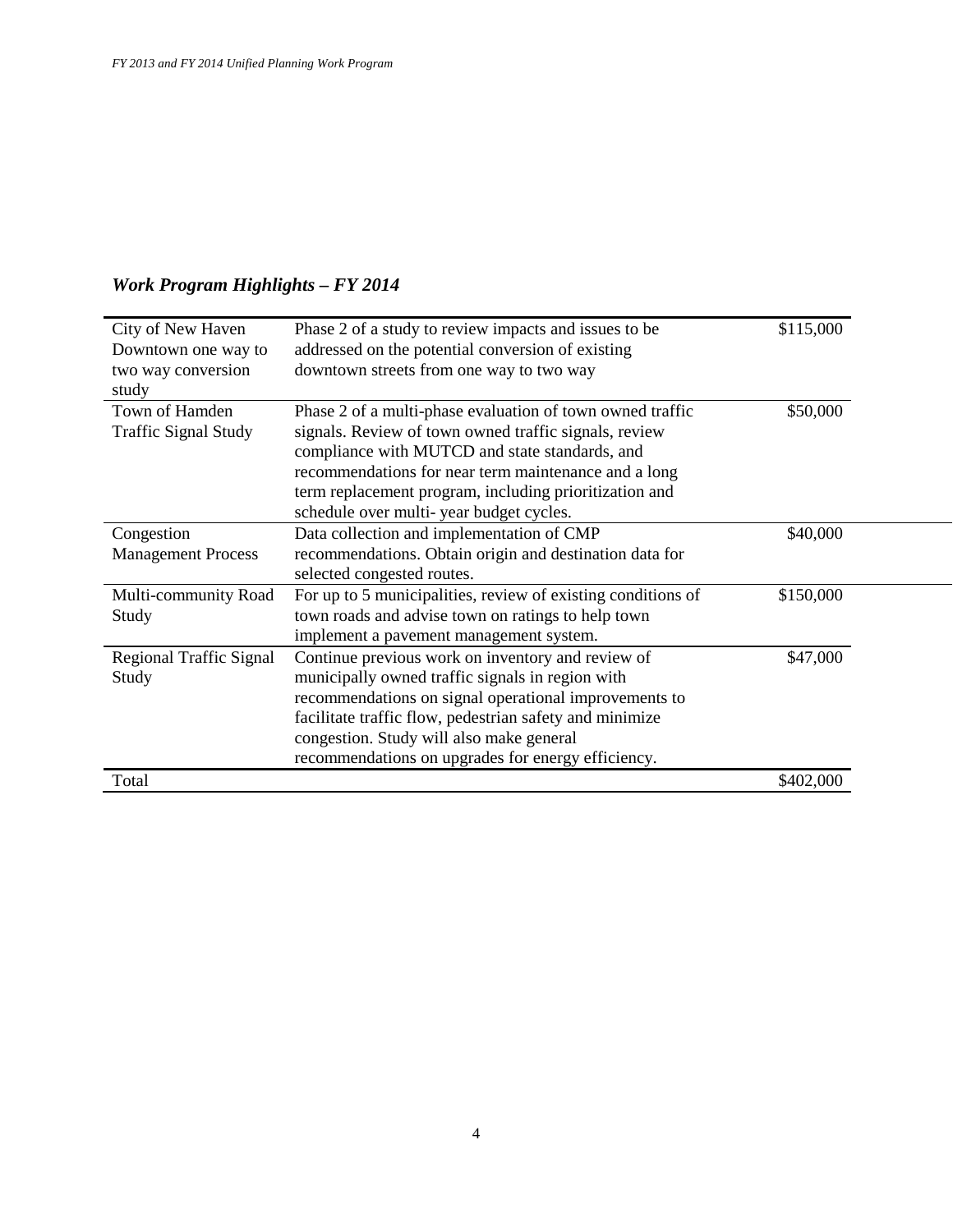# **Task 1: Management of the Planning Process**

# *Objectives*

- 1. Schedule planning activities and allocate staff resources appropriately to conduct all identified UPWP work tasks in a timely and efficient manner.
- 2. Prepare and adopt a planning work program for the upcoming fiscal year.
- 3. Ensure that expenditures are well documented and cost-effective.

# *Major 2013 and 2014 Activities*

*Mid-Year FY 2013 Work Program Review -* Review and adjust the work program relative to emerging issues, opportunities and progress through the first six months.

*Amend FY 2014 Consultant Supported Work Program* - Work with Council members through the Transportation Technical Committee to review and adjust, as necessary, the FY 2014 consultant work program to reflect current priorities.

*Certification -* Re-certification process was accomplished in FY 2009. Work with CTDOT, FHWA and FTA to document compliance with applicable federal standards and recertification requirements. For FY 2013 and FY2014, annual self-certification will be approved by Council members (Mayors and First Selectmen) stating that the planning process is consistent with applicable federal regulations. Re-certification is anticipated within the period covered by this document.

# *Products/Reports*

- *Financial Control*. Maintain financial records and develop reports in accordance with USDOT and CTDOT regulations and guidance.
- *Quarterly Reports*. Develop quarterly narrative and financial status reports for funding agencies.
- *Annual Affirmative Action Plan.* Review and revise Affirmative Action Plan (February 2013 and February 2014).
- *Annual Audit.* Comprehensive audit of Council FY 2012 and FY 2013 revenue, expenditures and internal management practices (November 2012 and November 2013, respectively).

This task requires continuing activity throughout the year. Reporting milestones are noted above.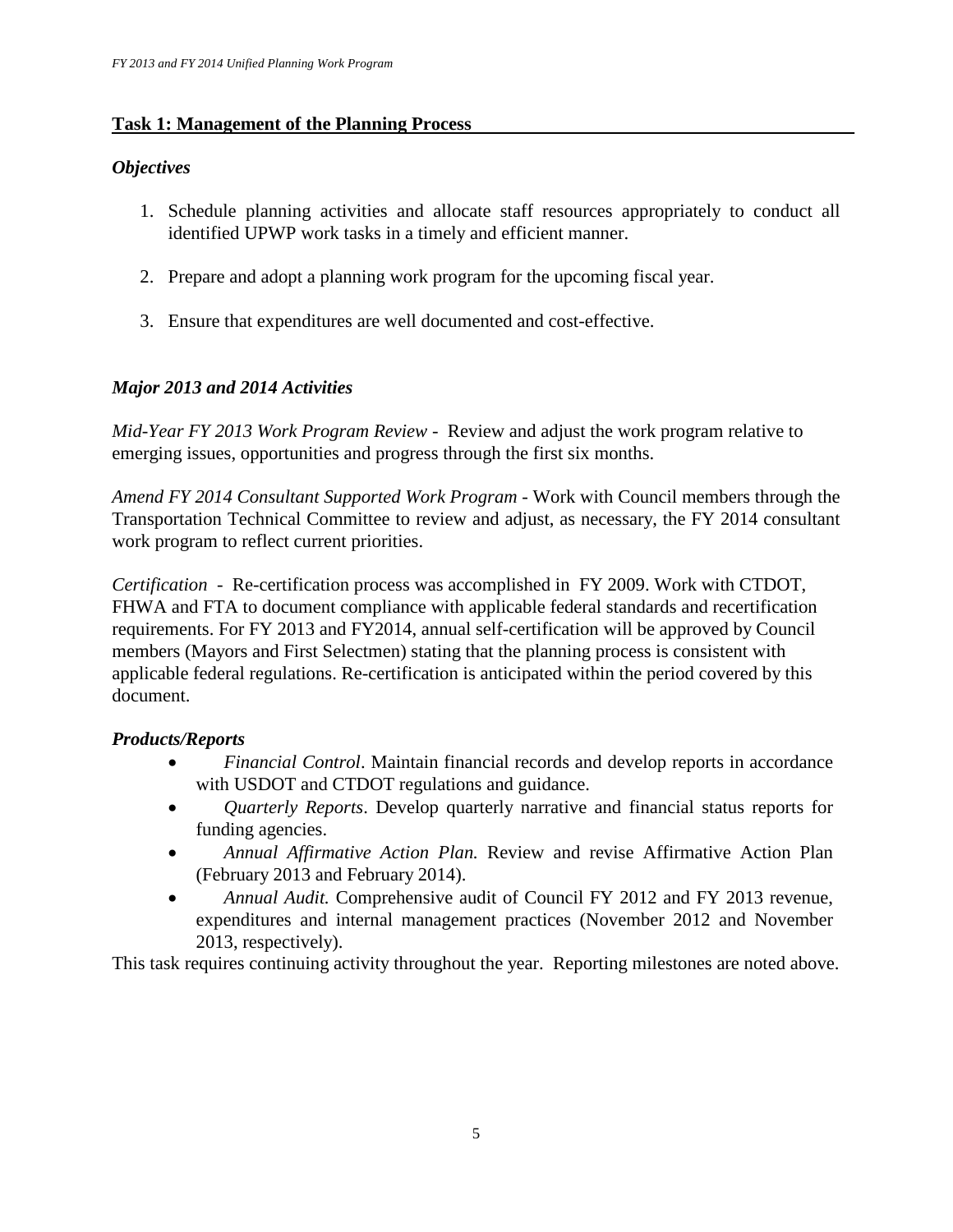# **Task 2: Data Collection/Analysis – Monitoring and Projections**

# *Objectives*

- 1. Provide a database for regional transportation planning in close coordination with Connecticut Department of Transportation (CTDOT) data developed for statewide needs.
- 2. Maintain regional highway and transit databases as components of SCRCOG's regional travel demand model.
- 3. Coordinate data acquisition with the CTDOT and member municipalities to ensure the utility and compatibility of data.

# *Major 2013 and 2014 Activities*

*CTDOT Photolog –* Continue to make current digital orthophotography available to interested towns and cities within the region.

*Demand Modeling Database –* Update and maintain the region's travel demand model. Integrate new CTDOT and traffic counts obtained through consultant supported work. Continue network maintenance for additions and changes to the roadway and transit systems.

*Traffic Data Collection Program -* Continue major intersections counting program within the consultant supported project work to collect data at those intersections that are identified at the municipal level for evaluation of congestion and safety-related issues. As in the past, share the proposed counting program with municipalities and CTDOT's Office of Traffic Engineering and coordinate with other data collection programs at the state and local level.

*Rail and Commuter Parking Lot Occupancy Survey -* Monitor late-morning occupancy (maximum occupancy) at New Haven's Union Station, at the Milford Railroad Station and at the Branford, Guilford and Madison Shore Line East stations as well as lots adjacent to I-95 and I-91 on a quarterly basis and publish report.

*Congestion Monitoring -* SCRCOG staff will work with municipal staff to identify target areas for operations and management strategies  $(O & M)$  including development and implementation of Intelligent Transportation System (ITS) strategies and technologies in the region, as well as Travel Demand Management (TDM). Consultant supported work will include preparation of required reports. Staff will continue to cooperate with CTDOT on the six elements of the congestion management process (CMP): Determining the CMP network in the Region, Defining congestion, identifying congested links, developing strategies to address congested links, implementing strategies: short and long term, and monitoring the network. Activities will focus on the recommendations from previous consultant supported studies and as per CTDOT guidance.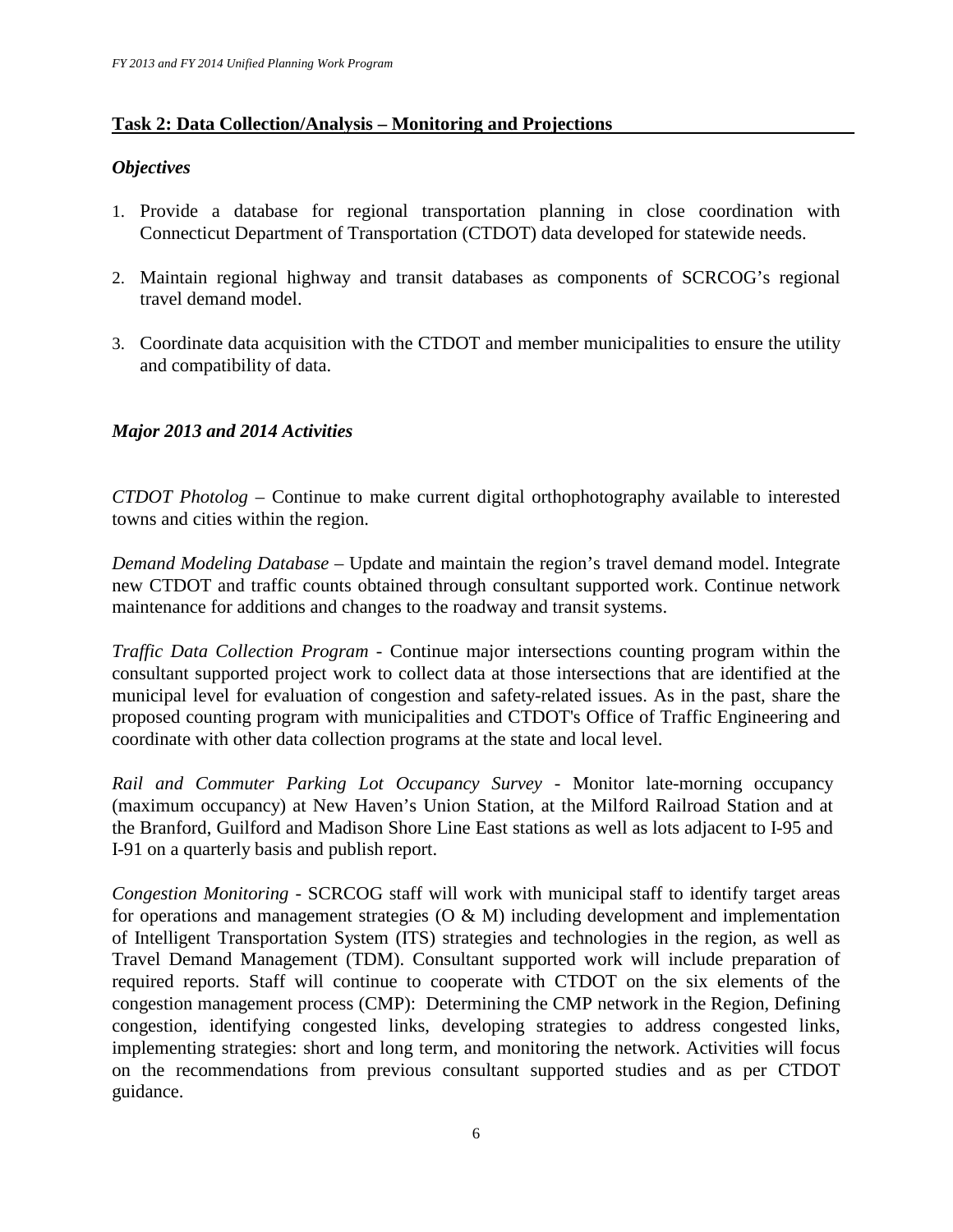*Safety Monitoring -* Review safety data, goals, objectives and strategies to promote safety and solicit projects for participation in the CTDOT Local Accident Reduction Program. Work with CTDOT to further implementation of the Connecticut Strategic Highway Safety Plan.

*Capital Expenditures Report –* Assist CTDOT with the 536 report on capital expenditures on local roads.

# *Products*

- Model Database Updates
- Traffic Data Collection
- Commuter Parking Lot Occupancy
- Congestion Management Process review with CTDOT and recommendations

# *Schedule*

*Traffic Data Collection –* Counting will occur with FY 2013 and FY 2014 consultant supported projects.

*Rail and Commuter Parking Lot Occupancy - Quarterly rail and commuter parking lot occupancy* data collection. (September and December 2012; March and June 2013, September and December 2013; March and June 2014).

*Congestion Monitoring –* Activities will occur over the two year period as recommended by previous studies and as per CTDOT and FHWA guidance.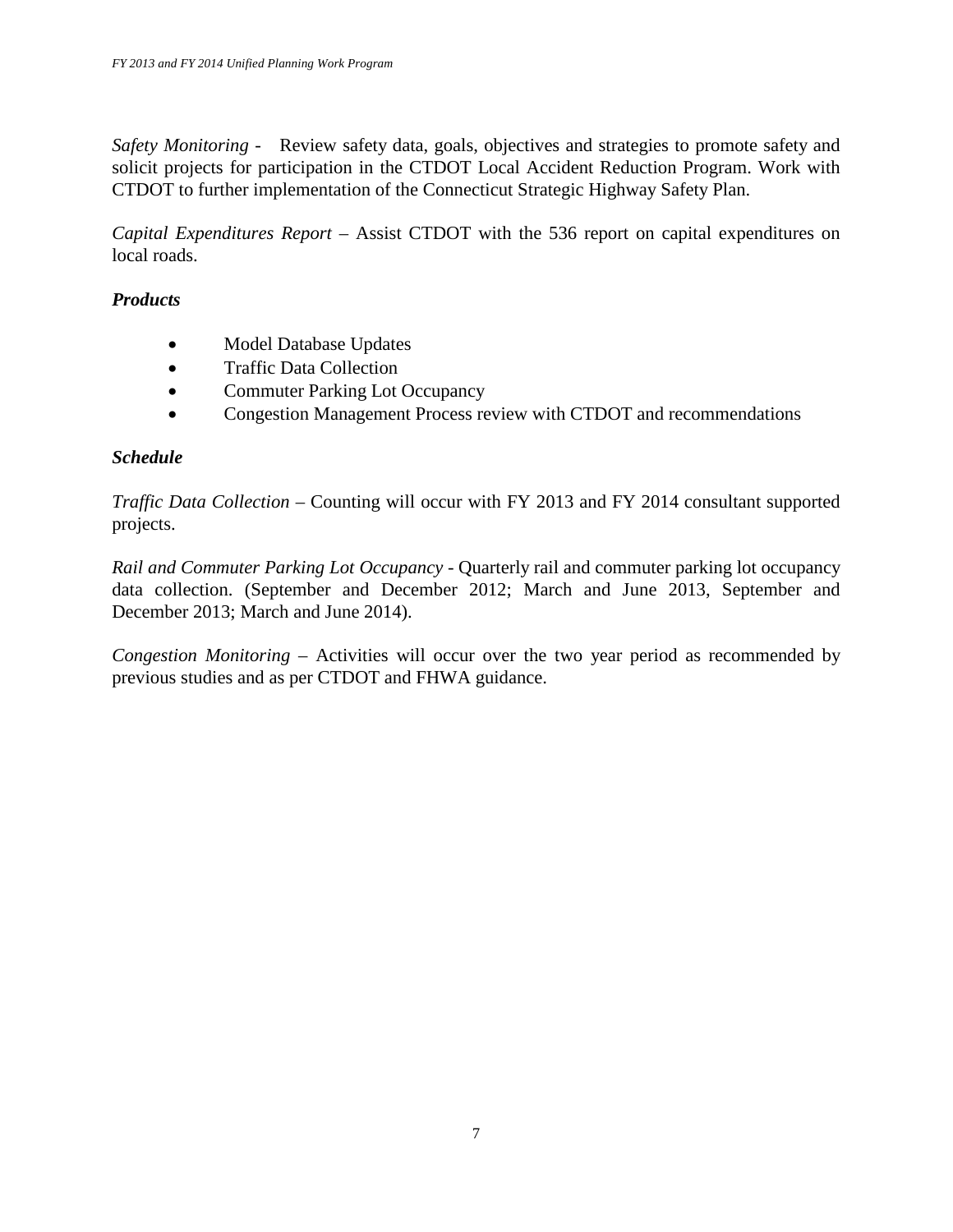# **Task 3: Transportation Planning Activities**

# *Objectives*

- 1. Maintain a four-year Transportation Improvement Program reflecting current regional priorities, long-range regional objectives, and SAFETEA-LU and MAP-21 transportation planning requirements. Accompany TIP actions with an air quality conformity statement as appropriate establishing relationships to the State Implementation Plan for Air Quality.
- 2. Facilitate public awareness of the adoption process for the TIP and STIP, and provide the opportunity for public comment on TIP-related actions at the SCRCOG level.
- 3. Develop transportation planning proposals and studies that are consistent with the goals identified in the Long Range Transportation Plan FY2012-FY2015 and the Regional Plan of Conservation and Development (prepared during FY 2008), Connecticut's *Plan of Conservation and Development*, state and local municipal economic development objectives and the region's economic development program.
- 4. Develop recommended capital and operational improvements to enhance the existing transportation system, including consideration for the development and implementation of Transportation Systems Management and Operations (TSMO) improvements, advancing the use of Intelligent Transportation Systems (ITS) strategies and technologies in the region, as well as Travel Demand Management measures.
- 5. Coordinate the Regional Plan of Conservation and Development with member municipalities.
- 6. Identify general direction for future SCRCOG work and offer member municipalities a range of options and experience gained from basic planning research.
- 7. Continue to work with the State of Connecticut Governor's Transit Oriented Development initiatives, the Connecticut Department of Transportation (CTDOT) and other state agencies to plan transit improvements and provide support for transit oriented development (TOD) and affordable housing in the vicinity of existing and proposed transit corridors.
- 8. Continue coordinated planning to promote safety, livable communities and environmental sustainability.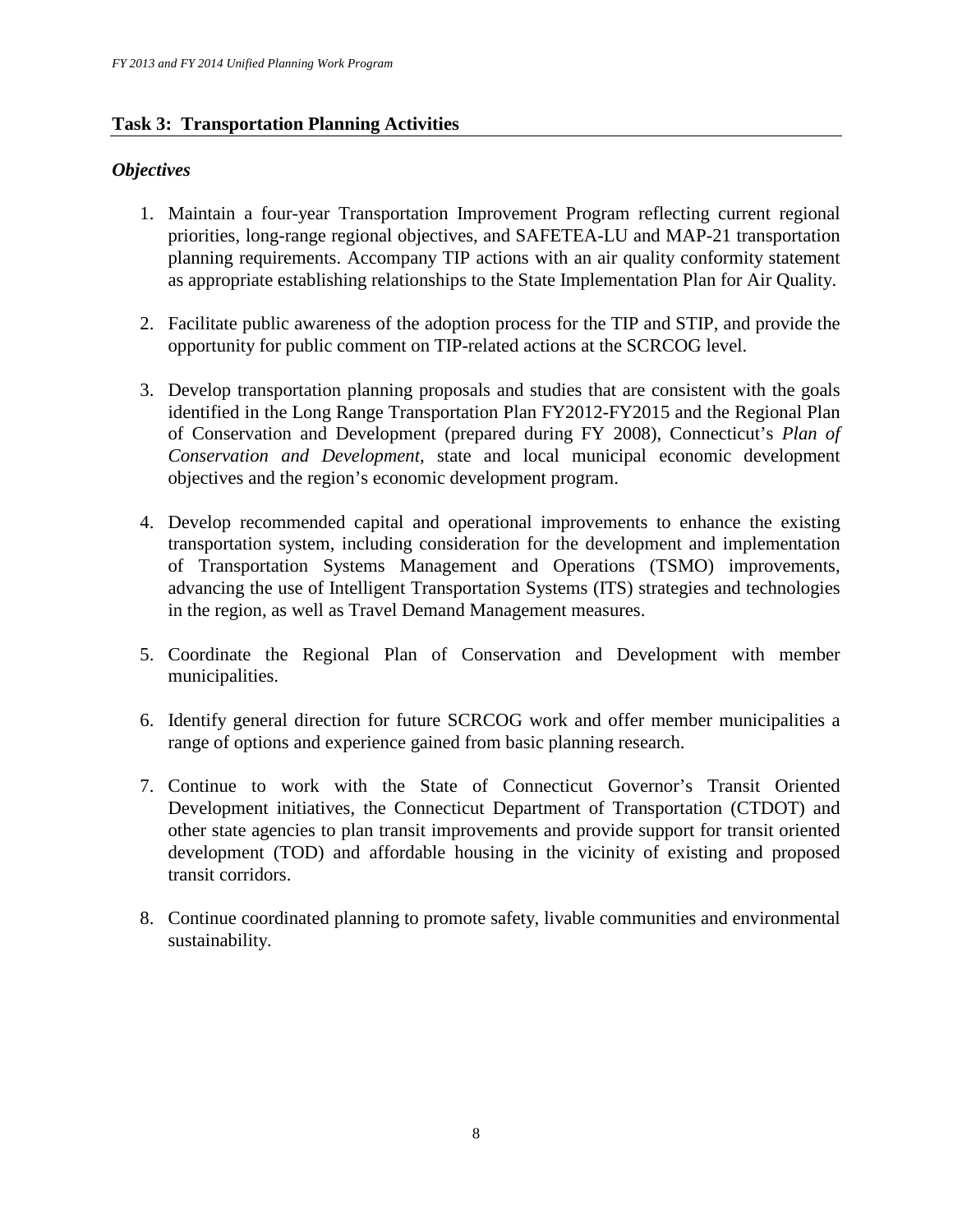# *Major 2013 and 2014 Activities*

*Review of Land Use and Transportation Models* – SCRCOG staff will work with municipal staff to assess impacts on transportation of projected land uses in the Region. Land use decisions will be analyzed to assess consistency with State, Regional, and local Plans of Conservation and Development. Identification of major growth corridors and review of major transportation improvements will help frame preferred growth patterns including transit-oriented development (TOD) and smart growth initiatives. SCRCOG's participation in the multi-region consortium under a Sustainable Communities Regional Planning grant will further these goals. Help advance initiatives that reduce dependence on single occupancy vehicles and improve the region's air quality. Technical assistance will be provided to the Region's municipalities as requested. Staff will work to support State efforts to fund transit improvements and TOD through CTDOT projects. These include the West Haven train station project and related TOD, Union Station proposed TOD, pilot program TOD in Meriden as authorized by statute and other potential TOD proposals throughout the Region such as the reuse of the former Pratt and Whitney site in North Haven.

*Maintain FY2012-FY2015 TIP –* Update as required the adopted four-year Transportation Improvement Program (TIP). The TIP is consistent with the region's Long Range Transportation Plan 2011-2040 and state-defined financial constraints. Continue working cooperatively with CTDOT on E-STIP creation and implementation initiatives.

*Review Long Range Transportation Plan 2011-2040 –* Review as necessary the Region's Long Range Transportation Plan to insure consistency with regional and state goals.

*Environmental Justice and Title VI –* Utilize 2010 Census data and latest available demographic data to identify changes to EJ areas and evaluate impacts of plans and programs on these areas. Continue outreach and activities to meet the requirements of Title VI. Address Environmental Justice and Title VI issues raised in CDOT 2011 report.

*Surface Transportation Program -* Establish regional priorities with CTDOT to facilitate the annual statewide program development process. Maintain a multi-year program that balances priorities, costs, available funds and the progress of individual projects. Sustain a continuous interchange with municipalities advancing Surface Transportation Program projects on municipal roads per CTDOT STP guidelines. Continue project definition to advance to CTDOT concept team, SCRCOG participation through the scoping process, and Council monitoring of programmed work through monthly review. Continue programming consultation with regional planning organizations comprising the Bridgeport-Stamford and New Haven-Meriden urbanized areas.

*Air Quality/ Environmental Planning –* Work with CTDOT to give consideration to the impacts of climate change and air quality on the transportation decision making process. Work with CTDOT to make the necessary air conformity determinations based upon CTDOT modeling.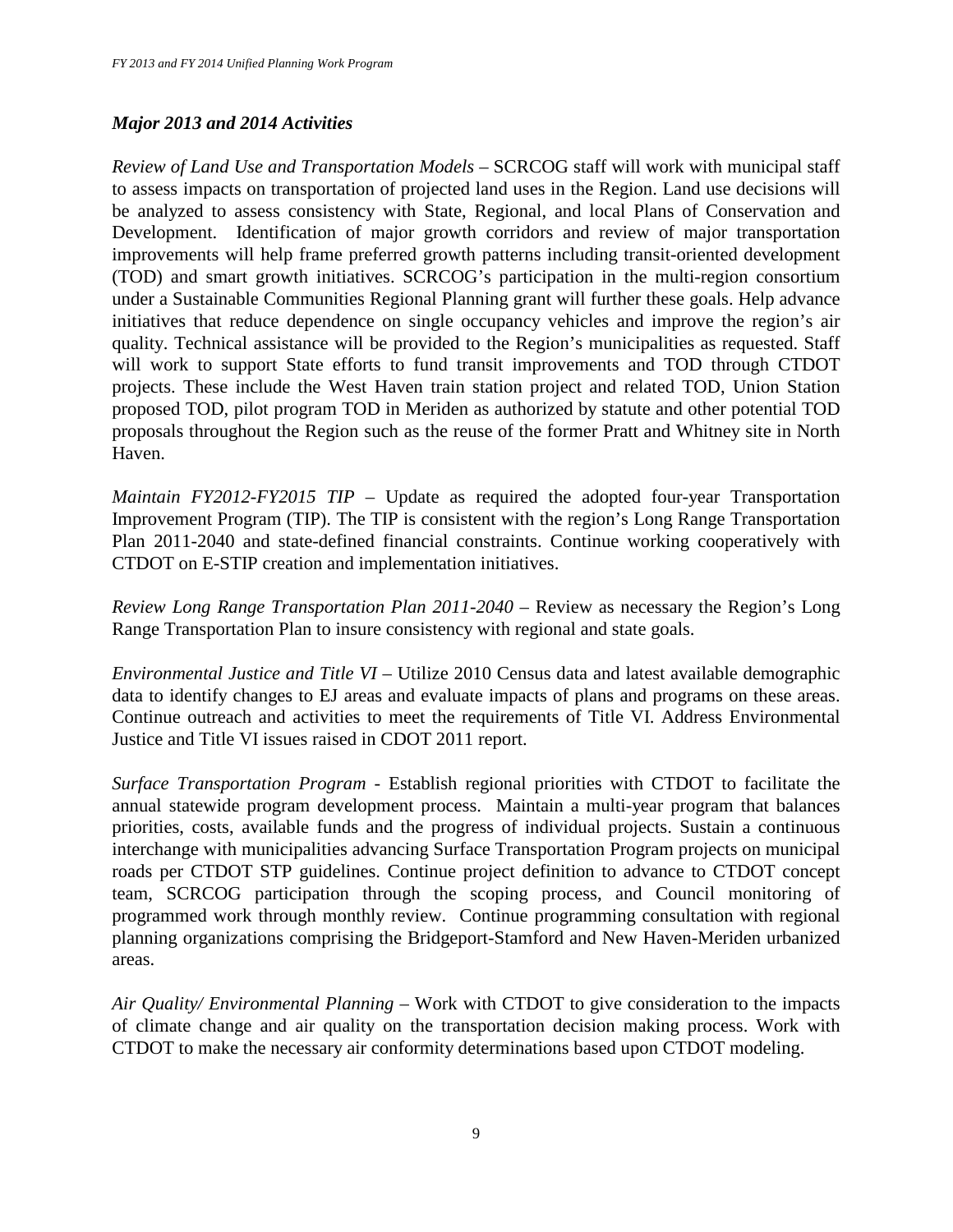*FTA Section 5310 Outreach to Non-Profit Organizations -* Share notice of an annual Section 5310 (non-profit capital assistance) grant funding and help potential non-profit applicants advance proposals consistent with FTA and CTDOT guidelines (January 2013 and January 2014).

*Local Transit Districts -* Continue attendance at Greater New Haven Transit District meetings and, periodically, at meetings of the Meriden Transit District and the Milford Transit District. Meetings provide feedback for the areawide planning and programming process.

*Local Accident Reduction Program -* Prepare municipal local accident reduction program applications per annual state/regional outreach, emphasizing a state/federal pedestrian safety focus. Develop proposals with municipal staff, frame material for municipal review and advance proposals for Council review per longstanding practice (April 2013 and April 2014).

*Transportation Enhancement Projects –* As per CTDOT guidance, solicit proposals from the Region for ranking and forwarding to CTDOT for new enhancement funding under the next federal highway act or as provided in continuing resolutions.

*Congestion Mitigation/ Air Quality –* As per CTDOT guidance, solicit proposals from the Region for ranking and forwarding to CTDOT for new congestion mitigation/air quality funding under the next highway act or as provided in continuing resolutions.

*Traffic Diversion Routes –* Continue review of previous individual municipal plans completed by CTDOT and implemented by the Region as they are impacted by new construction and roadway modifications.

# **FY 2013 Consultant Supported Activity**

Nine studies will be conducted by consultants engaged by the Region. All consultant work will be undertaken in a manner consistent with the National Environmental Policy Act (NEPA). Any studies undertaken by the Region that impact state transportation systems or highways will identify the role and/or assistance expected from CDOT, including resources and outcome.

*City of New Haven Downtown one way to two way conversions study -* Phase 1 of a study to review impacts and issues to be addressed on the potential conversion of existing downtown streets from one way to two way.

*Town of Wallingford Sign Inventory Pilot -* Pilot program to provide town wide inventory of road and street signs, providing software for management and recommendations for upgrades and regulatory compliance.

*Town of Hamden Traffic Calming Study –* Study to evaluate existing conditions and provide recommendations for potential traffic calming measures for Hamden Plains/Wintergreen and East Side neighborhoods.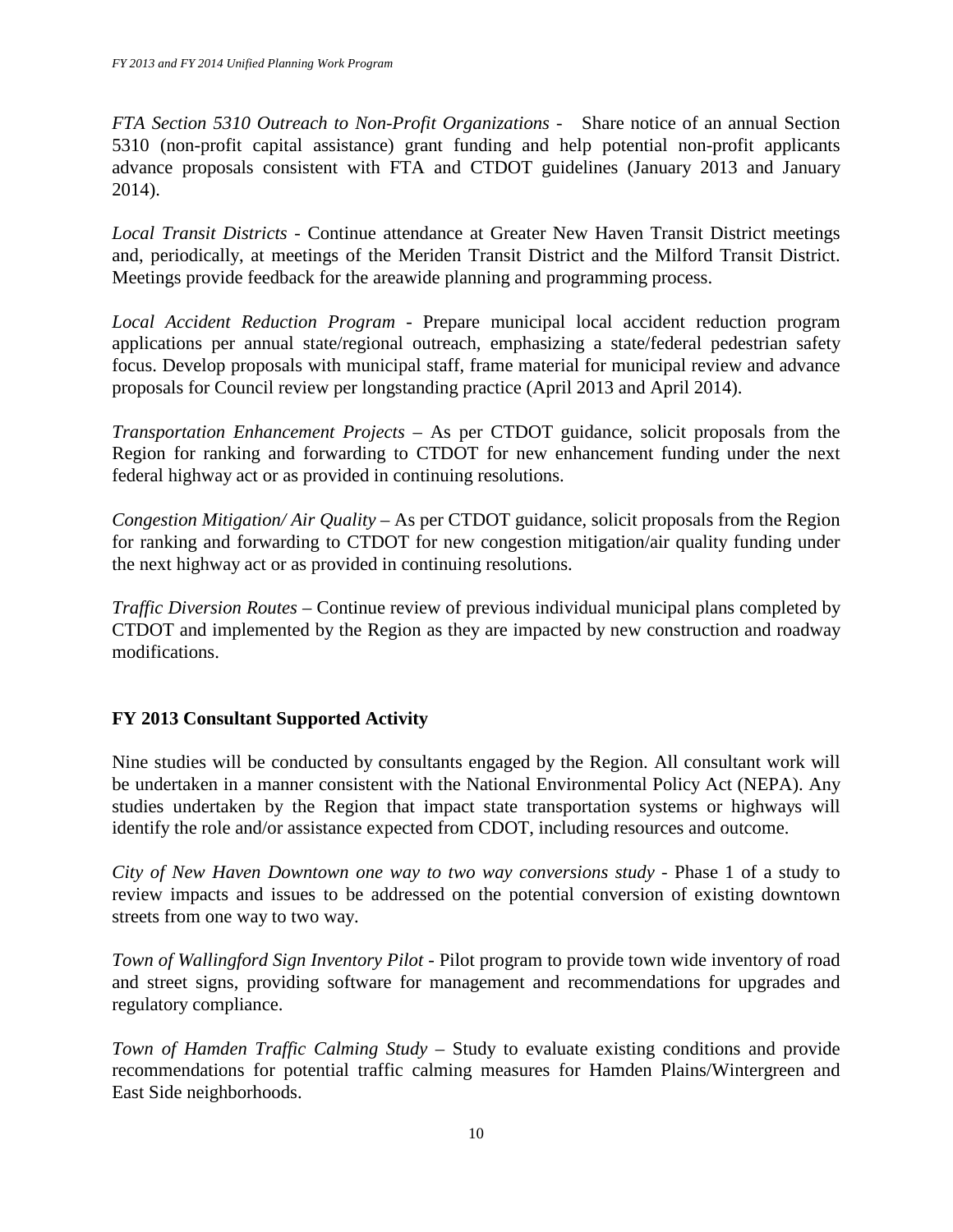*Town of East Haven North High Street Bicycle and Pedestrian Study - Study to review existing* conditions and provide recommendations on North High Street for improved pedestrian and bicycle access from residential neighborhoods to both East Haven High School and East Haven Middle School.

*Town of Hamden Traffic Signal Study - Phase 1 of a multi-phase evaluation of town owned* traffic signals. Review of town owned traffic signals, review compliance with MUTCD and state standards, and recommendations for near term maintenance and a long term replacement program, including prioritization and schedule over multi- year budget cycles.

*Multi-community Road Study -* For Madison, Guilford, and East Haven, review of existing conditions of town roads and advise town on ratings to help town implement a pavement management system.

*Congestion Management Process -* Data collection and implementation of CMP recommendations from previous studies.

# *Human Services Transportation Mobility Management Study – Study to provide*

recommendations for regional LOCHSTP Program to identify steps necessary to initiate mobility management of human services transportation for the elderly and persons with disabilities. Study will review current programs and provide options for improved and more cost-effective service for users in the region.

*Tweed Airport Cargo Study -* In cooperation with the Tweed Airport Authority, Town of East Haven and City of New Haven, review existing freight facilities and provide options for increasing freight service for niche markets, removing trucks from the I-95 and I-91 corridors, reducing congestion and providing timely delivery goods and food products for the region's consumers.

# **FY 2014 Consultant Supported Activity (Subject to Funding availability and the approval of the FY 2014 budget)**

Five studies are programmed to be conducted by consultants engaged by the Region. All consultant work will be undertaken in a manner consistent with the National Environmental Policy Act (NEPA). Any studies undertaken by the Region that impact state transportation systems or highways will identify the role and/or assistance expected from CDOT, including resources and outcome.

*City of New Haven Downtown one way to two way conversions study -* Phase 2 of a study to review impacts and issues to be addressed on the potential conversion of existing downtown streets from one way to two way.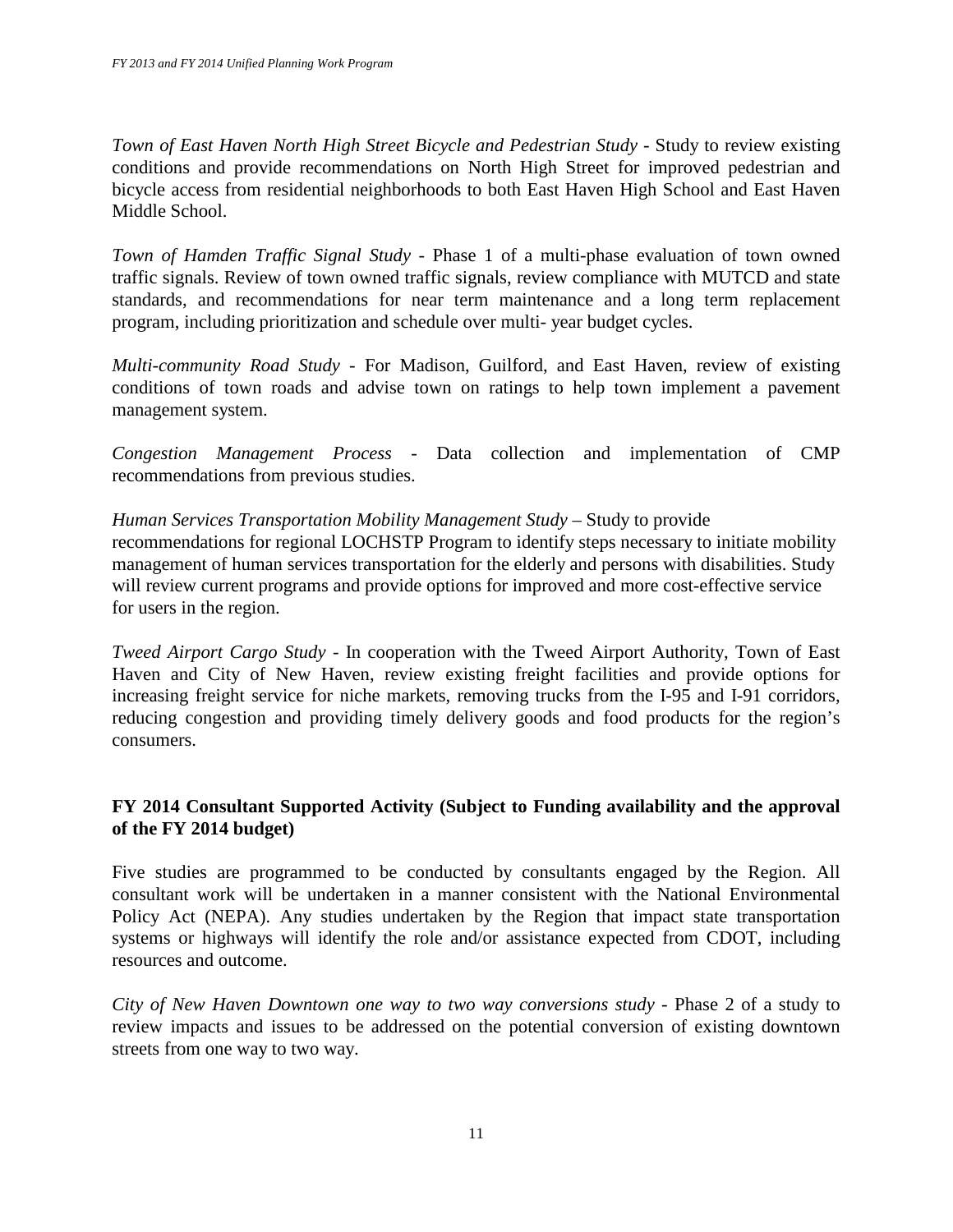*Town of Hamden Traffic Signal Study -* Phase 2 of a multi-phase evaluation of town owned traffic signals. Review of town owned traffic signals, review compliance with MUTCD and state standards, and recommendations for near term maintenance and a long term replacement program, including prioritization and schedule over multi- year budget cycles.

*Congestion Management Process -* Data collection and implementation of CMP recommendations from previous studies. Obtain origin and destination data for selected congested routes.

*Multi-community Road Study -* For up to five municipalities, review of existing conditions of town roads and advise town on ratings to help town implement a pavement management system.

*Regional Traffic Signal Study -* Continue previous work on inventory and review of municipally owned traffic signals in region with recommendations on signal operational improvements to facilitate traffic flow, pedestrian safety and minimize congestion. Study will also make general recommendations on upgrades for energy efficiency.

# *Other Planning Activities*

*Locally Coordinated Public Transit Human Services Transportation Plan (LOCHSTP) -* This requirement of SAFETEA-LU is the planning element under which SCRCOG will coordinate transit services to provide for the basic mobility needs of the Region's elderly and disabled (Section 5310); access to jobs and reverse commute programs (Section 5316); and the New Freedom program (Section 5317). During FY2012, the Region undertook an annual LOCHSTP review process, with outreach to service providers and municipalities to identify service gaps and needs. During FY 2013 and FY 2014, staff will continue outreach to service providers and CTDOT and work with them to implement service priorities.

*Transit Planning -* Most day-to-day operational planning for the transit systems in the SCRCOG region is done at the individual agency level (i.e. by Greater New Haven Transit District, CTTransit, Milford Transit District and Meriden Transit District). SCRCOG staff play a role in coordinating programs between these regional districts, assessing demographic and land use policies that will impact the viability of transit services, and identifying new opportunities for transit service outside the existing route network and service areas. Staff attend transit meetings in the region. Recommendations of the FY2008 Regional Transit Implementation Project will be pursued. Initiatives that increase transit usage and reduce the usage of single occupancy vehicles and contribute to improving air quality in the region will be prioritized. Working in conjunction with the region's transit operating agencies and interested municipalities, additional "flex-route" opportunities will be evaluated and advanced for consideration and implementation.

*Freight Movement Planning -* Planning for more efficient truck freight movement and reducing the impacts of existing truck trips on adjacent residential areas is a key element of previous UPWP studies. Implementation of the recommendations of the New Haven Truck Route Study will work toward fulfillment of these goals in the Region's core municipality. SCRCOG staff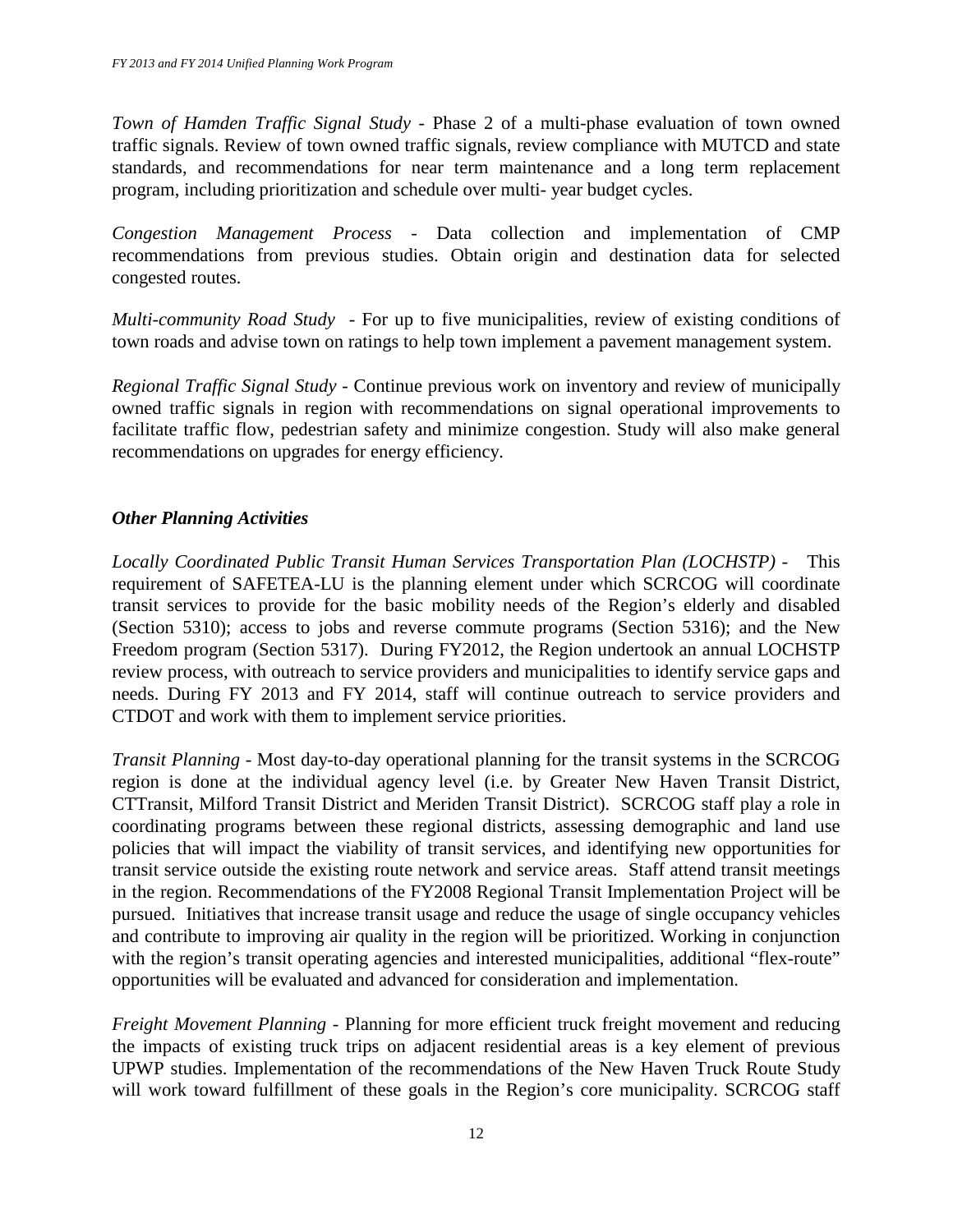will continue to monitor freight movement trends in the region and identify opportunities for improved movements and efficiencies which will also reduce the impacts of goods movement on the air quality in the region.

Other freight-related staff activities will focus on evaluation of intermodal issues relating to the Port of New Haven and potential expanded utilization, assisting the City of New Haven and the Port Authority of New Haven with their evaluation of site and development alternatives for the proposed intermodal terminals at the Port. Staff will continue to work with municipalities and the State to maximize future intermodal opportunities as they develop throughout the Region.

Improvements to track connections in the vicinity of the Port of New Haven due to be completed with the cooperation of the property owners will allow, for the first time in several decades, direct connection between the port area and the mainline rail network. This project will substantially enhance the economics of intermodal freight shipment and will provide strong economic development benefits to the region.

The runway safety improvements at Tweed New Haven Airport could allow for improved freight utilization at the Airport. SCRCOG staff will work with the Airport Authority, Town of East Haven and City of New Haven to evaluate potential increased freight operations to reduce congestion on the region's interstates and provide timely delivery of goods and food products to the region.

*Operations and Management Strategies -* SCRCOG staff will continue to review State ITS Architecture refinements, and will ensure coordination with regional and local plans. Many of the study efforts outlined above are focused on alleviating traffic congestion and thereby improving air quality through enhanced operation and utilization of existing transportation system assets.

# *Products*

- FY2012-2015 TIP. Maintain the four-year Transportation Improvement Program and adopt amendments as appropriate throughout the two year period.
- Local Accident Reduction Program. Prepare applications for CTDOT review in association with interested municipalities (April 2013 and April 2014).
- FTA Section 5310 Capital Priorities. Share with CTDOT after Council review (April 2013 and April 2014).
- New Transit Enhancement projects as part of ongoing program.
- New Transportation Enhancement Projects as per CTDOT guidance.
- New CMAQ projects as per CTDOT guidance.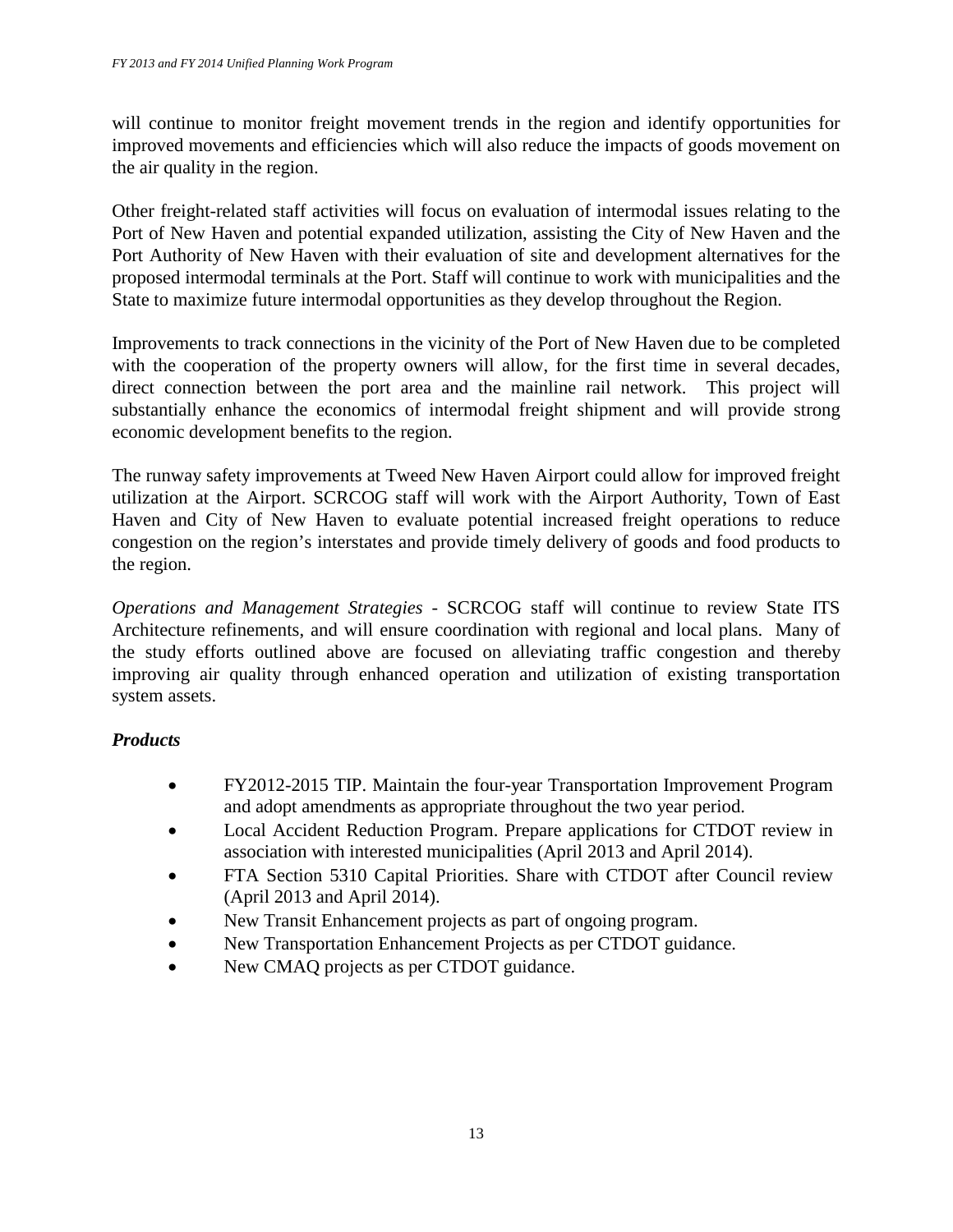# **Task 4: Other Technical Assistance**

# *Objective*

- 1. Coordination with Division of Emergency Management and Homeland Security on emergency response planning and transportation security.
- 2. Provide technical assistance and coordination with Safe Routes to School (SRTS) program participants and CTDOT concerning applications for funding.
- 3. Provide assistance to new transit station development in the Region, including transit oriented development (TOD) for New Haven, West Haven, North Haven, Branford, Madison, Guilford, Orange, Wallingford, Meriden, and Milford.
- 4. Work with REX Development to ensure continued regional economic vitality.

# *Major 2013 and 2014 Activities*

*Coordination with DEMHS –* Continue attendance by Executive Director and staff at DEMHS regional meetings to work with DEHMS and municipal staff on emergency response planning and implementation. Review of DEMHS communications and plans to insure integration with other regional initiatives.

*Security of the Transportation System –* Work with DEMHS Region 2 Regional Emergency Preparedness Team Steering Committee to review and offer recommendations on security. The Transportation Regional Emergency Support Function provides an annual SWOT (**S**trengths, **W**eaknesses, **O**pportunities, **T**hreats) analysis to help improve regional transportation function and security.

*Safe Routes to Schools –* Work with interested schools and CTDOT to provide coordination and technical assistance in the preparation of SRTS Master Plans and application for infrastructure grants through the program.

*Transit stations and TOD -* Work with interested municipalities, CTDOT, local legislators and residents to help promote transit and TOD opportunities to increase mobility, improve transportation options, promote economic vitality, and encourage the linking of transportation and land use decisions.

*REX Development –* Promote regional economic vitality through representation on the REX Board. Five Chief Elected Officials and the Executive Director serve on the REX Board, which identifies regional economic opportunities. Continued Board membership and participation, with periodic reports to the Council, will help promote economic vitality and opportunities.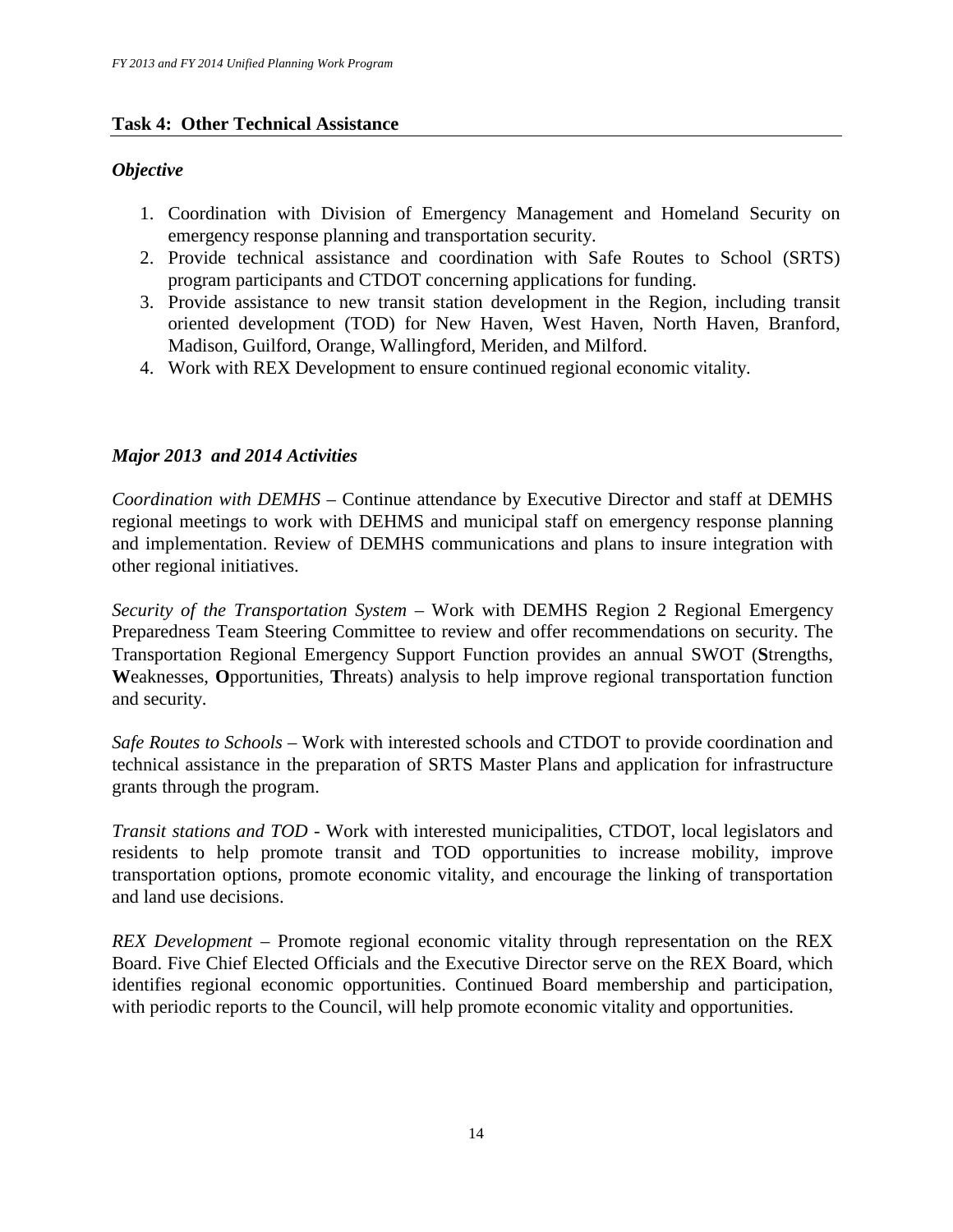| <b>Task</b> | <b>Public</b> | <b>Participation</b> |
|-------------|---------------|----------------------|
|             |               |                      |

# *Objectives*

- 1. Facilitate a timely flow of information to interested individuals and organizations through media outreach and our agency website.
- 2. Provide a focus for public input relative to the region's Transportation Plan, Transportation Improvement Program and other key products by elected officials, any interested citizens and specifically by minority, low-income and non-English speaking communities.
- 3. Solicit public interest for each of our regional planning and transportation studies and for the SCRCOG decision-making process in general. Ensure that outreach, review and project definition respond to USDOT/CTDOT Environmental Justice requirements contained in the SAFETEA-LU and MAP-21 federal transportation acts, utilizing latest available census and demographic data.
- 4. Share technical material with professionals, elected officials and the public at appropriate times as major study efforts progress.

# *Major 2013 and 2014 Activities*

The Council of Governments will continue its commitment to public outreach through a wide range of outlets:

*1. Annual Report* 

SCRCOG's annual report will be made available at the conclusion of each fiscal year.

*2. Media Coverage* 

The Transportation Committee agenda notification process includes 24 area media organizations. Meeting notices for Transportation Committee/Council actions and SCRCOG publications will be regularly shared with a wide range of print and broadcast media including the *New Haven Register*, the *Connecticut Post*, the *Meriden Record-Journal, Northeast Minority News,* and other local (non-daily) newspapers in the region, and radio and television news departments.

*3. Transportation Committee and Technical Transportation Committee* 

The Region's Transportation Committee (chief elected officials) and Transportation Technical Committee (municipal staff), meeting together monthly, will continue to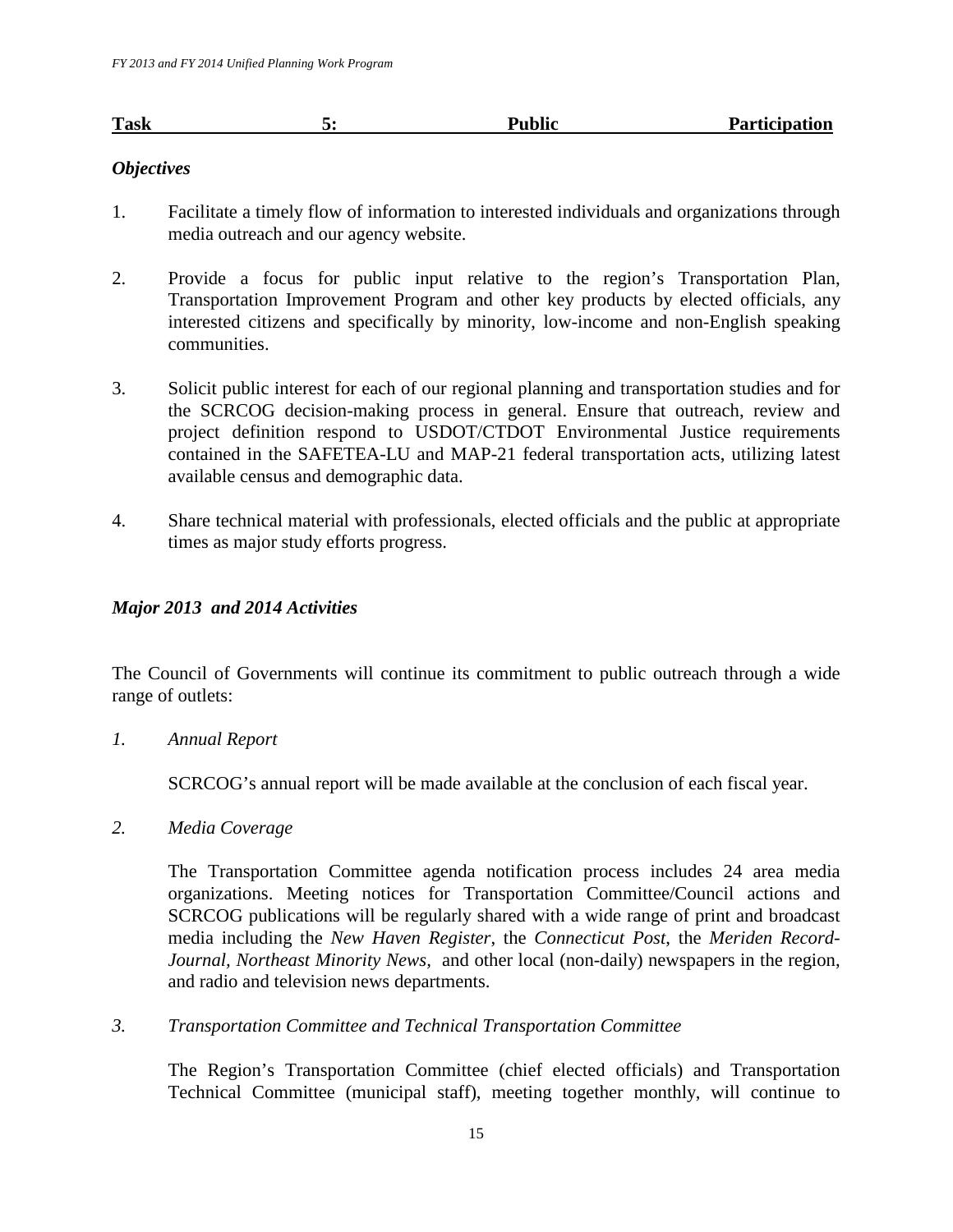interact with CTDOT personnel, federal staff and other interested parties. The committees advance programming and planning proposals to the Council as a whole. Over 100 organizations and individuals, including advocacy organizations, environmental groups, social services organizations, and private transit operators, will be notified of committee meetings by email or fax. Notice of meetings is also provided on the SCRCOG website. Council-adopted *Public Participation Guidelines* clearly identify the Council's commitment to broad, ongoing participation, and highlight the avenues for public.

- *4. Public Meetings* 
	- Quarterly Greater New Haven Transit District meetings and periodic attendance at meetings of the Milford and Meriden transit districts to facilitate planning and programming activities.
	- REX Development, the region's non-profit economic development organization, was established jointly by SCRCOG and the private sector. Five chief elected officials and the Executive Director serve on the REX Board.
	- Rides to Work Steering Committee meetings. The RTW shapes the region's job access transportation commitment together with state, municipal and regional partners. The Executive Director serves on the Steering Committee.
	- Regional Alliance work sessions. The eleven-year-old Alliance brings a broad array of regionally oriented organizations together to share experience, initiatives and ideas in the educational, social service, economic development, land use and transportation fields.
	- **Regional Chambers of Commerce Executive Directors meet at SCRCOG periodically** in conjunction with Regional Economic Development Directors to address businessrelated transportation issues.
	- New Haven Environmental Justice Coalition This organization invites SCRCOG Executive Director periodically to seek input on transportation issues and needs.

## *5. Council of Governments Meetings*

Monthly Council meetings (chief elected officials) provide opportunities to review the status of major planning and programming efforts, gain further guidance from chief elected officials and take formal Council TIP actions.

## *6. SCRCOG Web Site*

The recently updated agency website provides ready access to Council meeting agendas, reports and memos including *Public Participation Guidelines*, the TIP and proposed TIP amendments, and *South Central Regional Long Range Transportation Plan 2011-2040*.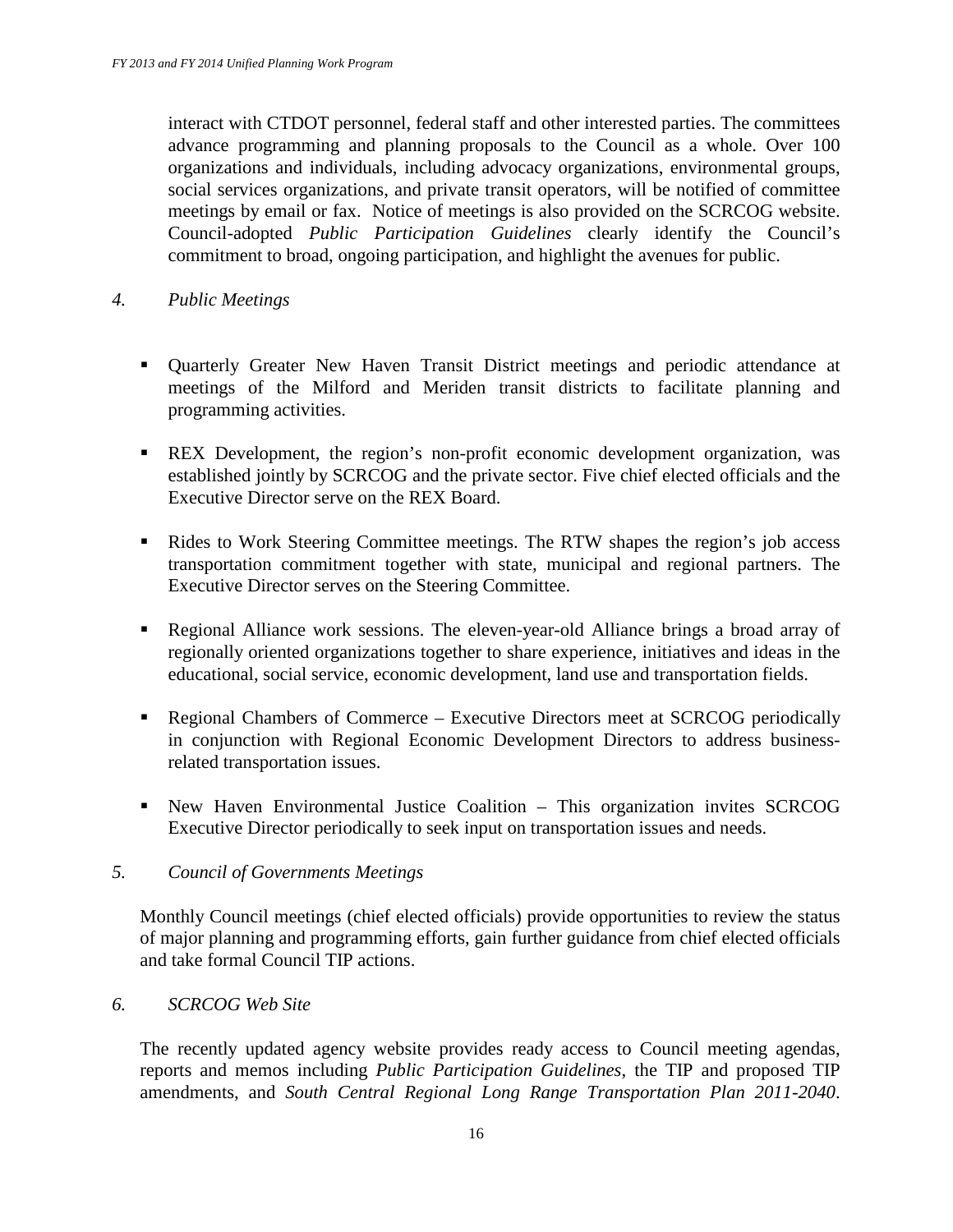Links to CTDOT, municipalities, data sources and transit/transportation sites are also included here.

# *7. Public Participation Guidelines*

SCRCOG public participation guidelines outline broad public involvement. Ongoing public participation confirms their effectiveness.

# *8. Evaluation of Effectiveness*

Evaluation of the effectiveness of the Region's public outreach is an ongoing process. Staff continually review the attendance at SCRCOG and Transportation Committee meetings, as well as at public meetings held as part of consultant supported work. This review indicates that the outreach is working and involving the community and interested parties. Hits on the SCRCOG website indicate a high level of interest in our activities. Staff attendance at public meetings of regional and state organizations and civic groups, and reports back to our members, provide involvement of the region and important communication both within and beyond the Region. This high level of involvement and communication is indicative of the Region's ongoing commitment to effective public outreach.

Efforts will focus on enhanced public awareness and understanding the region's transportation needs. In FY 2013 and FY 2014, public outreach will continue to emphasize the implementation of the Regional Long Range Transportation Plan and the Regional Plan of Conservation and Development, working toward solutions involving policies such as smart growth, non-vehicular transportation, and context sensitive design solutions. Chief elected officials and SCRCOG staff will continue to participate in the organizations as noted above.

Public outreach will include opportunities for public input on the FY2013 and FY 2014 Consultant supported activity and CTDOT transit improvements. Staff will continue to monitor progress on the I-95 Corridor Improvement Program with monthly updates available at the regular public meetings of SCRCOG.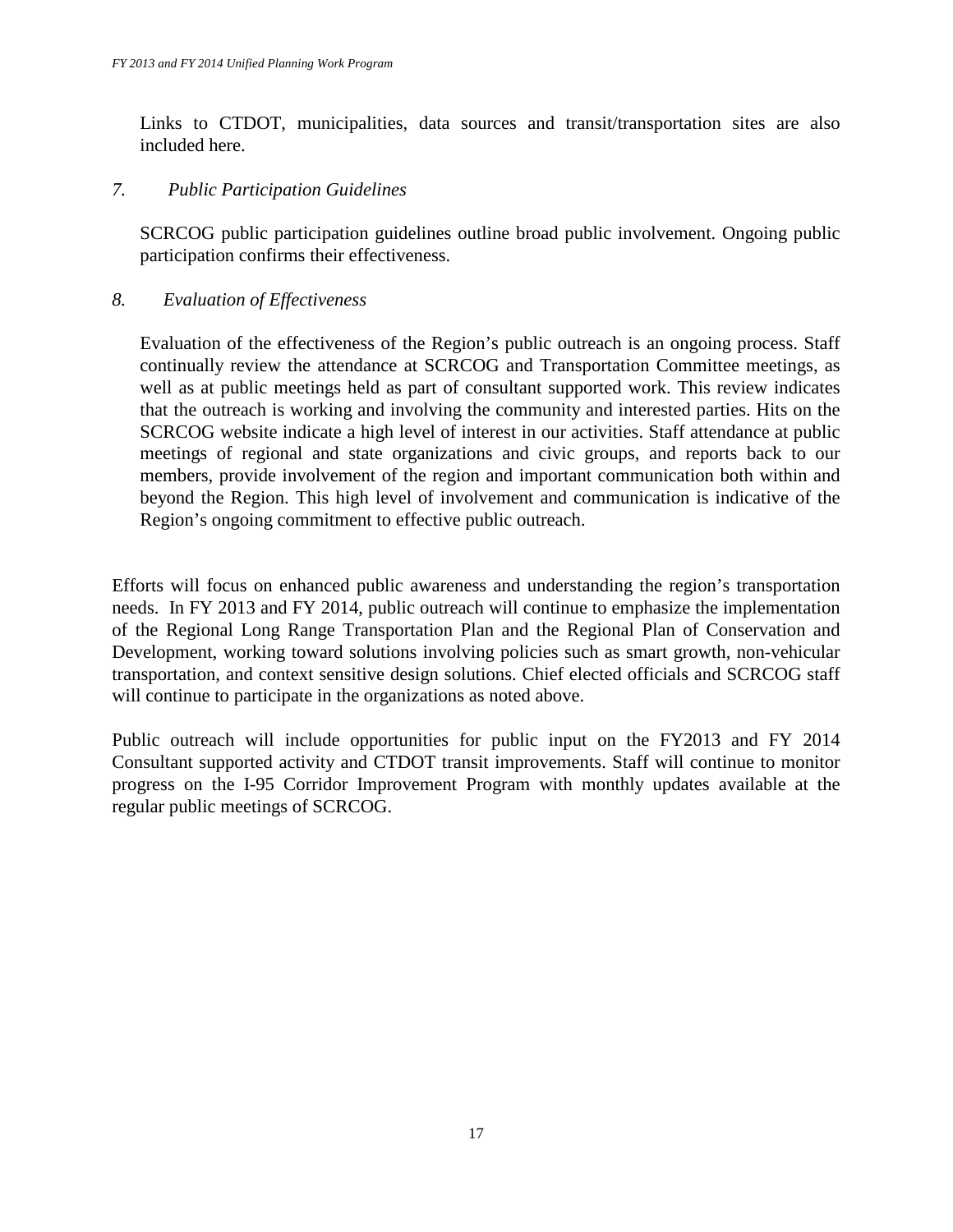# **Appendix A**

*Unified Planning Work Program Financial Tables – Fiscal Year 13*

#### *Table 1 Fiscal Year 2013 - Anticipated Revenues*

|                                                                              | Federal           | State            | Local            | Total               |
|------------------------------------------------------------------------------|-------------------|------------------|------------------|---------------------|
| Consolidated Planning Grant - FY 13<br>FY 10 Planning Grant - Released Funds | 976,697<br>46,608 | 122.088<br>5.826 | 122,088<br>5.826 | 1,220,873<br>58,260 |
| <b>Total</b>                                                                 | 1,023,305         | 127,914          | 127.914          | 1.279.133           |

*Table 2 Fiscal Year 2013 - Planning Costs by Task*

|                                           | Federal   | <b>State</b> | Local   | Total     |
|-------------------------------------------|-----------|--------------|---------|-----------|
| Management of the Planning Process        | 51.779    | 6.472        | 6.472   | 64.724    |
| <b>Transportation Planning Activities</b> | 342,789   | 42,849       | 42,849  | 428,487   |
| Data Collection / Analysis                | 12.910    | 1,614        | 1,614   | 16,138    |
| <b>Planning Projects</b>                  | 595.054   | 74.382       | 74.382  | 743,818   |
| <b>Public Participation</b>               | 20,774    | 2.597        | 2.597   | 25,967    |
| <b>Total</b>                              | 1,023,307 | 127,913      | 127,913 | 1.279.133 |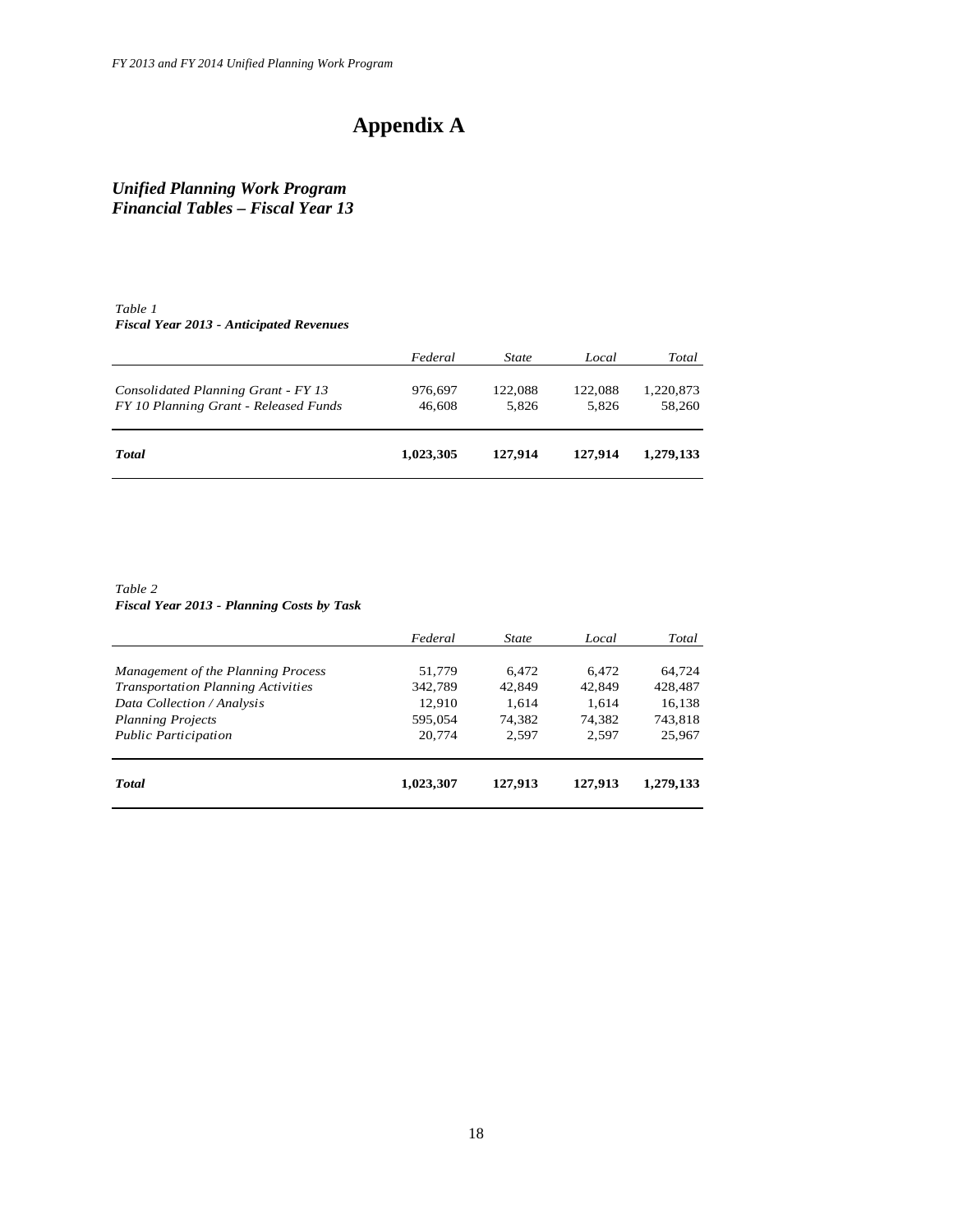#### *Table 3 Fiscal Year 2013 - Direct Salaries by Task - Hours & Cost <sup>1</sup>*

|                                           | Personnel Costs by Task |            |            |                    |            |               |              |              |            |         |
|-------------------------------------------|-------------------------|------------|------------|--------------------|------------|---------------|--------------|--------------|------------|---------|
|                                           | $Ex.$ Dir.              |            |            | <i>Sr. Planner</i> |            | Planners      | Field        |              | Total      |         |
|                                           | <b>Hrs</b>              | Cost       | <b>Hrs</b> | Cost               | <b>Hrs</b> | Cost          | <b>Hrs</b>   | Cost         | <b>Hrs</b> | Cost    |
| Management of the Planning Process        |                         | 275 16.621 | 150        | 7.058              | 100        | 4.272         | $\Omega$     | $\Omega$     | 525        | 27,951  |
| <b>Transportation Planning Activities</b> |                         | 550 33,242 |            | 300 14.115         |            | 4.080 134.641 | $\Omega$     | $\Omega$     | 4.930      | 181,998 |
| Data Collection / Analysis                | 0                       | $\Omega$   | $\Omega$   | $\Omega$           | 150        | 5,724         | 100          | 1.050        | 250        | 6,774   |
| <b>Planning Projects</b>                  | 150                     | 9,066      |            | 950 44.698         | 850        | 30,498        | $\Omega$     | $\mathbf{0}$ | 1.950      | 84,262  |
| <b>Public Participation</b>               | 75                      | 4,533      | 100        | 4,705              | 50         | 1,794         | $\mathbf{0}$ | $\mathbf{0}$ | 225        | 11,032  |
| <b>T</b> otal                             | 1.050                   | 63.462     |            | 1,500 70,575       |            | 5,230 176,929 | 100          | 1.050        | 7,880      | 312,016 |

1 Maximum hourly rates for Executive Director - \$65.00, Sr. Planner - \$50.00, Planners - \$45.00, Field Personnel - \$10.50.

#### *Table 4*

# *Fiscal Year 2013 - Total Labor by Task - Salaries & Overhead Applied <sup>1</sup>*

|                                           | Labor Costs by Task |                      |                 |          |         |  |
|-------------------------------------------|---------------------|----------------------|-----------------|----------|---------|--|
|                                           |                     | Ex. Dir. Sr. Planner | <b>Planners</b> | Field    | Total   |  |
|                                           |                     |                      |                 |          |         |  |
| Management of the Planning Process        | 38,370              | 16.292               | 9.862           | $\Omega$ | 64,524  |  |
| <b>Transportation Planning Activities</b> | 76,739              | 32,584               | 310,819         | $\Omega$ | 420,143 |  |
| Data Collection / Analysis                | $\theta$            | $\Omega$             | 13,214          | 2.424    | 15,638  |  |
| <b>Planning Projects</b>                  | 20,929              | 103.184              | 70,405          | $\Omega$ | 194,518 |  |
| <b>Public Participation</b>               | 10,464              | 10,861               | 4.141           | $\Omega$ | 25,467  |  |
| <b>T</b> otal                             | 146,502             | 162,922              | 408,441         | 2.424    | 720,289 |  |

1. Audited overhead rate @ 1.3085

#### *Table 5 Fiscal Year 2013 - Direct Expenditures by Task*

|                                           | Direct Expenditures by Task |       |                  |                |          |             |         |  |  |
|-------------------------------------------|-----------------------------|-------|------------------|----------------|----------|-------------|---------|--|--|
|                                           | Print & Repro               |       | Travel Data Proc | Consult        | Misc     | Capital     | Total   |  |  |
|                                           |                             |       |                  |                |          |             |         |  |  |
| Management of the Planning Process        | $\Omega$                    | 200   | 0                | 0              | $\Omega$ | $\Omega$    | 200     |  |  |
| <b>Transportation Planning Activities</b> | 800                         | 2,500 | 3,500            | $\mathbf 0$    | 1,544    | $\theta$    | 8,344   |  |  |
| Data Collection / Analysis                | $\overline{0}$              | 500   | $\Omega$         | $\overline{0}$ | $\Omega$ | $\Omega$    | 500     |  |  |
| <b>Planning Projects</b>                  | 700                         | 2.000 | $\mathbf 0$      | 545,000        | 1,600    |             | 549,300 |  |  |
| <b>Public Participation</b>               | 0                           | 100   | $\Omega$         | 0              | 400      | $\Omega$    | 500     |  |  |
| <b>Total</b>                              | 1,500                       | 5,300 | 3,500            | 545,000        | 3,544    | $\mathbf 0$ | 558,844 |  |  |

1. Miscellaneous expenses include technical training, technical publications, and advertising expenses.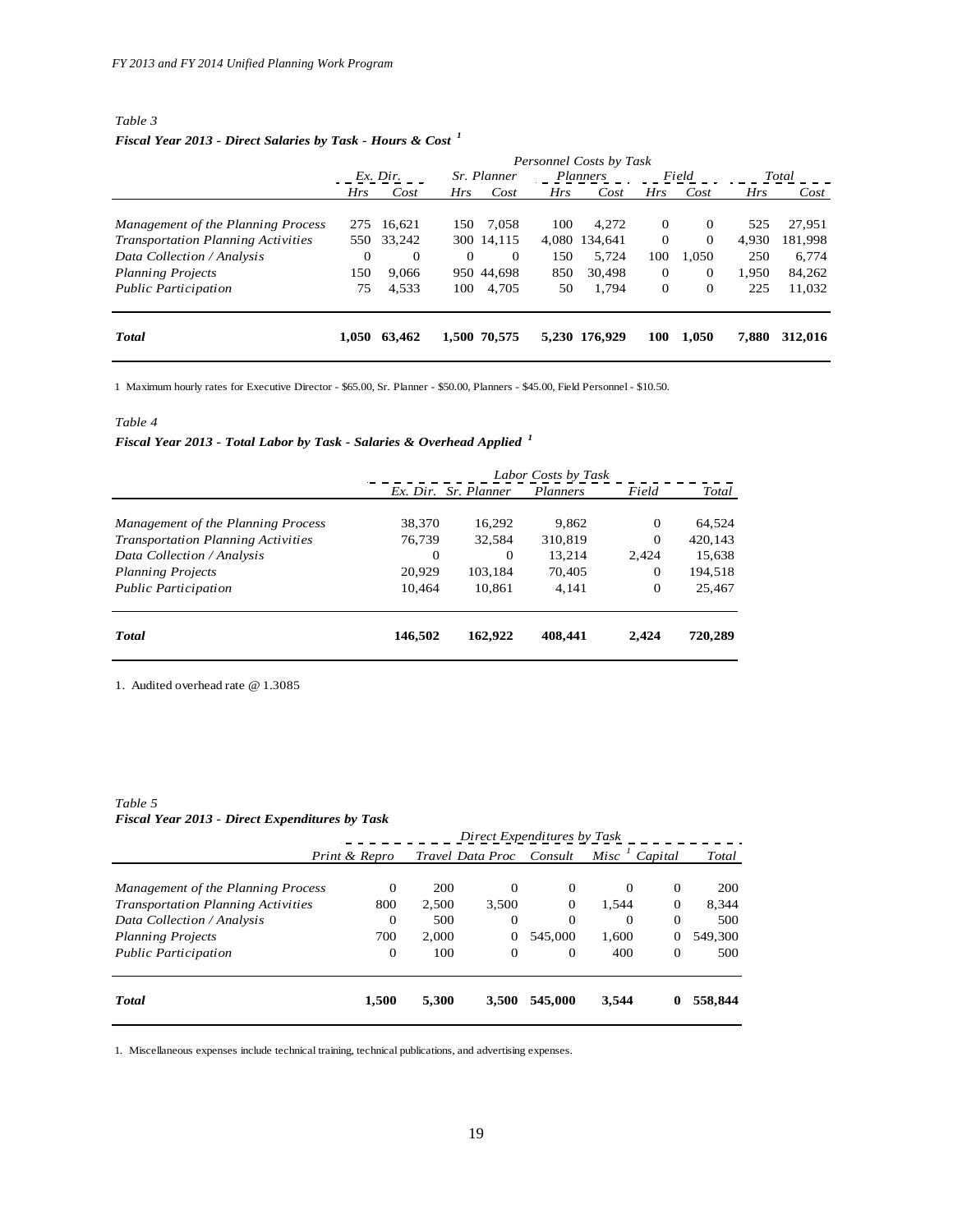| Fiscal Year 2013 - Planning Projects with Consultant Assistance | <b>Fiscal</b> |
|-----------------------------------------------------------------|---------------|
| Table 6                                                         | Table 7       |

*Fiscal Year 2013 - Planning Projects with Consultant Assistance Fiscal Year 2013 - Total UPWP Program Cost*

|                                                 | Cost    |                                      | Cost      |
|-------------------------------------------------|---------|--------------------------------------|-----------|
| New Haven Street Pattern - Phase 1              | 150,000 | <b>SCRCOG Salaries</b>               | 312,016   |
| Wallingford Sign Inventory                      | 45,000  | Overhead - Indirect Applied (1.3085) | 408,273   |
| Hamden Traffic Calming                          | 50,000  | <b>Print &amp; Reproductions</b>     | 1,500     |
| East Haven - Bike & Pedestrian Study            | 40,000  | Travel                               | 5.300     |
| Hamden Traffic Signal Study - Phase 1           | 50,000  | Data Processing                      | 3.500     |
| Madison, Guilford, East Haven - Road Study      | 110,000 | Consultants                          | 545,000   |
| <b>Congestion Management Process</b>            | 40,000  | Meeting, Advertising & Miscellaneous | 3.544     |
| <b>Transportation Mobility Management Study</b> | 30,000  | Capital                              | $\Omega$  |
| Tweed Airport Cargo Study                       | 30,000  |                                      |           |
|                                                 |         | <b>Total</b>                         | 1,279,133 |
| <b>Total</b>                                    | 545,000 |                                      |           |

## *Unified Planning Work Program Financial Tables – Fiscal Year 14*

# *Table 8 Fiscal Year 2014 - Anticipated Revenues*

|                                       | Federal | <i>State</i> | Local   | Total     |
|---------------------------------------|---------|--------------|---------|-----------|
|                                       |         |              |         |           |
| Federal Highway Administration        | 726,313 | 90,789       | 90,789  | 907,891   |
| <b>Federal Transit Administration</b> | 182,702 | 22.838       | 22.838  | 228,378   |
|                                       |         |              |         |           |
| <b>T</b> otal                         | 909,015 | 113,627      | 113,627 | 1,136,269 |

*Table 9*

*Fiscal Year 2014 - Planning Costs by Task*

|                                           | Federal | State   | Local   | Total     |
|-------------------------------------------|---------|---------|---------|-----------|
|                                           |         |         |         |           |
| Management of the Planning Process        | 54,366  | 6,796   | 6,796   | 67,959    |
| Data Collection / Analysis                | 359,282 | 44.912  | 44.912  | 449,105   |
| <b>Transportation Planning Activities</b> | 374,379 | 46,797  | 46,797  | 467,973   |
| <b>Planning Studies</b>                   | 166,780 | 20,847  | 20,847  | 208,475   |
| <b>Public Participation</b>               | 21.889  | 2.736   | 2.736   | 27,362    |
| <b>T</b> otal                             | 976,696 | 122,088 | 122,088 | 1.220.873 |
|                                           |         |         |         |           |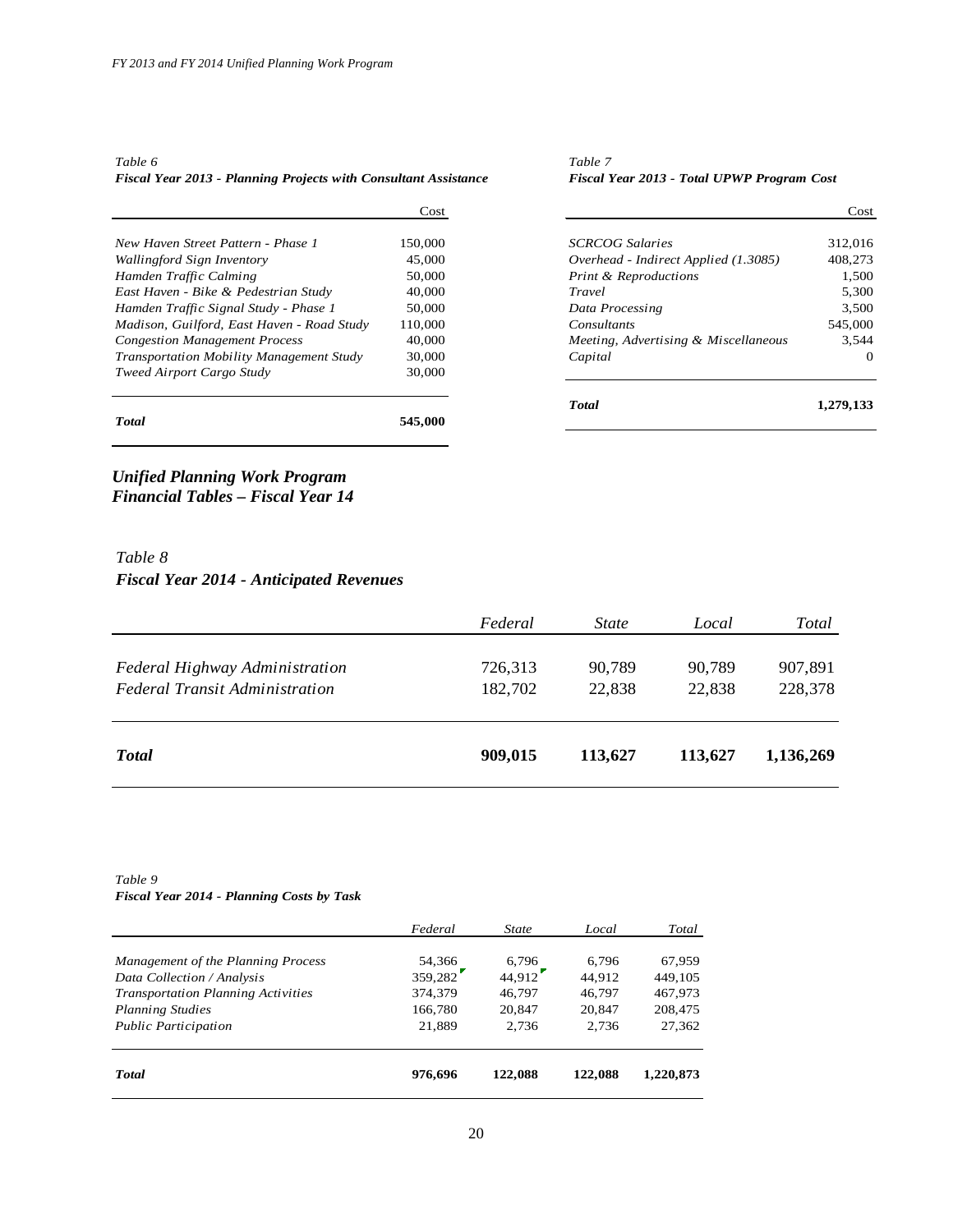#### *Table 10*

# *Fiscal Year 2014 - Direct Salaries by Task - Hours & Cost <sup>1</sup>*

|                                           | Personnel Costs by Task |                |             |                |                 |               |            |                |            |         |
|-------------------------------------------|-------------------------|----------------|-------------|----------------|-----------------|---------------|------------|----------------|------------|---------|
|                                           | $Ex.$ Dir.              |                | Sr. Planner |                | <i>Planners</i> |               | Field      |                | Total      |         |
|                                           | <b>Hrs</b>              | Cost           | Hrs         | Cost           | <b>Hrs</b>      | Cost          | Hrs        | Cost           | <b>Hrs</b> | Cost    |
| Management of the Planning Process        |                         | 275 17.454     | 150         | 7,412          | 100             | 4.486         | $\theta$   | $\overline{0}$ | 525        | 29,352  |
| <b>Transportation Planning Activities</b> |                         | 550 34,909     |             | 300 14,823     |                 | 4,080 141,391 | $\theta$   | $\overline{0}$ | 4,930      | 191,122 |
| Data Collection / Analysis                | $\theta$                | $\overline{0}$ | $\theta$    | $\overline{0}$ | 150             | 6.011         | 100        | 1,125          | 250        | 7,136   |
| <b>Planning Projects</b>                  | 150                     | 9,521          |             | 950 46,940     | 850             | 32,028        | $\theta$   | $\mathbf{0}$   | 1,950      | 88,488  |
| <b>Public Participation</b>               | 75                      | 4,760          | 100         | 4,941          | 50              | 1.884         | $\Omega$   | $\theta$       | 225        | 11,585  |
| <b>T</b> otal                             | 1.050                   | 66.644         |             | 1,500 74,115   |                 | 5,230 185,800 | <b>100</b> | 1,125          | 7,880      | 327,683 |

1 Maximum hourly rates for Executive Director - \$70.00, Sr. Planner - \$55.00, Planners - \$50.00, Field Personnel - \$12.50.

# *Table 11 Fiscal Year 2014 - Total Labor by Task - Salaries & Overhead Applied <sup>1</sup>*

|                                           | Labor Costs by Task |             |          |                |         |
|-------------------------------------------|---------------------|-------------|----------|----------------|---------|
|                                           | $Ex.$ Dir.          | Sr. Planner | Planners | Field          | Total   |
|                                           |                     |             |          |                |         |
| Management of the Planning Process        | 38,384              | 16,299      | 9,865    | $\overline{0}$ | 64,547  |
| <b>Transportation Planning Activities</b> | 76,767              | 32,597      | 310,932  | $\Omega$       | 420,297 |
| Data Collection / Analysis                | 0                   | 0           | 13,219   | 2.474          | 15,693  |
| <b>Planning Projects</b>                  | 20,937              | 103,225     | 70,433   | $\theta$       | 194,594 |
| <b>Public Participation</b>               | 10.468              | 10.866      | 4,143    | $\theta$       | 25,477  |
| <b>Total</b>                              | 146,556             | 162,986     | 408.592  | 2,474          | 720,608 |

1. Audited overhead rate @ 1.1991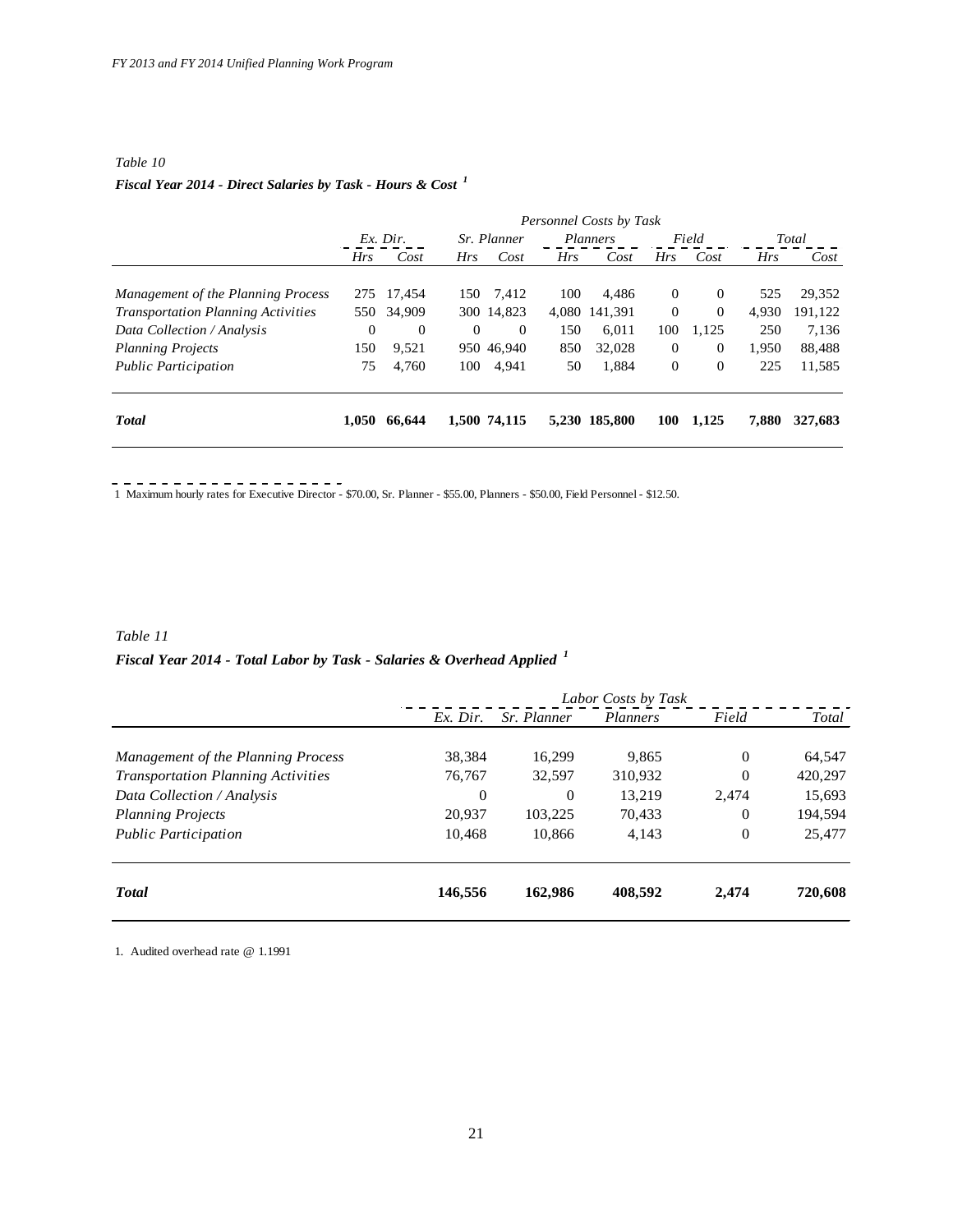#### *Table 12 Fiscal Year 2014 - Direct Expenditures by Task*

|                                           | Direct Expenditures by Task |        |              |                |          |                |            |
|-------------------------------------------|-----------------------------|--------|--------------|----------------|----------|----------------|------------|
|                                           | Print & Repro               | Travel | Data Proc    | Consult        | Misc     | Capital        | Total      |
|                                           |                             |        |              |                |          |                |            |
| Management of the Planning Process        | $\mathbf{0}$                | 200    | $\Omega$     | $\mathbf{0}$   | $\Omega$ | $\Omega$       | <b>200</b> |
| Data Collection / Analysis                | 100                         | 2,000  | 4,300        | $\Omega$       | 1,500    | $\overline{0}$ | 7,900      |
| <b>Transportation Planning Activities</b> | $\mathbf{0}$                | 500    | $\mathbf{0}$ | $\overline{0}$ | $\Omega$ | $\theta$       | 500        |
| <b>Planning Projects</b>                  | 500                         | 2,200  | $\mathbf{0}$ | 402,000        | 1,500    | $\overline{0}$ | 406,200    |
| <b>Public Participation</b>               | $\mathbf{0}$                | 100    | $\mathbf{0}$ | $\mathbf{0}$   | 761      | $\theta$       | 861        |
| <b>Total</b>                              | 600                         | 5,000  | 4,300        | 402,000        | 3,761    | 0              | 464,417    |

1. Miscellaneous expenses include technical training, technical publications, and advertising expenses.

*Table 13 Table 14 Fiscal Year 2014 - Planning Projects with Consultant Assistance Fiscal Year 2014 - Total UPWP Program Cost*

|                                               | Cost    |                                      | Cost    |
|-----------------------------------------------|---------|--------------------------------------|---------|
| New Haven - Downtown Street Pattern - Phase 2 | 115,000 | <b>SCRCOG Salaries</b>               | 327,683 |
| Hamden - Traffic Signal Study - Phase 2       | 50,000  | Overhead - Indirect Applied (1.1991) | 392.925 |
| <b>Region - Congestion Management Process</b> | 40,000  | <b>Print &amp; Reproductions</b>     | 600     |
| Region - TransCAD Transit Model               | 0       | Travel                               | 5.000   |
| Region - Multi-Community Road Study           | 150,000 | Data Processing                      | 4.300   |
| Region - Traffic Signal Study                 | 47,000  | Consultants                          | 402,000 |
|                                               |         | Miscallangous                        | 3761    |

*Total* **402,000**

| Cost |                                      | Cost     |
|------|--------------------------------------|----------|
|      |                                      |          |
| ,000 | <b>SCRCOG</b> Salaries               | 327,683  |
| 000. | Overhead - Indirect Applied (1.1991) | 392,925  |
| 000. | <b>Print &amp; Reproductions</b>     | 600      |
|      | Travel                               | 5,000    |
| 000. | Data Processing                      | 4,300    |
| ,000 | Consultants                          | 402,000  |
|      | Miscellaneous                        | 3,761    |
|      | Capital                              | $\Omega$ |
| ഹ    |                                      |          |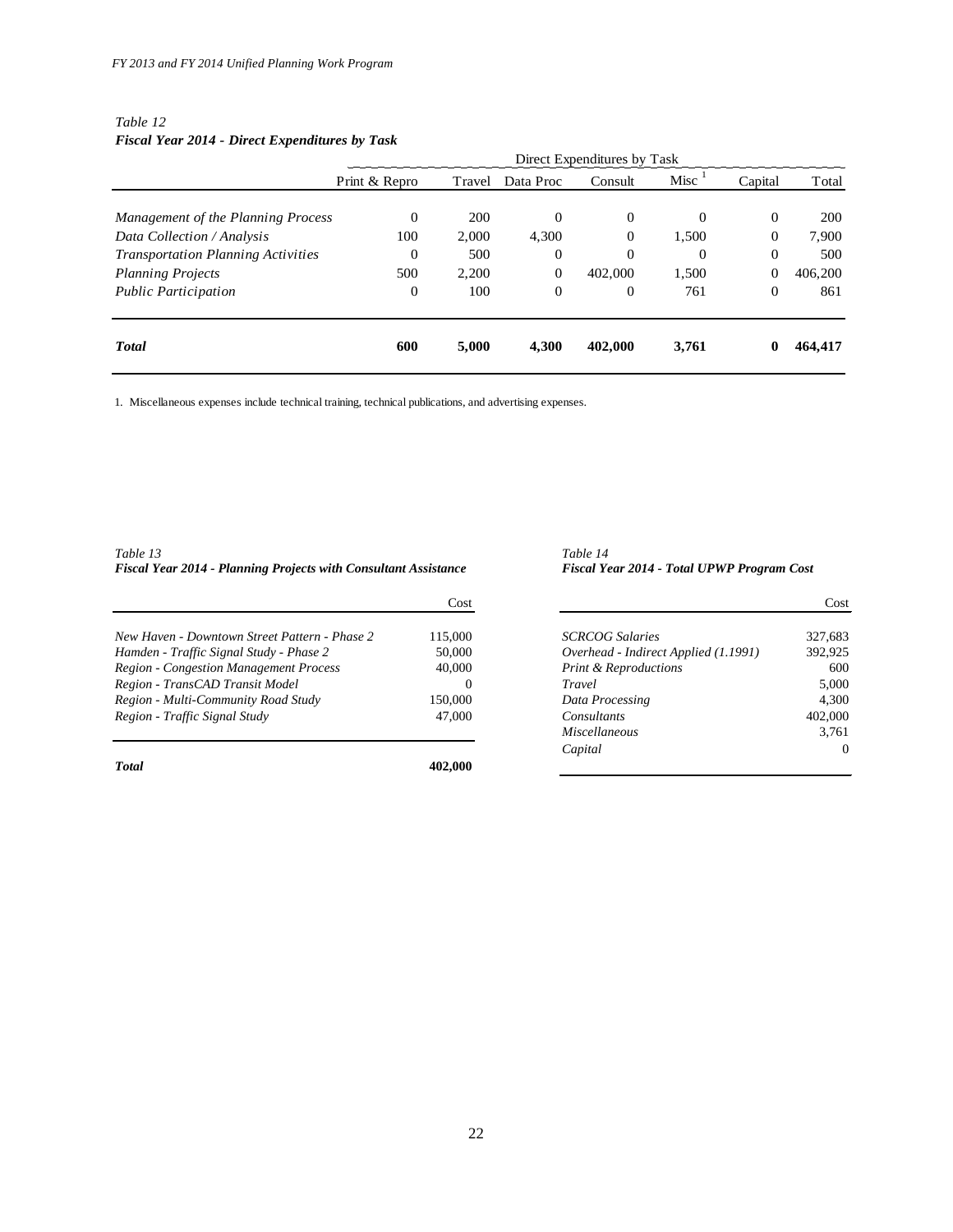# **Appendix B**

# **Statement of Cooperative MPO/State/Transit Operators Planning Roles & Responsibilities**

## **Purpose**

The purpose of this statement is to outline the roles and responsibilities of the State, the South Central Regional Council of Governments (SCRCOG) and appropriate providers of public transportation as required by 23 CFR Sec. 450.314(a)"Metropolitan Planning Agreements" [formerly 23CFR 450.310(e)].

# **General Roles & Responsibilities**

SCRCOG will perform the transportation planning process for the South Central Region and develop procedures to coordinate transportation planning activities in accordance with applicable federal regulations and guidance. The transportation process will, at a minimum, consist of:

- 1. Preparation of an annual Unified Planning Work Program that lists and describes all transportation planning studies and tasks to be completed during the year.
- 2. Preparation and update of a long range, multi-modal regional transportation plan.
- 3. Preparation and maintenance of a short-range transportation improvement program (TIP).
- 4. Financial planning to ensure plan and program are financially constrained and within anticipated funding levels.
- 5. Conduct of planning studies and system performance monitoring, including highway corridor and intersection studies, transit system studies, application of advanced computer techniques, and transportation data collection and archiving.
- 6. Public outreach, including survey of affected populations, electronic dissemination of reports and information (website), and consideration of public comments.
- 7. Ensuring the transportation planning process does not have a significant or disproportionate impact on low income, minority and transit dependent Title VI populations.
- 8. Development and implementation of a Congestion Management Process as appropriate.
- 9. Ensuring plans, projects and programs are consistent with and conform to air quality goals of reducing transportation-related emissions and attaining National Ambient Air Quality Standards.

## **Long Range Transportation Plan**

- 1. SCRCOG will be responsible for preparing and developing the long range (20–25 years) transportation plans for the South Central Region.
- 2. SCRCOG may develop a consolidated transportation plan summary report for the South Central Region that includes the key issues facing the area and priority programs and projects.
- 3. CTDOT will provide the following information and data in support of developing the transportation plan:
	- a. Financial information estimate of anticipated federal funds over the 20-25 year time frame of the plan for the highway and transit programs.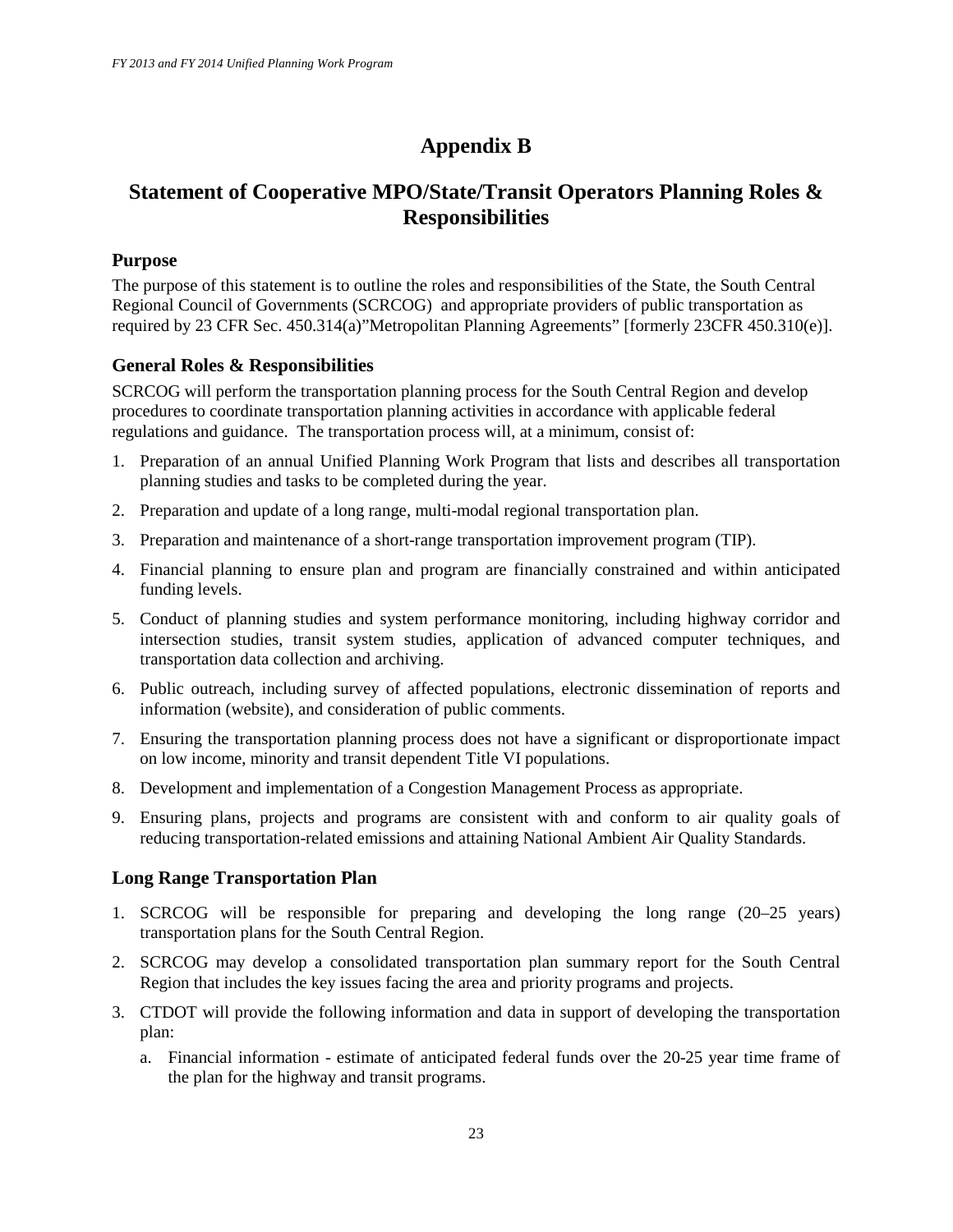- b. Trip tables for each analysis year, including base year and the horizon year of the plan by trip purpose and mode.
- c. Traffic count data for state roads in the South Central Region, and transit statistics as available.
- d. List of projects of statewide significance by mode, with descriptions, so that they can be incorporated into the regional transportation plans.
- e. Assess air quality impacts and conduct the regional emissions assessment of the plan. Will provide the results of the assessment in a timely manner to allow inclusion in the plan and to be made available to the public at public information meetings. (Refer to air quality tasks.)
- 4. SCRCOG may conduct transportation modeling for the area
- 5. SCRCOG will consult with the appropriate providers of public transportation on local bus capital projects to include in the transportation plan, and will work together to develop local bus improvements for the plan from the 10-year capital program. Through consultation, SCRCOG, in cooperation with CTDOT, will identify future local bus needs and services, including new routes, service expansion, rolling stock needs beyond replacement, and operating financial needs.

# **Transportation Improvement Program (TIP)**

- 1. The TIP will be prepared and compiled through a consultative process among CTDOT, SCRCOG, and the appropriate provider(s) of public transportation.
- 2. CTDOT will prepare an initial list of projects to include in the new TIP. This list will be based on the current TIP that is about to expire and an assessment of which projects will be obligated for funding before the end of the current federal fiscal year.
- 3. CTDOT, SCRCOG and transit provider(s) CTDOT will solicit comments on the TIP and incorporate where practicable.
- 4. CTDOT will provide detailed project descriptions, cost estimates and program schedules. The project descriptions will provide sufficient detail to explain the projects to SCRCOG and the general public.
- 5. CTDOT will provide a list of projects obligated during each of the federal fiscal years covered by the expiring TIP/STIP. The annual listing of obligated projects should include both highway and transit projects.
- 6. SCRCOG will compile the TIP for the Region, including preparing a narrative. Projects will be categorized by federal aid program and listed in summary tables. The TIP will be converted into a format that will allow it to be downloaded to the Region's website. SCRCOG will maintain the TIP by tracking amendments and changes to projects (schedule, scope and cost) made through the administrative action process.
- 7. CTDOT will develop the STIP based on the MPO's TIPs and projects located in the rural regions of the State.
- 8. CTDOT will include one STIP entry each for the Bridge program, the Highway Safety Improvement program and the Recreational Trails program. This entry will list the total funds needed for these programs for each fiscal year. All Regions will receive back up lists in the form of the Connecticut Bridge Program, the Office of Traffic Engineering Safety Plan and the Recreational Trails program administered by the Department of Environmental Protection. The one line entry will reduce the number of entries needed in the STIP.
- 9. CTDOT will provide proposed amendments to SCRCOG for consideration. The amendment will include a project description that provides sufficient detail to explain the proposed changes to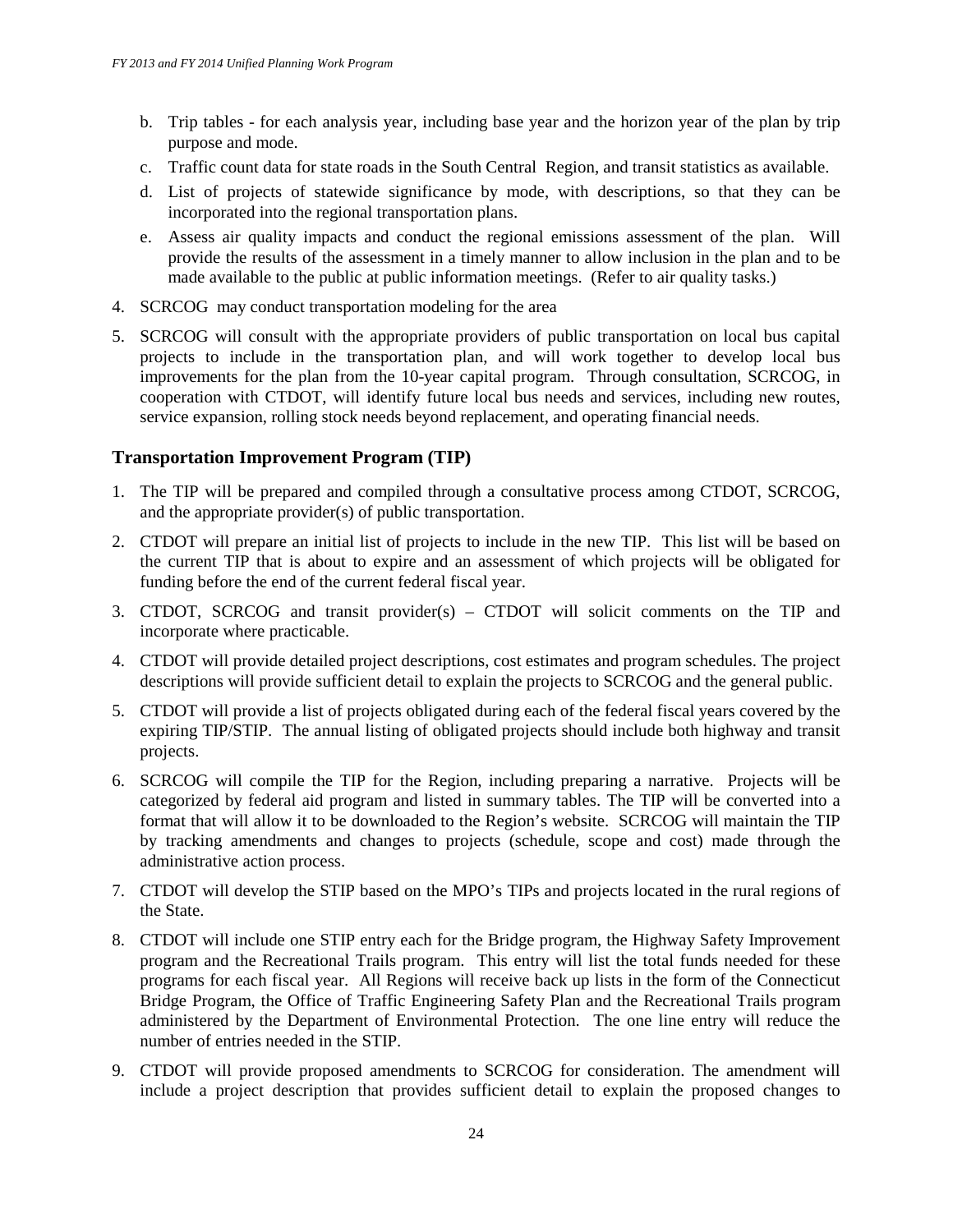SCRCOG. It will also provide a clear reason and justification for the amendment. If it involves a new project, CTDOT will provide a clear explanation of the reasons and rationale for adding it to the TIP/STIP.

- 10. When an amendment to the TIP/STIP is being proposed by SCRCOG and CTDOT, CTDOT will ensure financial consistency.
- 11. CTDOT will provide a financial assessment of the STIP with each update. SCRCOG should prepare a TIP summary table listing all projects by funding program sorted by year based on CTDOT's financial assessment.

# **Air Quality Planning**

- 1. CTDOT and SCRCOG may meet at least once per year to discuss the air quality conformity process, the regional emissions analysis and air quality modeling.
- 2. CTDOT will conduct the regional emissions analysis, which includes the South Central Region and provide the results to SCRCOG. The regional emissions analyses for the build or future years will include the proposed transportation improvements included in the regional long-range transportation plans and TIP. It will contain a table showing the estimated emissions from the transportation system for each criteria pollutant and analysis year.
- 3. The report provided by CTDOT on the regional emissions analyses will be inserted into the longrange transportation plan and TIP.
- 4. SCRCOG will make the regional emissions analysis available to the public.

# **Public Participation Program**

- 1. SCRCOG will annually review and evaluate its public participation program.
- 2. SCRCOG will update and prepare a list of neighborhood and local organizations and groups that will receive notices of SCRCOG plans, programs and projects.
- 3. SCRCOG will work to ensure that low-income, minority and transit dependent areas are afforded an adequate opportunity to participate in the transportation planning process, receive a fair share of the transportation improvement benefits and do not endure a disproportionate transportation burden. SCRCOG will comply with federal legislation on these issues.
- 4. SCRCOG's process for developing plans, projects, and programs will include consultation with state and local agencies responsible for land use and growth management, natural resources, environmental protection, conservation and historic preservation.
- 5. SCRCOG will maintain its website to provide clear and concise information on the transportation planning process and provide an opportunity to download reports and documents. This will include developing project and study summaries, converting reports into a pdf or text format, and maintaining a list of available documents. The website will provide links to other associated organizations and agencies.

# **Public Transportation Planning**

1. SCRCOG will allow for, to the extent feasible, the participation of transit providers at all Transportation Committee and SCRCOG meetings to provide advice, information and consultation on transportation programs within the South Central Region.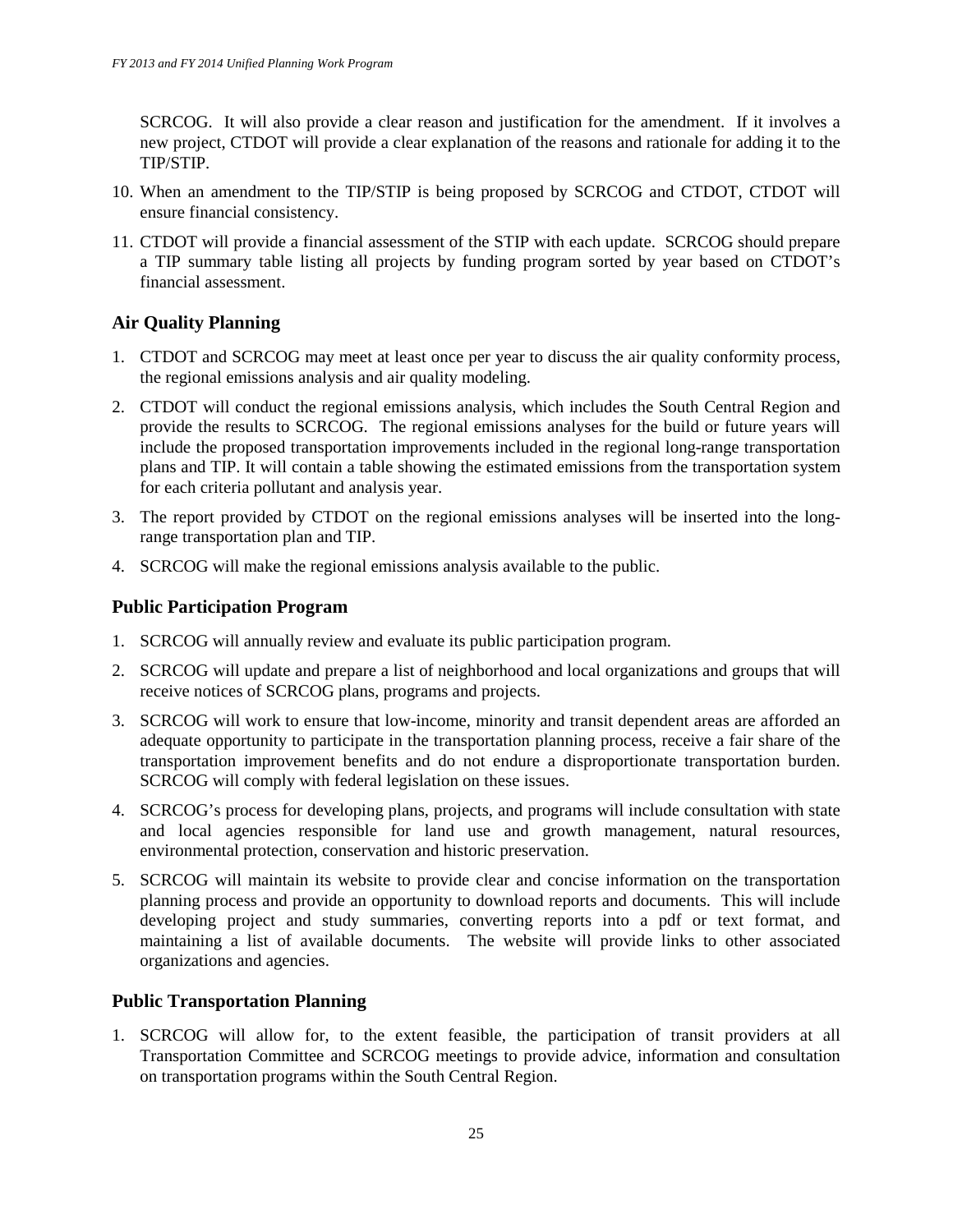- 2. SCRCOG will provide the opportunity for the transit providers to review and comment on planning products relating to transit issues within the Region.
- 3. SCRCOG will allow for transit provider(s) to participate in UPWP, long-range plan, and TIP development to insure the consideration of any appropriate comments.
- 4. SCRCOG and CTDOT will assist the transit provider(s) to the extent feasible with planning for transit related activities.

# **Fiscal/Financial Planning**

- 1. The CTDOT will provide SCRCOG with up-to-date fiscal and financial information on the statewide and regional transportation improvement programs to the extent practicable. This will include:
	- a. Anticipated federal funding resources by federal aid category for the upcoming federal fiscal year, as shown in the TIP financial chart.
	- b. Annual authorized funds for the STP-Urban account.
	- c. Annual authorized funds for the FTA Section 5307 Program.
	- d. A listing of FTA Section 5309 Bus and Section 5309 New Starts projects that are earmarked in federal legislation and also as appropriated by Congress.
	- e. Monthly updates of STP-Urban Program showing current estimated cost & scheduled obligation dates.
- 2. The CTDOT will notify SCRCOG when the anticipated cost of a project, regardless of funding category, has changed in accordance with the agreed upon TIP/STIP amendment and administrative action process.
- 3. SCRCOG will prepare and distribute summary tables and charts that display financial information.

## **Congestion Management Process (CMP) Program**

- 1. The CTDOT, as state's primary CMP, will provide SCRCOG its congestion screening report.
- 2. SCRCOG will review the congestion screening report and select critical corridors for analysis as a second level CMP in the state.
- 3. SCRCOG will conduct a highway performance monitoring program that includes the collection of traffic counts, conduct of travel time surveys, and determination of travel speeds and delay.
- 4. SCRCOG will conduct congestion strategies studies for critical corridors and identify possible improvements to reduce congestion and delay.
- 5. SCRCOG will work with CTDOT on programming possible congestion-reducing projects.
- 6. SCRCOG will, upon implementation of a congestion reduction improvement, assess postimprovement operations and determine level of congestion relief.

## **Intelligent Transportation Systems (ITS) Program**

- 1. The CTDOT will maintain the statewide ITS architecture and ensure consistency with the Regional ITS Architecture for the South Central Planning Region.
- 2. SCRCOG will maintain and update the Regional ITS Architecture for the South Central Planning Region, where appropriate.